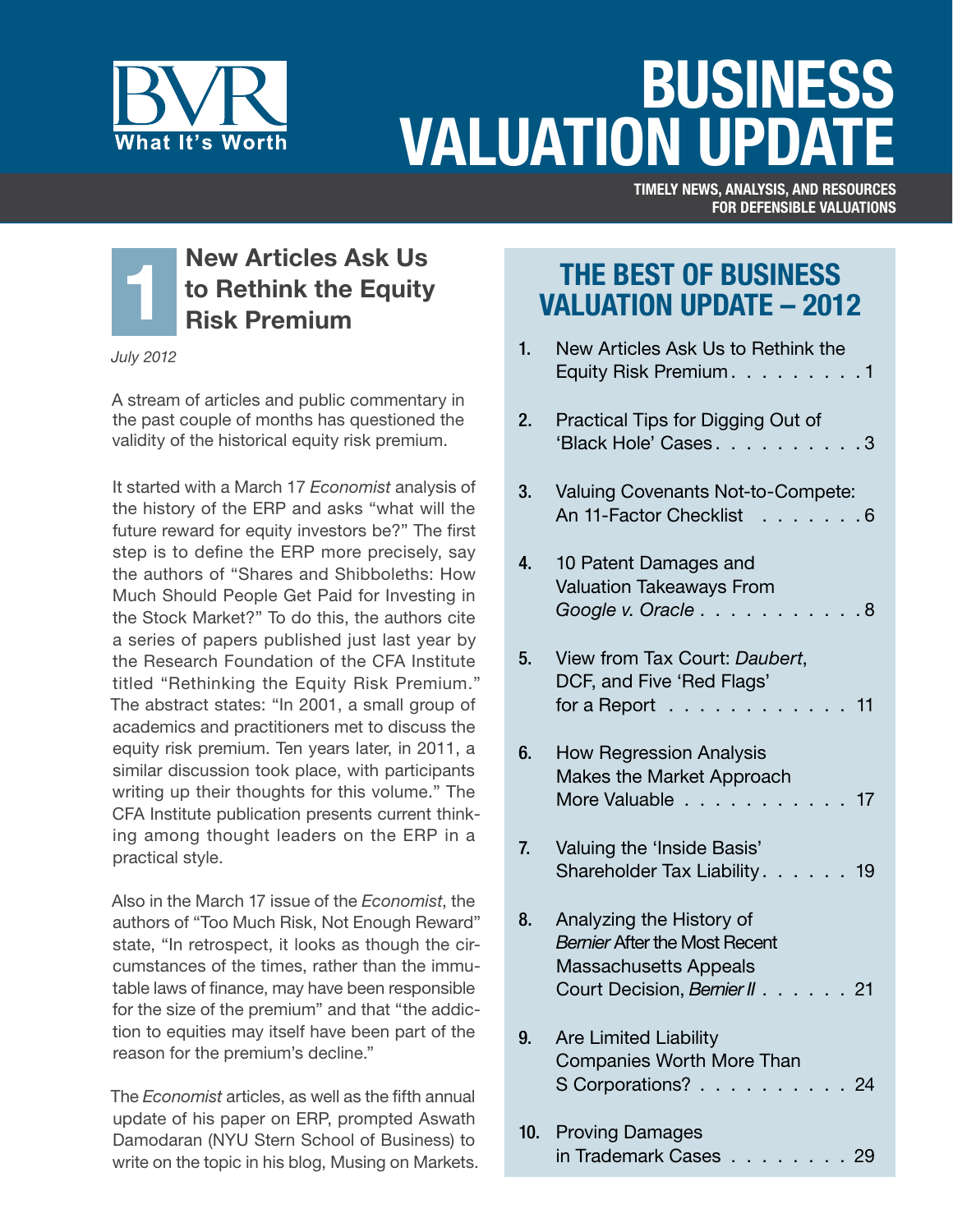# Business Valuation Update

Executive Editor: Rebecca Morrow Legal Editor: Sylvia Golden, Esq. Managing Editor: Janice Prescott Publisher: Sarah Andersen Graphic & Technical Designer: Monique Nijhout Customer Service: Retta Dodge VP of Sales: Lexie Gross President: Lucretia Lyons CEO: David Foster

#### Editorial Advisory Board

Christine Baker CPA/ABV/CFF *Meyers, Harrison & Pia New York, NY*

Neil J. Beaton CPA/ARV, CFA, ASA *Alvarez & Marsal Valuation Services Seattle, Wa*

john A. Bogdanski, Esq. *Lewis & Clark Law School Portland, Or*

Michael A. Crain CPA/ABV, ASA, CFA, CFE *The Financial Valuation Group Fort Lauderdale, FL*

> Nancy J. Fannon ASA, CPA/ABV, MCBA *Meyers, Harrison & Pia Portland, Me*

Jay E. Fishman **FASA, CBA** *Financial Research Associates Bala Cynwyd, Pa*

> Lynne z. Gold-Bikin, Esq. *Weber Gallagher Norristown, Pa*

> > Lance s. hall, ASA *FMV Opinions Irvine, Ca*

Theodore D. Israel CPA/ABV/CFF, CVA *ECKHOFF ACCOUNTANCY CORP. SAN RAFAEL, CA*

jared Kaplan, Esq. *McDermott, Will & Emery Chicago, Il*

Gilbert E. Matthews CFA *SutterSecurities Incorporated San Francisco, Ca*

Z. Christopher Mercer ASA, CFA *Mercer Capital Memphis, TN*

John W. Porter, Esq. *Baker & Botts Houston, Tx*

Ronald L. Seigneur MBA, ASA, CPA/ABV, CVA, CFF *Seigneur Gustafson Lakewood, Co*

Bruce silverstein, esq. *Young, Conaway, Stargatt & Taylor*

> *WII MINGTON, DF* Jeffrey S. tarbell ASA, CFA *Houlihan Lokey*

*San Francisco, Ca* Gary R. Trugman ASA, CPA/ABV, MCBA, MVS

*Trugman Valuation Associates Plantation, Fl*

Kevin R. Yeanoplos CPA/ABV/CFF, ASA *Brueggeman & Johnson Yeanoplos, P.C. Tucson, AZ*

*Business Valuation Update™* (ISSN 1088-4882) is published monthly<br>by Business Valuation Resources, LLC, 1000 SW Broadway, Suite 1200,<br>Portland, OR, 97205-3035. Periodicals Postage Paid at Portland, OR, and at additional mailing offices. Postmaster: Send address changes to *Business Valuation Update*™, Business Valuation Resources, LLC, 1000 SW Broadway, Suite 1200, Portland, OR, 97205-3035.

The annual subscription price for the *Business Valuation Update*™ is \$399. Low-cost site licenses are available for those wishing to distribute the *BVU* to their colleagues at the same address. Contact our sales department for details. Please feel free to contact us via email at [customerservice@](mailto:customerservice@BVResources.com) [BVResources.com,](mailto:customerservice@BVResources.com) via phone at 503-291-7963, via fax at 503-291-7955 or visit our web site at [BVResources.com](http://BVResources.com). Editorial and subscription requests may be made via email, mail, fax or phone.

Please note that by submitting material to *BVU,* you are granting permission for the newsletter to republish your material in electronic form.

Although the information in this newsletter has been obtained from sources that BVR believes to be reliable, we do not guarantee its accuracy, and such information may be condensed or incomplete. This newsletter is intended for information purposes only, and it is not intended as financial, investment, legal, or consulting advice.

Copyright 2013, Business Valuation Resources, LLC (BVR). All rights reserved. No part of this newsletter may be reproduced without express written consent from BVR.

"One of my obsessions is the equity risk premium," he admits. "To me, it is the 'number' that drives everything we do." Two events prompted his new post: the *Economist* articles. Damodaran concludes, with emphasis:

If I had to use a historical risk premium, I would go with the 4.10%, since it is long term, a compounded average, and over a long-term risk-free rate. However, I am much more uncomfortable with the assumption of mean reversion in the U.S. market than I used to be since, in my view, the structural shifts that have come out of globalization have changed the rules of the game. *As a consequence, I no longer use historical premiums in either valuation or corporate finance.… Given the dynamic and shifting price of risk that characterizes markets today, I think it makes sense to compute and use an updated implied equity risk premium in valuation and corporate finance.*

Eric Nath (Eric Nath & Associates) also contributed to this debate in "The Biggest Valuation Myth" in the *Business Valuation Review* (Fall 2011). From the summary abstract:

The traditional Capital Asset Pricing Model and Build-Up Method have failed to reliably quantify the required rates of return for equity holders. This paper discusses how profoundly business appraisers, the courts, investors, auditors and the general public have been misled into thinking that these methods are valid, and suggests a way forward using an on-line survey method (the Pepperdine University Survey).

"One of the biggest business valuation mistakes is confusing historical equity returns with expected or required equity returns," Nath writes. "More to the point, however, is that while it might be reasonable to assert that past market behavior could *influence* investors' expectations, this tells us nothing about how *much* influence it has, nor does it lead anywhere close to the conclusion that the past is a determinant of investor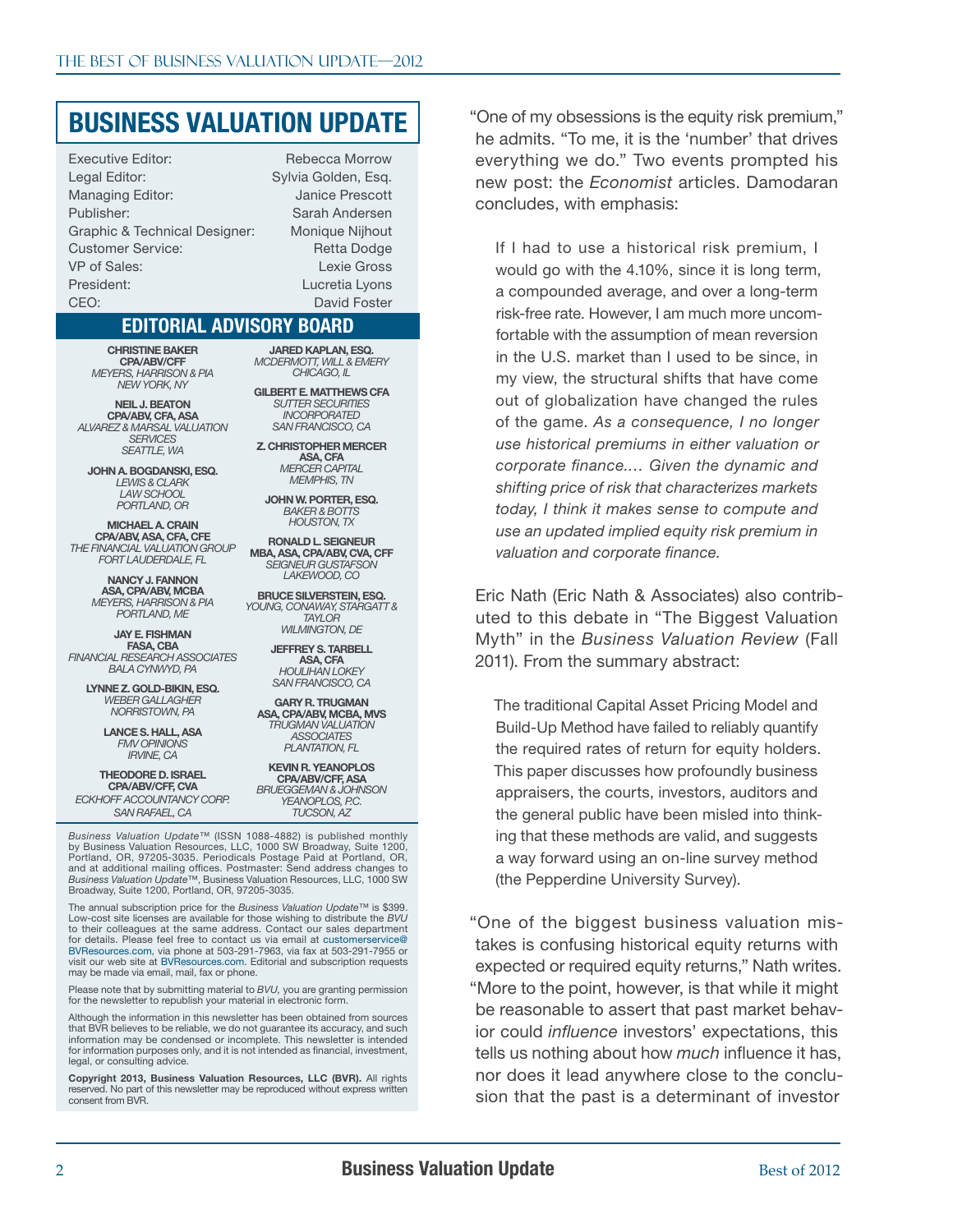<span id="page-2-0"></span>expectations." Instead, he suggests several "better ways" of getting to an estimated return on equity.

The recent economic crisis should also prompt investors and financial managers to revise their views of the equity risk premium, say Stamos Nicholas and Greg Forsythe (both Deloitte), in their new white paper called "Are You Mispricing the Investment Risk?":

Since the 2008 financial crisis … we have found that managers sometimes do not fully account for the dynamic and variable nature of equity risk premiums when estimating a cost of capital and evaluating potential investments. A common practice by some has been to solely rely on unadjusted historical ERP statistics or anecdotal support for a chosen ERP. Without appropriate analysis and inquiry, these practices can lead to an incorrect pricing of risk in prospective projects.

CFOs and others may want to reexamine how they typically value investments by "dispensing with the myth of the static ERP," the authors conclude. They also cite the benefits of implied ERPs (versus historical estimates) and remind readers that "ERP varies by country markets."

For more information on the ERP debate discussed here, go to the free download page of [www.bvresources.com/defaulttextonly.](www.bvresources.com/defaulttextonly.asp?f=downloads) [asp?f=downloads](www.bvresources.com/defaulttextonly.asp?f=downloads) and get a list of hyperlinked articles.



*July 2012*

Any business appraiser who handles divorce valuations knows that the most difficult cases are not the ones with the most complicated assets or capital structures. They'd agree with Joy Feinberg and Donald DeGrazia, who say the most difficult—and draining—are those in which the parties have hit hard economic times due to the crisis—or their own excessive spending habits.

Feinberg, an attorney with Feinberg & Barry (Chicago), and DeGrazia, a CPA/ABV/CFF with Gold Gerstein Group (Morristown, N.J.), were speaking at the recent AICPA/AAML National Conference on Divorce, in Las Vegas.

The hard cases they describe are the so-called "black hole" cases, because the marital assets and incomes cannot provide the parties with a post-dissolution standard of living "even remotely close" to what they enjoyed in the past. The shortage of funds is likely to add fuel to the emotional charge and conflict, which, paradoxically, only adds to their cost, because the legal and expert fees escalate. Feinberg and DeGrazia quote "Stewart's Law" (attributed to Houston CPA Bill Stewart) for the humorous but sadly true proposition:

Whatever the norm on spending habits in "black hole cases," the standard deviation around that norm is infinity.

Manage the risk *before* you take the case.

"Most problems at the back door can be traced to bad decisions or insufficient due diligence at the front door," Feinberg and DeGrazia say. Before accepting any engagement that shows signs of becoming a "black hole," ask to see two years of tax returns for the business plus its most current financial statement.

"I ask clients to bring in these documents prior to taking on a case," Feinberg explains. "I want to know precisely what I'm dealing with." If the client is the "out" spouse, "I want to know what access to information they will have." Is the owner-spouse going to be responsive or resistant? Obtaining documentation early will also help the experts spot the risks of the case, e.g., unexpected assets, unlikely financial ratios, or a heavy debt load.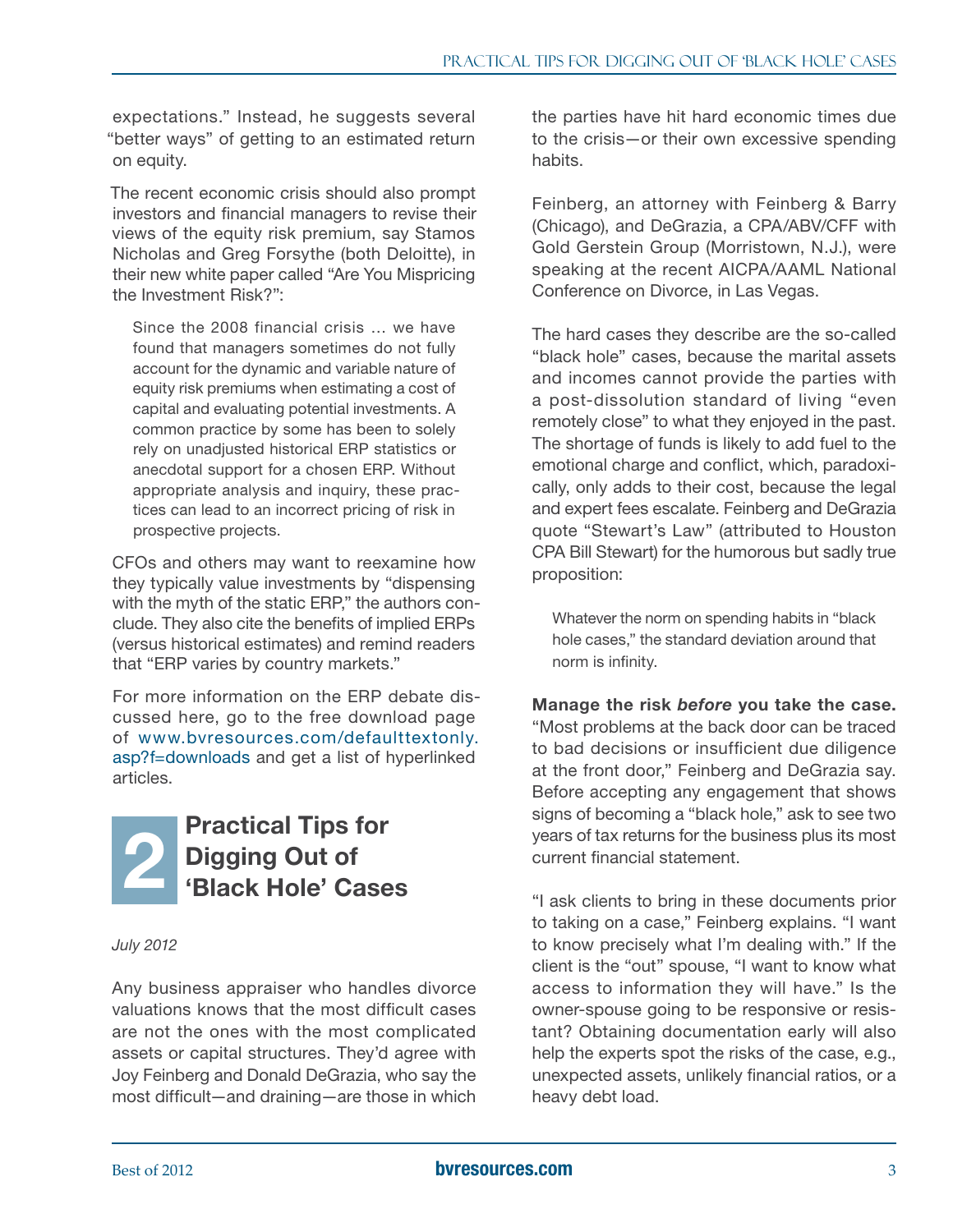Despite such troubling signs, appraisal experts will take these cases "for reasons other than their worth," DeGrazia says—preserving attorney referral relationships, for example. If so, it's important to engage in a clear risk assessment of the case, with the attorney and also the client. Feinberg, for example, starts "training" her clients early to understand not only the costs of the case, but also what type of information it will require. DeGrazia will talk to clients about the scope of the work, the type of report, the expected users, and the related cost and payment schedule. The more users and procedures required, the higher the costs and also the risks—and the more a client pursues emotional rather than economic goals, the greater the chance the case will turn into a bottomless black hole.

"While the client has the right to pursue an emotionally unwise or emotional position, we as attorneys and experts have the right to insist on our fees being paid timely and retainers replenished when necessary," the pair of presenters agree. Quoting another colleague, they remind appraisers: "Clients love to gamble with other people's time and money, but become much more prudent when facing a bill for professional services."

Consequently, DeGrazia may try to give the attorney an initial assessment based on his review of the tax returns and financial statements. "There's no report yet" or even a calculation of value for the business, he says, just a conversation with the attorney to decide how to approach the case. Both he and Feinberg recognize the risks attendant to asking an appraiser for a "down and dirty" value, prior to discovery. But "I need to know whether the case is worth my time and the expert's," Feinberg says. "I need a 'ballpark' figure so I can develop a case strategy. I need it to talk to the other side, to see if we're in the same 'ballpark.'"

"What an appraiser has to do under the [BV professionall standards is often in conflict with what the attorney wants," DeGrazia admits. It's always a concern whether a telephone conversation to give an attorney an "idea" of value will fall within the AICPA's SSVS-1, for example. "I have worked with CPAs who say, 'Don't put me in this position,'" Feinberg confirms, "and that's fair. But I still think you need to manage client expectations early on, and I need something in my head to know where this case is going."

Use the engagement contract to control the risks. Educating clients and controlling their expectations in high-risk cases should also be put in writing. Appraisers should review their engagement contracts to make sure they properly identify and/or include the following:

- The parties who will use the report. "We want to know who will be relying on our work," DeGrazia says.
- The party who will pay the fees and any pass-through costs.
- The initial retainer and how it will be applied, along with any additional retainers before testimony at trial.
- The anticipated assumptions and scope of work limitations. For example, a calculation engagement will not result in a professional opinion or conclusion of value and will need to be upgraded prior to any trial testimony.

One appraiser DeGrazia knows puts a time limit on an engagement letter for its acceptance; the client must also provide a signature *and* a retainer, or the firm is not engaged. It's also important to break the work into segments, measured by a particular task and a specific dollar amount: perform the selected segment, get paid for it, and then move on to the next. Alternatively, the expert can perform the work in one- or twoweek segments and then send in the bill. Some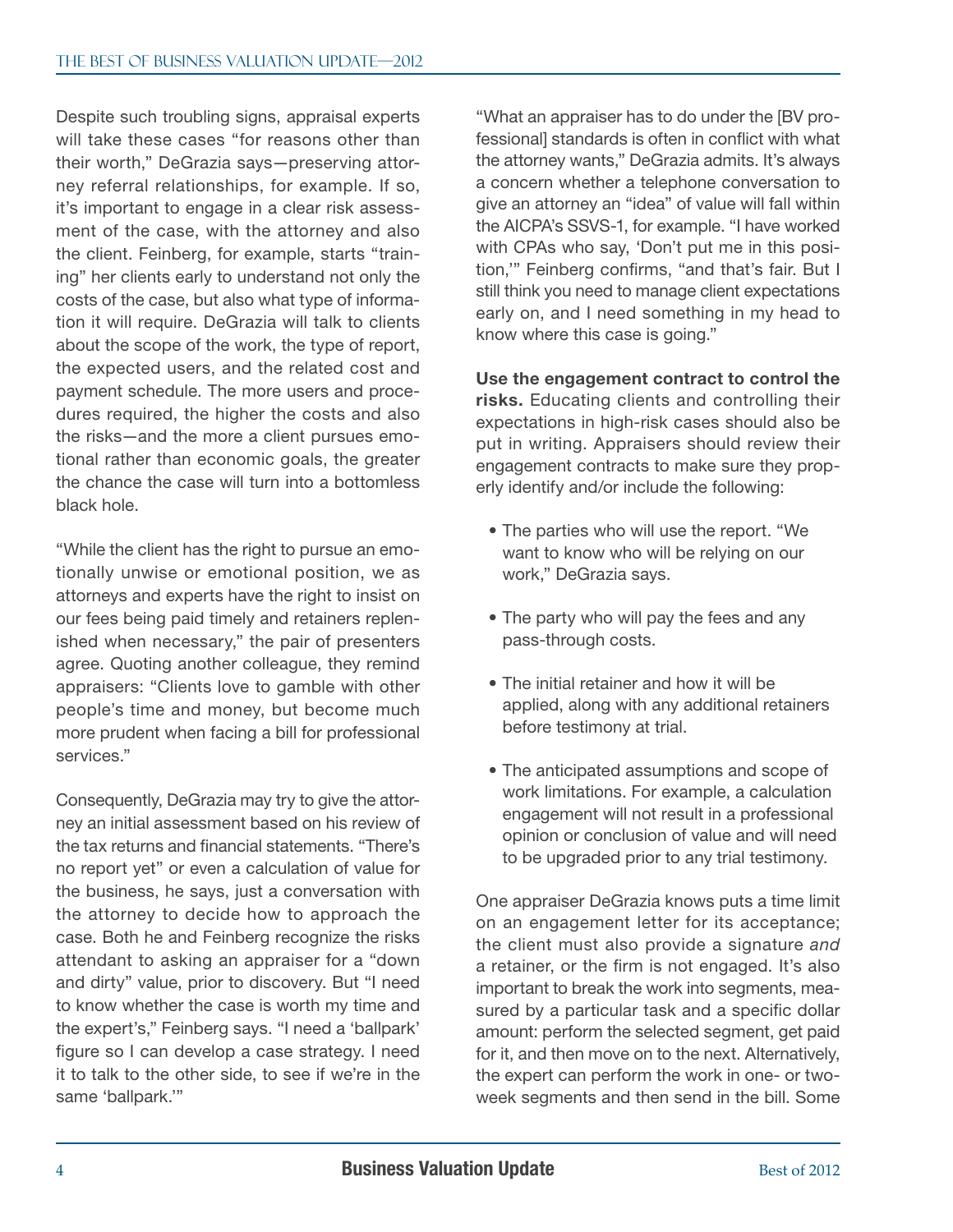of the client's passion for pursuing a particular issue can be reduced by identifying its cost, DeGrazia and Feinberg note. Also, segmenting the work by task or by time can help measure the progress of a case and determine what components of the scope of work are no longer worthwhile and can be terminated.

Quantifying the work will also help the client focus on where to apply limited marital resources. In the initial stages, an out spouse may be convinced that the business has unreported income, personal expenses, or hidden assets. In some cases, this could be true, but if a forensic "trail" appears to be too complex or has gone cold, attorneys and financial experts must re-educate the client. "I've never suggested to any client that I can find it all,'" DeGrazia says, cautioning against letting any client turn the financial forensics into a "game." The decision to go forward with the analysis is the client's, but the risk of nonpayment falls on the professional. "I'll call the attorney and say, 'Let's talk to the client about controlling the cost, keeping the case moving forward, and managing expectations.'"

Some clients will resist such an "education," Feinberg adds. This leaves the professionals with two options: enforce regular and consistent payment or withdraw. (And an expert can get off a bad case more easily than an attorney, DeGrazia notes, because trial attorneys are subject to different ethical and court standards.)

In many cases, however, an expensive forensic analysis of the marital business can be avoided by first obtaining an estimate of unreported business income/personal expenses from the nonowning spouse, then obtaining the same from the propertied spouse. From that information, the experts may be able to stipulate a range of income for the purposes of determining support.

For instance, DeGrazia and Feinberg recount the case of another colleague in which the out spouse alleged approximately \$60,000 per year in unreported income and personal expenses funded by the marital business. In a joint interview by both experts, the owner-spouse "suggested" that \$20,000 might be more appropriate. With that range as the starting point, the parties eventually agreed on \$750 per week, or \$39,000 per year, in unreported benefits, thus reducing the costs and conflict of the case (and the risks of such testimony coming out at trial).

Cooperative experts can help control costs.

The parties in a divorce may not be able to work together, but often their experts will know and respect each other and can share responsibilities and help reduce the costs of the case, right from the start. The expert for the owning spouse might value the business using certain agreed-on approaches, while the expert for the out spouse might attend the management interviews and site tour with the opportunity to ask questions at both. The "valuing" expert may just prepare work papers and, with the consent of both attorneys, share the work product with the other expert.

In turn, the expert for the out spouse might perform a lifestyle analysis, with access to all marital financial statements and affidavits, while the opposing expert is granted full access and review. Of course, it is important that both parties' attorneys agree to this process and permit the experts to become involved in the discovery process early. The experts should also clearly document any cooperative agreement, its allocation of tasks, and its assignment of financial responsibility (i.e., who will pay).

"We will work with the other expert to raise the [client's] confidence level that the case is getting done in a reasonable, fair way," DeGrazia says.

"You *will* get these 'impossible' cases," Feinberg told AICPA/AAML attendees. "These suggestions will make your life better," she says, and black hole cases more bearable.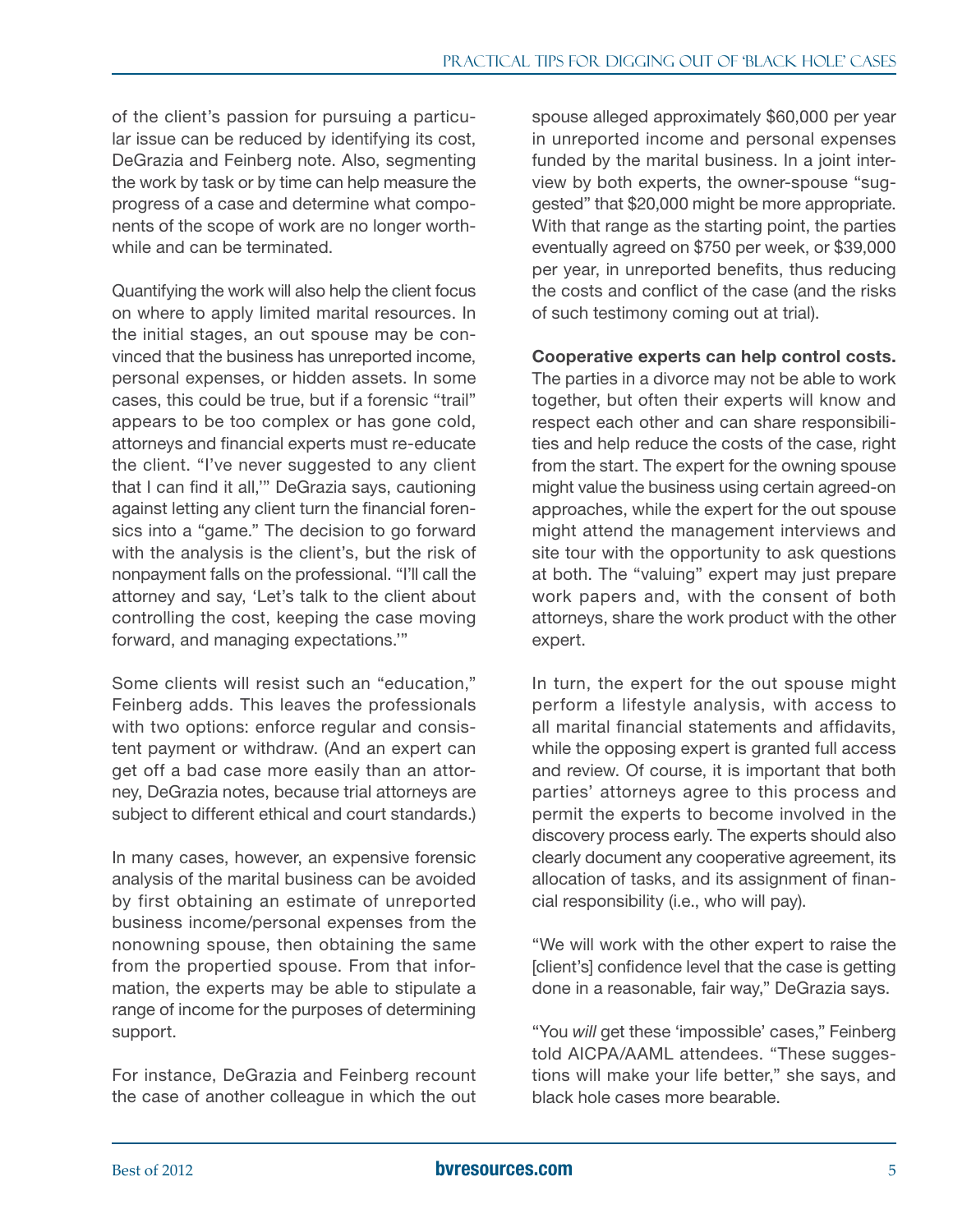#### <span id="page-5-0"></span>Valuing Covenants Not-to-Compete: An 11-Factor Checklist Valuing Covenants<br>
11-Factor Checklist<br>
11-Factor Checklist<br>
<sup>11-Factor Checklist suffer if the seller in fact compated</sup>

#### *February 2012 By Gary Trugman*

The most common approach to valuing a covenant not-to-compete involves a "with and without" analysis, in which the appraiser estimates value based on the difference of two discounted future benefits calculations. A similar method, the lost profits analysis, which projects the present value profits that the acquired company would lose if the seller continued to compete, will reach pretty much the same value. A third method, compensation-based, measures the income that the seller loses due to the CNC, but it is not always appropriate since it does not measure value to the purchasing party.

A covenant not-to-compete (CNC) is an agreement between parties to the sale of a business, by which the seller typically agrees not to compete in the same industry for a specified period of time and within a specific geographic area. A CNC can be part of a large corporate asset sale or divestiture, or it can accompany the sale of a solo professional practice or family business. In either case, the contract for sale may include the covenants, or they can appear in a separate, non-compete agreement.

CNC as an intangible asset. Since a CNC is based purely on a contractual agreement, it has value to the degree that it protects the value of the purchased assets of the business (both tangible and intangible) by restricting the seller's competitive conduct after the sale. As such, a CNC's value is dependent on factors such as:

• The ability of the seller to compete after closing the sale, which may implicate the seller's age, health, professional standing, etc.;

- 
- The losses the buyer (company) would suffer if the seller, in fact, competed.

In most cases, an eight-step approach, "with and without," will provide a comprehensive and correct method for valuing the CNC. Except for the last two, these steps may not always follow in sequence:

- 1. Identify the legitimacy and "economic reality" of the CNC (explained in more detail below).
- 2. Determine the value of the company assuming enforcement of the CNC. The parties may have already allocated this value in their agreements or in forecasts used to determine acquisition price.
- 3. Develop projections assuming competition from the selling party, based on historical trends and margins, growth drivers, asset utilization ratios, capital expenditures, etc.
- 4. Determine the overall value of the company assuming competition from the seller, using the forecasts developed in step 3.
- 5. Determine the differential between the values derived in steps 2 and 4;
- 6. Quantify the impact of amortization (tax savings), depending on the purpose and function of the valuation. In effect, once you have valued the CNC, do another projection that uses the deductibility of the CNC amortization to adjust the future taxable income (and thus profits).
- 7. Calculate the final value of the CNC, with any additional adjustments based on the probability of the seller's competition.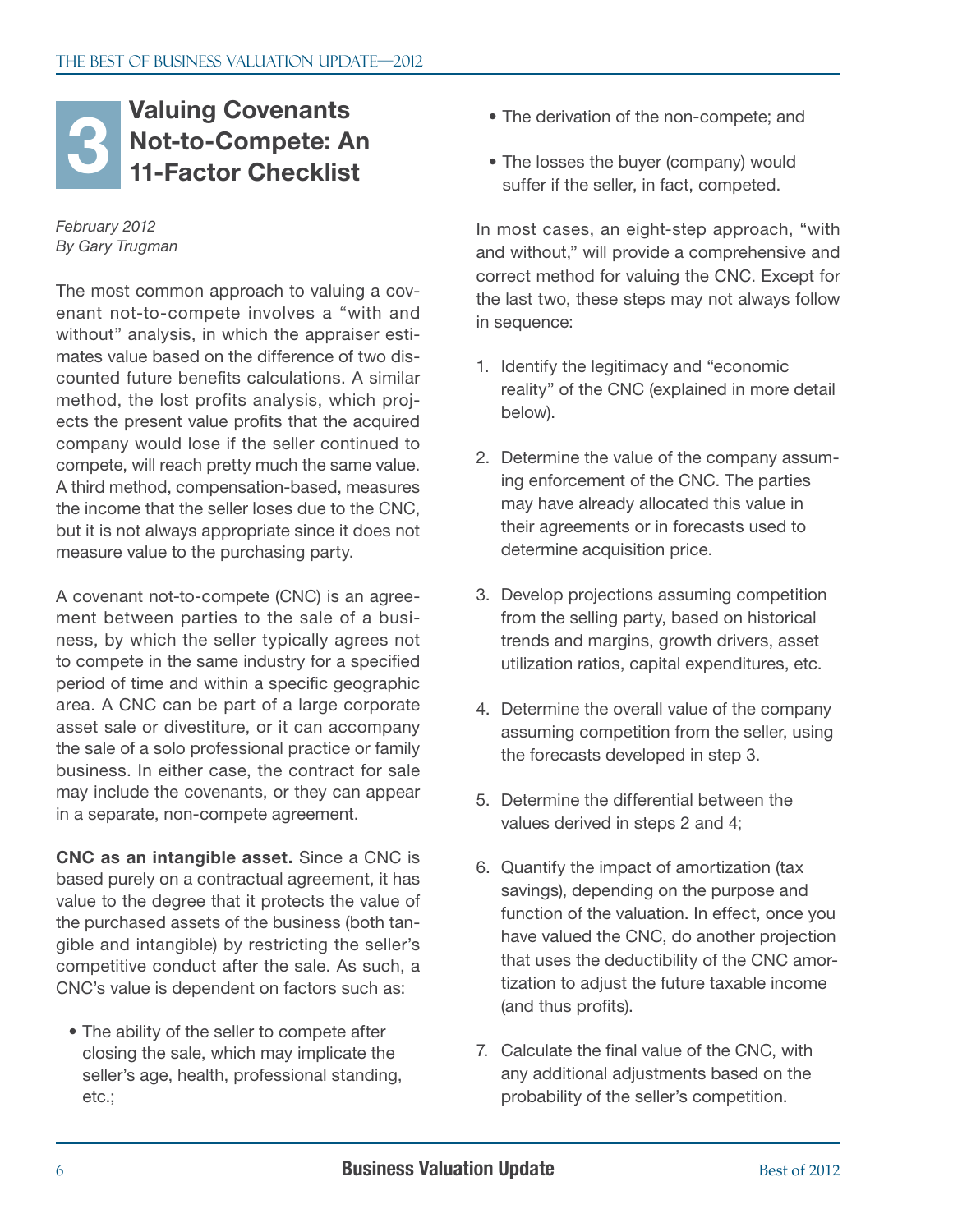8. Conduct a "sanity check." Does the concluded value make sense, taking into consideration the bigger picture of the business, industry, and other economic factors?

Obviously, the value of the CNC cannot exceed the total purchase price. Analysts can also check for reasonableness by examining the percentage of CNC value to total transaction

values of other comparable sales.

11-factor test for economic reality. Many articles have addressed how to determine the "legitimacy" of CNCs. (Keep in mind that legitimacy does not equate to legal enforceabil-

ity, which requires the opinion of legal counsel.) Several court cases have also developed tests by which to determine the "economic reality" of non-compete agreements. For instance, in *Forward Communications Corp. v. United States*, 608 F.2d 485 (Ct. Cl. 1979), the Federal Court of Claims summarized the four conditions that a CNC should meet to qualify for federal tax amortization:

- • *Severability.* Whether the compensation paid for the CNC is severable from the price paid for the acquired goodwill;
- *Anticipated repudiation*. Whether either party to the contract is attempting to repudiate an amount knowingly that they both knowingly fixed or allocated to the CNC;
- *Intent.* Whether there is proof that both parties actually intended to assign a price to the CNC when they executed the sale agreement; and
- *Economic reality*. Whether the covenant is economically real and meaningful.

Clearly, the facts and circumstances in any individual case are important to consider. The sale documents, agreements, and discussions between the buyer and seller are also vital components to understanding the evolution and import of their deal and whether a CNC has economic substance and legitimacy.

Following *Forward Communications* and the cases cited therein, the Tax Court set forth

Several court cases have also developed tests by which to determine the 'economic reality' of noncompete agreements.

an 11-factor test to determine the economic reality of a CNC in *Thompson v. Commissioner*, T.C. Memo 1996-468 (1996) (available at *BVLaw*). These 11 points also furnish a good basis for assessing the probability of the seller's competition:

- 1. *Grantor's business expertise.* What knowledge and skills are necessary to run a competing business? Does the seller (grantor of the CNC) have these requisite skills?
- 2. *Grantor's intent to compete.* Why did the grantor sell the company? Does the grantor intend to return to the market after the CNC expires?
- 3. *Grantor's economic resources.* Does the grantor have the financial capacity and resources to compete with the acquired company?
- 4. *Potential damage to the grantee.* Will the acquired company (grantee) lose business if the grantor chooses to compete?
- 5. *Grantor's network.* Did the grantor build relationships with customers, suppliers, and other contacts of the acquired business? Did customers and suppliers choose to do business with the acquired company or the grantor?
- 6. *Duration and geographic scope.* Where did the grantor do business prior to the sale of the company? Does the CNC adequately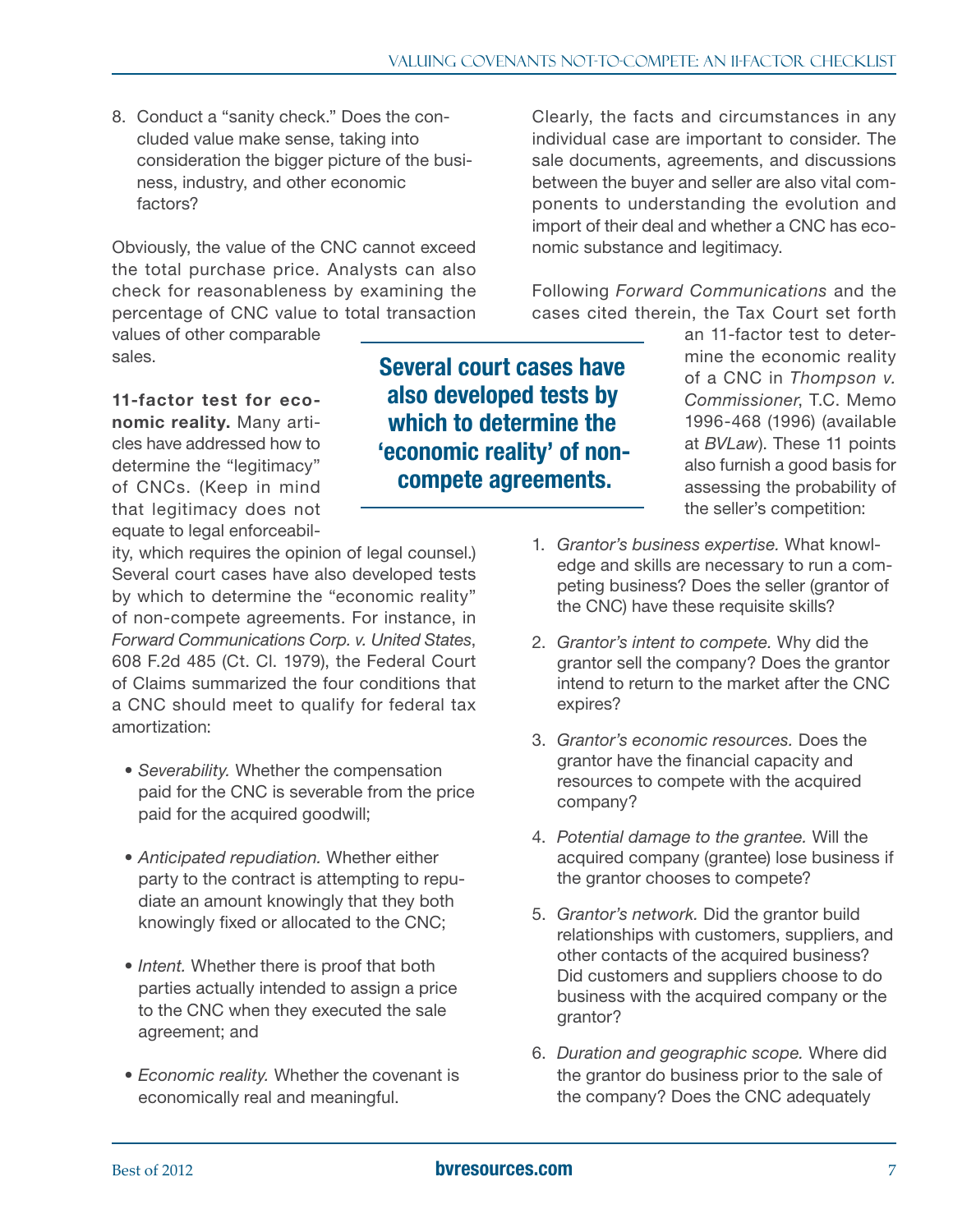<span id="page-7-0"></span>restrict the grantor from competing in this area?

- 7. *Enforceability.* Does state law permit the enforcement of the CNC? Are the consequences for breach of the non-compete agreement legal?
- 8. *Age and health of the grantor.* Given the age, health, and retirement prospects of the grantor, is it reasonable that he or she will be able to compete with the acquired company?
- 9. *Payment terms.* How do the sale agreements measure payments to the grantor? If they require payment over the term of the CNC, and if there is more than one selling shareholder, are those payments pro rata by ownership interest to all shareholders? Or is payment measured by contributions to the company prior to acquisition?
- 10. *Payment duration.* If the sale agreements require payment over the term of the CNC, what happens to that obligation should the grantor die or breach the contract?
- 11. *Negotiations.* Did the parties "vigorously" negotiate the terms and value for sale of the company and its assets?

**Final check.** This article is intended to provide a summary overview of the key issues surrounding CNC valuations and a practical approach to use when valuing such an asset. As with all other aspects of valuation, analysts must carefully consider all the particular facts and issues, conduct the proper research and due diligence, and measure the reasonableness of all inputs they have used to determine the value of the CNC.

*Gary Trugman is president of Trugman Valuation Associates Inc., a business valuation and economic damages firm with offices in Plantation, Fla., and Parsippany, N.J. This article is based on his presentation and accompanying materials at the 2011 AICPA National Business Valuation Conference in Las Vegas, NV.*

#### 10 Patent Damages and Valuation Takeaways From *Google v. Oracle* 4

*August 2012 By Steven R. Hansen*

In the hard-fought litigation between Google and Oracle, two district court opinions were issued in March that address patent reasonable royalty damages methodologies in detail: *Oracle America, Inc. v. Google, Inc.*, 2012 U.S. Dist. LEXIS 33619 (N.D. Cal. 2012) (Oracle I), and *Oracle America, Inc. v. Google Inc.*, 2012 U.S. Dist. LEXIS 35393 (N.D. Cal. 2012) (Oracle II) (both have been digested and are available at *BVLaw)*.

The opinions provide guidance for satisfying the increasing level of scrutiny applied to analyses of reasonable royalty patent damages by the Federal Circuit Court of Appeals. This article offers 10 key takeaways from Oracle I and II.

Background of Oracle I and II. Oracle claims that Google's Android mobile phone operating system infringes certain patents and copyrights directed at several smartphone features. The patents and copyrights are a small subset of Oracle's mobile phone IP portfolio, which it acquired from Sun Microsystems. Prior to trial, Oracle submitted several expert reports on damages issues, which Google challenged as insufficiently reliable under *Daubert*. Oracle's experts relied on a \$99 million offer Sun made to Google in 2006 to license an IP bundle, which included copyrights and six patents that Google allegedly infringed. The IP bundle also included a large number of patents and copyrights that were not at issue in the case.

Oracle's expert sought to use the 2006 license offer to arrive at a reasonable royalty for the infringement of the six patents asserted against Google. Prior to issuing Oracle I and II, the court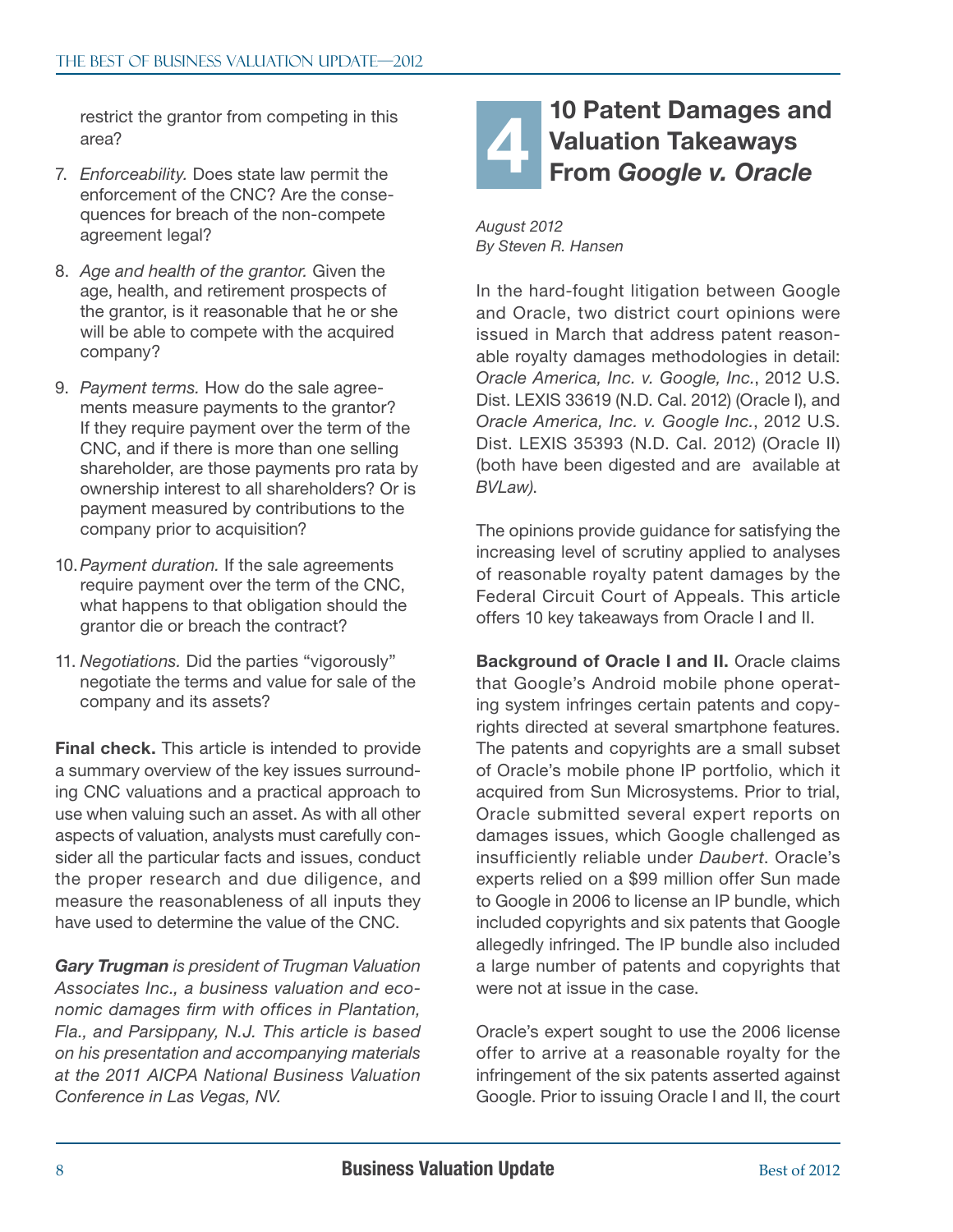struck two of Oracle's damages reports. Thus, in Oracle I and II, the court considered Oracle's third attempt to offer an admissible expert damage opinion and properly apportion the value of the Sun IP bundle attributable to the patents and copyrights-in-suit.

Oracle's expert relied on two apportionment methodologies: 1) the "group and value approach"; and 2) the "independent significance approach." In the group and value approach, Oracle engineers reviewed 569 smartphone platform patents that would have been included in the Sun IP bundle and categorized them into 22 nonoverlapping technology groups. The engineers then rated the patents in each group on a three-point scale based on their respective contributions to desirable smartphone features such as startup, speed, or footprint.

From there, the Oracle engineers counted the number of patents ranked with a "1" in the "purportedly top-three technology groups," arriving at 22 top patents. Three of the six patents asserted by Oracle were part of this group of 22. Oracle's expert further concluded that the three patents-in-suit identified by the Oracle engineers were the most valuable because Google had "decided to infringe" them. To value the top 22 patents, Oracle relied on studies of third-party patent portfolios to determine what portion of the overall value of the Sun Java mobile patent portfolio in the Sun IP bundle should be attributed to the top 22 patents.

Oracle's expert also offered the independent significance approach as an alternative to the group and value approach. Oracle's expert opined that "at least" 37.5% of the value of the 2006 offer was attributable to the asserted patent claims and copyrights. To rebut Oracle's damages claims, Google's experts sought to use a forward citation analysis to determine the value of the patents-in-suit and also relied on an internal Oracle accounting department document that valued the IP bundle for financial reporting

purposes. The document was prepared after Google's alleged infringement.

10 key takeaways. Litigants are in uncharted territory when they try to satisfy the evolving and increasing levels of rigor required to establish patent infringement damages, especially those based on a reasonable royalty model. Here are some key takeaways from the Oracle opinions:

#### *1. Methodologies are case-specific and general rules are hard to find.*

Appropriate methodologies for determining the value of asserted IP are necessarily dependent on the evidence that is available. For example, Oracle based its analysis on Sun's 2006 offer to license the Sun IP bundle to Google. Google based its analysis on an internal Oracle accounting evaluation prepared for financial reporting purposes. The methodologies adopted by each expert necessarily depended on these documents. In any particular case, such documents may not exist, which may necessitate the development of an alternate methodology. Thus, there is no one-size-fits-all approach.

#### *2. The line between credibility and reliability is blurry.*

District courts are required to act as a "gatekeeper" and ensure that expert opinions are the product of reliable principles and methods. However, certain critiques of an opinion may really involve credibility issues or factual disputes that should be decided by the jury. The Oracle opinions reveal that it is difficult to draw the line between a reliability issue for the judge and a credibility issue for the jury. For example, Oracle relied heavily on the analyses of its own engineers to arrive at the patent rankings that its expert relied on. However, this was determined to be a credibility issue for the jury, not a reliability issue for the court. In contrast, the court held that Oracle's expert could not testify concerning his opinion that three of the patents-in-suit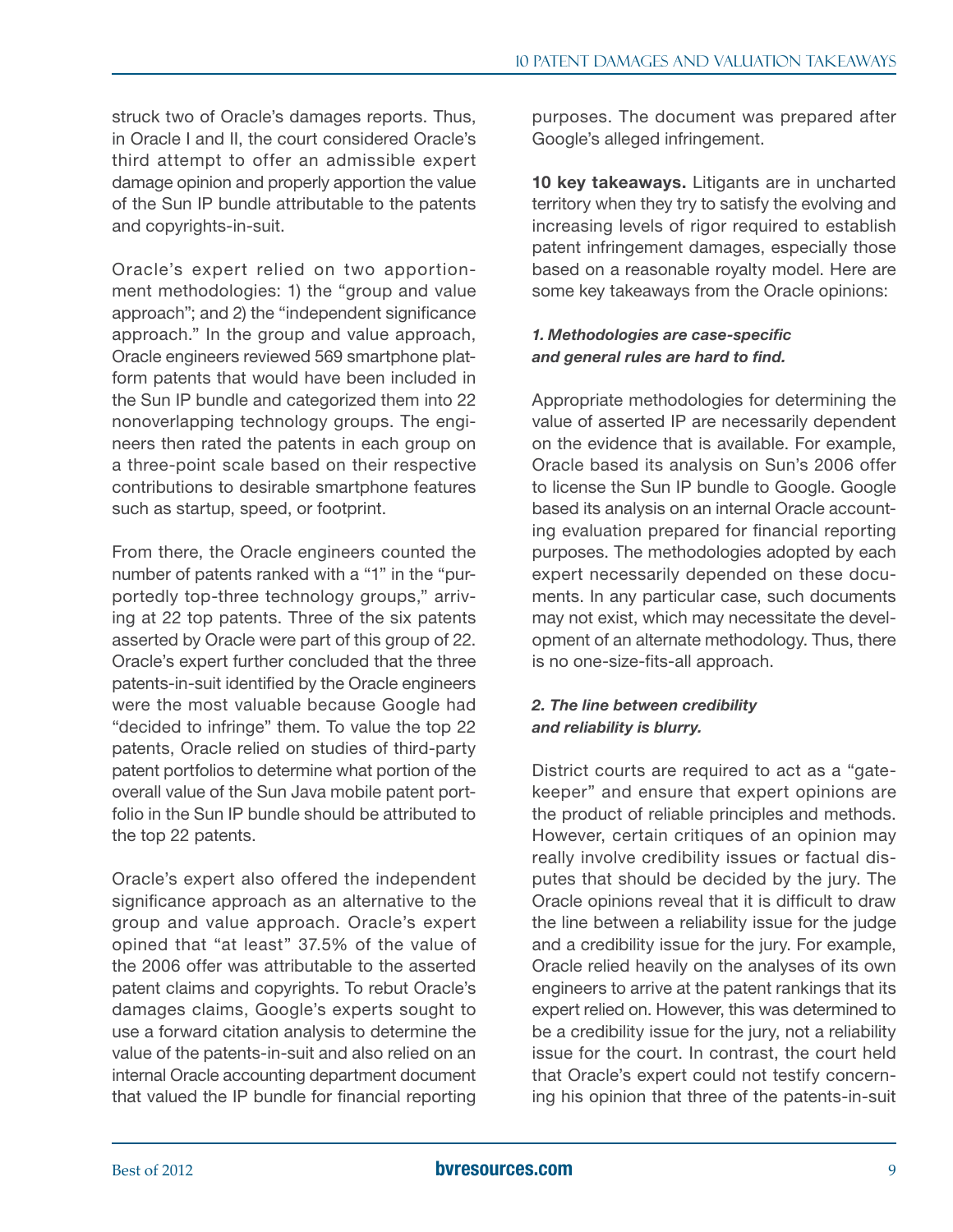were the most valuable of the top 22 identified by the Oracle engineers because the logic behind the opinion was "too thin." The court is likely to dismiss challenges to opinions that are characterized in credibility terms as usurping the role of the jury.

*3. Opinions should be vetted for errors of law.*

a prior opinion, the court took Oracle to task for not apportioning the value of the Sun IP bundle on a claim-by-claim basis. However, in Oracle I and II, the court reversed course, noting that U.S. Patent & Trademark Office rules presume each patent to be directed to a single invention.

*6. Consumer surveys may be used to separate the value of patented and unpatented features.*

Google's expert sought to opine that any reasonable royalty damages awarded to Oracle should be limited to the revenues that Google would have obtained if it had obtained a license for the IP at issue. The court struck the opinion on the grounds that it was contrary to established case law holding that an infringer is not entitled to make a profit.

The court noted that Oracle's expert selected fewer than one-quarter of the 39 smartphone features identified as important in his own focus-group research.

The court held that consumer surveys "are not inherently unreliable" for separating the value of patented and unpatented components of a product. Oracle's expert asked survey respondents to choose between side-byside smartphone profiles, each having varied levels of

functionality with respect to seven smartphone features. The expert then regressed the data to arrive at an estimate of the feature's contribution to Android's market share.

#### *4. Opinions should be vetted for internal inconsistencies.*

The court struck certain Oracle opinions based on internal inconsistencies. For example, Oracle's expert selected three of the patents-in-suit as the most valuable patents from among the 22 that Oracle's engineers concluded were the most valuable in the Sun IP bundle. The expert reasoned that because Google "chose" to infringe them, these three were the most important patents in the bundle. However, the court struck the opinion, stating that the other three patentsin-suit were not even among the top 22, notwithstanding the fact that Google allegedly "chose" to infringe them as well.

#### *5. Claim-by-claim apportionment may not be required.*

Patent infringement is assessed on a claim-byclaim basis. An accused infringer may be found to have infringed certain claims, but not others. In The court struck Oracle's calculation of the effects of each of the seven smartphone features on market share. In particular, the court noted that Oracle's expert selected fewer than onequarter of the 39 smartphone features identified as important in his own focus-group research. The court also held that the survey data suggested that survey respondents were indifferent to a \$100 increase in price, suggesting the failure to control for all relevant variables. The court allowed the use of a portion of the survey analysis that did not suffer from this defect.

#### *7. Forward citations* may *be used as an indicator of patent value.*

Patents with significant disclosures may be expected to be cited frequently in the prosecution of future patents. Such citations are known as "forward citations." Google's expert looked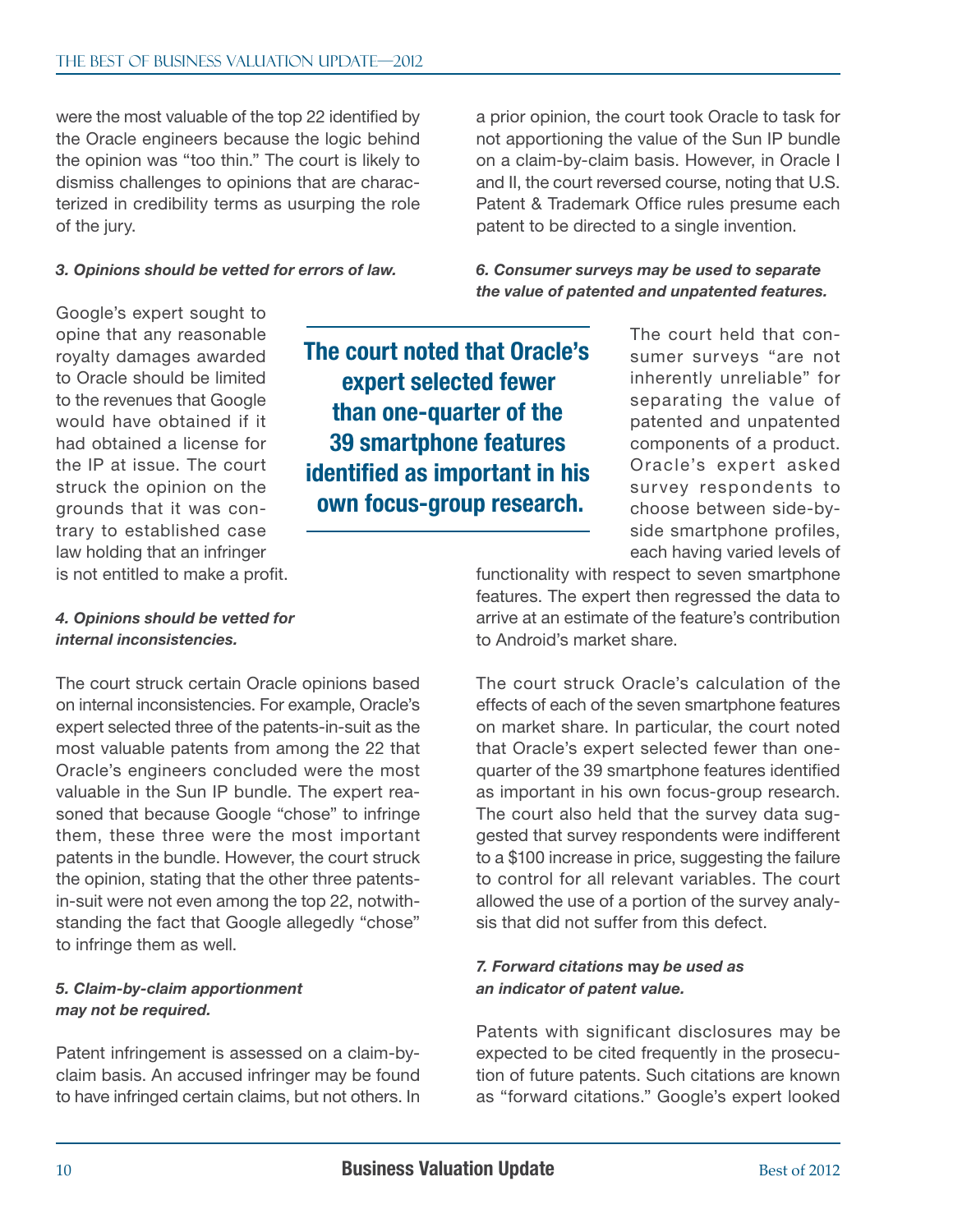<span id="page-10-0"></span>at the forward citations for each of the top 22 patents in the Sun IP bundle to assess their value. The court at least implicitly approved of this technique and struck Google's forward citation analysis with respect to only one patent on the basis that it was a reissue patent and that Google failed to account for the forward citations of the patent's predecessor patent.

#### *8. Post-infringement evidence* may *be considered to establish a reasonable royalty.*

The relevant period for a reasonable royalty analysis is before infringement occurs. Nevertheless, the court allowed Google to rely on a document prepared by Oracle's accounting department after the alleged infringement that calculated the fair value of Sun's core technology (including the patents in suit). The court held that the document could be relied upon because it could shed light on the reasonableness of the experts' royalty estimates.

#### *9. The group and value method may be used to establish a reasonable royalty.*

As explained previously, one of the valuation techniques used by Oracle's expert is known as the group and value method. Oracle's expert calculated an "upper bound" and a "lower bound" using this approach. The upper bound was stricken because it relied on the assumption that three of the patents-in-suit were among the most valuable of the top 22 identified by Oracle's engineers (see Takeaway 4). However, the expert's opinions based on the group and value method were otherwise allowed.

#### *10. Third-party patent studies may be used to apportion the value of a patent portfolio.*

Oracle's expert relied on value distribution curves for third-party patent portfolios. The court allowed this methodology, but offered its own statistical criticism of the variance in the data Oracle relied upon. Nevertheless,

Google did not raise this challenge, so the court did not strike Oracle's reliance on the studies.

Conclusion. Litigants continue to strive to satisfy the increased Federal Circuit scrutiny of analyses of reasonable royalty damages. The takeaways in Oracle I and II may provide needed guidance in this evolving area of the law.

*Steven R. Hansen is the owner of Hansen IP Law, a firm devoted exclusively to intellectual property matters located in Birmingham, Mich. Hansen's practice includes worldwide patent preparation, prosecution, counseling, licensing, and opinions. He can be reached at 248-504- 4849 and by e-mail at [srh@hanseniplaw.com](mailto:srh@hanseniplaw.com).*

#### View from Tax Court: *Daubert*, DCF, and Five 'Red Flags' for a Report 5

*January 2012*

Relevance and reliability: two simple concepts that have become increasingly difficult to interpret in the era of *Daubert* and ever-evolving BV professional standards, approaches, and analytical techniques. In BVR's 4th Annual Tax Summit, held last fall and hosted by the Georgetown University Law Center in Washington, D.C., we gathered a panel of preeminent Tax Court jurists to try to "meld the practical aspects of presenting expert witness testimony in Tax Court with some of the technical issues that the court may see relative to the valuation of closely held businesses and related interests," as moderator Jay Fishman (Financial Research Associates) said in his opening remarks.

Unique aspects of Tax Court. As a first matter, the judges recounted the ways in which the Tax Court rules and procedures are distinct: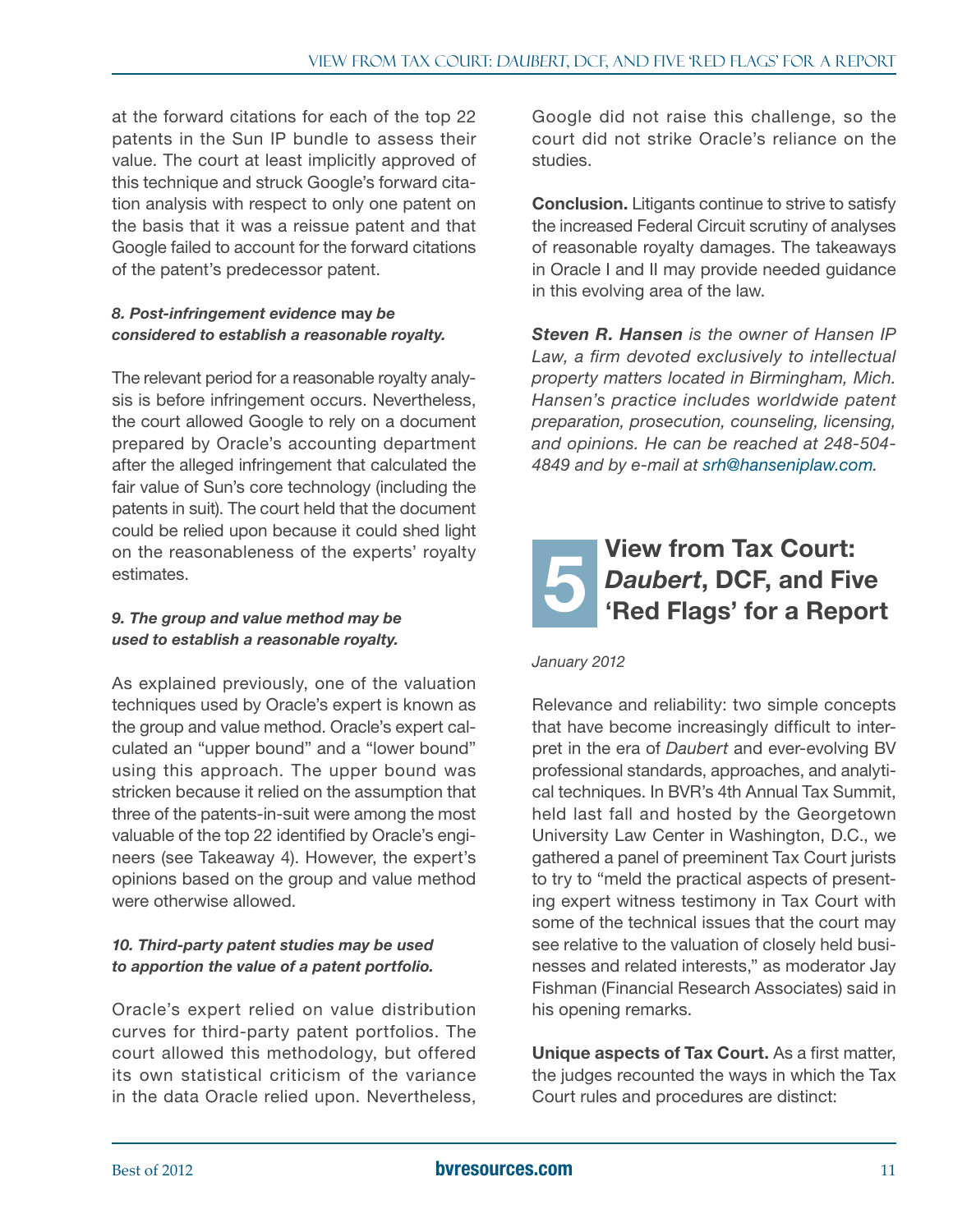- Although headquartered in Washington, D.C., the Tax Court holds trials in 75 different locations (see [www.ustaxcourt.gov/](http://www.ustaxcourt.gov/dpt_cities.htm) [dpt\\_cities.htm](http://www.ustaxcourt.gov/dpt_cities.htm)). Each of the 19 presidentially appointed judges travel to roughly 13 trials per year before returning to D.C. to write the opinions.
- By statute, the Chief Judge reviews the opinions to decide whether to release them as a Tax Court Memorandum, which will apply only to its facts and cited legal principles, or refer them to all 19 judges for release as a Tax Court Opinion, which will serve as precedent in future tax cases, unless overturned.
- Trial court decisions are appealed to one of the 12 U.S. Circuit Courts of Appeals, based on where the original trial was held (usually where the taxpayer resides). At trial, the tax judges are bound by the rules of the governing circuit to the extent that they fall squarely within Tax Court precedent. If that circuit has not yet addressed an issue, then the tax judges will vote whether to follow Tax Court precedent or perhaps the precedent of another circuit.

"Most valuation cases will be issued as T.C. Memos because they are so dependent on the facts of the case," commented Judge Mary Cohen. If the case concerns a principle of law that is subject to some dispute, however, then the court will likely issue it as a T.C. Opinion. One recent example: *Boltar v. Commissioner*, in which the court ruled that the *Daubert* standard applied in bench trials as well as jury trials. Although that opinion, written by Judge Cohen, rejected a conservation easement appraisal under *Daubert*, its precedent clearly has import for all tax valuations—as does the court's "warning" that it will no longer tolerate substandard expert testimony (see the critical excerpt in the accompanying sidebar).

Credentials and 'going beyond the four corners' of the report. Another unique aspect to Tax Court practice: Rule 143(g) T.C.R., which limits an expert's direct testimony to the contents of his or her report. (Rule 143 is available as a free download at BVResources.com; for a complete list of Tax Court rules and procedures, visit [www.ustaxcourt.gov/notice.htm.](http://www.ustaxcourt.gov/notice.htm))

"Normally, we do not allow the expert to give further direct testimony," said Judge Julian Jacobs, unless the expert needs to correct the report, based on information gained after its execution. After presentation of this direct testimony, the opposing side may cross-examine the expert, and that's "where you get into the guts of the whole system," Judge Jacobs said, as your opponent tries to diminish the report's credibility, which the expert will have only a limited opportunity to resuscitate on redirect.

"My qualifications go in my report," observed Fishman. "Do I have an opportunity to discuss them?" More importantly—how do the judges view an expert's credentials, and what challenges have they entertained?

#### Warning to all appraisal experts: Tax Court will apply *Daubert*

"The Court's gatekeeper function in a bench trial serves to increase the efficiency of trials and the objectivity of judgments. After decades of warnings regarding the standards to be applied, we may fairly reject the burden on the parties and on the Court created by unreasonable, unreliable, and irrelevant expert testimony. In addition, the cottage industry of experts who function primarily in the market for tax benefits should be discouraged. Each case, of course, will involve exercise of the discretion of the trial judge to admit or exclude evidence. In this case, in the view of the trial Judge, the expert report is so far beyond the realm of usefulness that admission is inappropriate and exclusion serves salutary purposes." *Boltar v. Commissioner*, 136 T.C. No. 14 (April 5, 2001)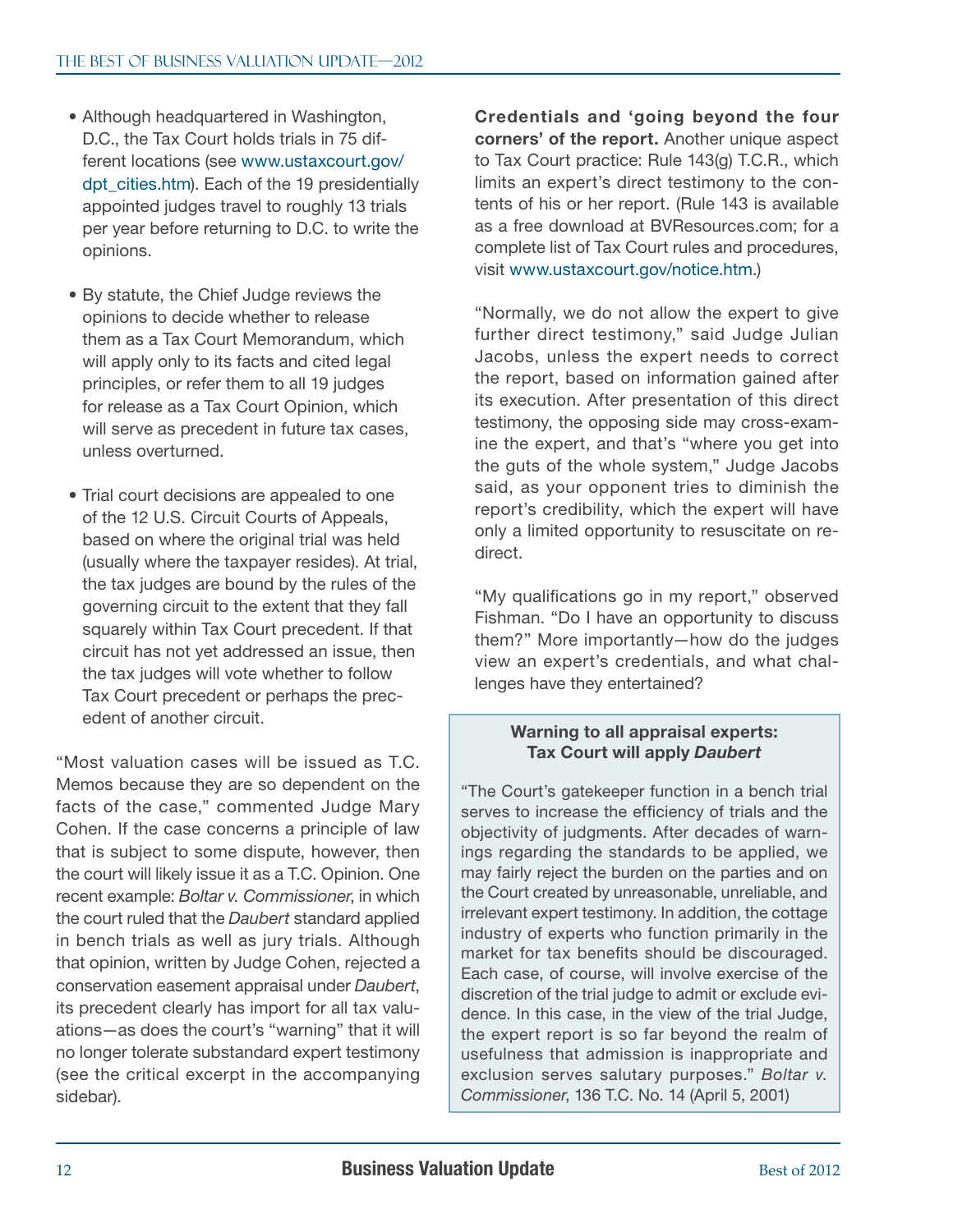"To qualify the [expert] witness, I will allow counsel to question the witness about his or her credentials," said Judge David Laro. "Sometimes you can solicit matters from the witness in live testimony that may not be in the report," and that may help the court as trier-of-fact. All experts need to demonstrate in some fashion that "their credentials are, in fact, focused in on the issue in the case," Laro added. If not, they may not be qualified to testify. "Yes, I have stopped somebody from testifying," he said.

Some judges will be stricter than others, Judge Jacobs noted, and Judge Cohen agreed. "Not only are the judges different, but I am [different] in different circumstances," she said. If the trial is limited to one week, for example, she may strictly apply Rule 143(g); a special session permits more flexibility.

*The key takeaway from the discussion:* "A lot of times, the experts will come in with impressive credentials," Judge Cohen said, and, as a result, "they think you have to take their word for it. That doesn't work at all," she added. "It is the logic and the support for their opinions that count. ... You are not going to persuade me because you've written 10,000 articles [and then] you draw a conclusion that is unreasonable."

"There is no question that the most important thing is the analysis and data and the ultimate tying in of the conclusion," Judge Laro agreed. At the same time, the Tax Court judges have noted the advancement in BV education and certifications from the various professional organizations, so "the fact that the particular expert is credentialed and that he or she has studied, has put in a [specified] number of hours, has had some peer review—these are important things," Laro said. "Ultimately we want to rely on the opinion of someone ... who is learned and studied and considerate, and hopefully empirical. That often comes out of training and credentialing programs."

Red flags of reliability, relevance. As most financial experts are aware, Rule 702 of the Federal Rules of Evidence governs the admissibility of expert evidence in federal courts, including the Tax Court. So does the interpretation and application of the *Daubert* case to the rule, in particular, its four-pronged test for the reliability and relevance of expert testimony: i) the expert's methodology has been tested; ii) it can be replicated; iii) it has been peer-reviewed; and, iv) it is commonly accepted by professionals in the field.

"What are the red flags that you see?" Fishman asked the panel of judges, who responded with this (non-exhaustive) list of five:

1. *Common sense.* "The one thing I [often] want to do is turn to the [expert's] client and say, 'Does this make sense to you?'" Judge Jacobs said. In some cases, he's seen "experts arguing for values—either high or low, depending on the circumstances—which the client would not engage a transaction for," particularly under the applicable fair market value standard of willing seller/willing buyer. "The client really knows better."

2. *Advocacy.* One of the "major problems" that Judge Laro sees is advocacy by the experts, not for their opinions but for the client's position. "The expert is there to aid the court," he said. One troubling sign of potential advocacy: when experts sit next to or behind the attorneys and pass notes during trial. "It makes them look like part of the trial team," Judge Jacobs said. Added Judge Cohen, "We are well aware of who is paying the bill for the experts; we are not naïve." In the best case, the expert's conclusions should be the same no matter which side he or she represents.

Another sign of advocacy: the expert's report bears the "fingerprints" of the attorney. "The only part an attorney should have is ... stating some basic facts," Judge Jacobs said, or correcting writing errors. Since the expert's report constitutes direct testimony, if the attorney takes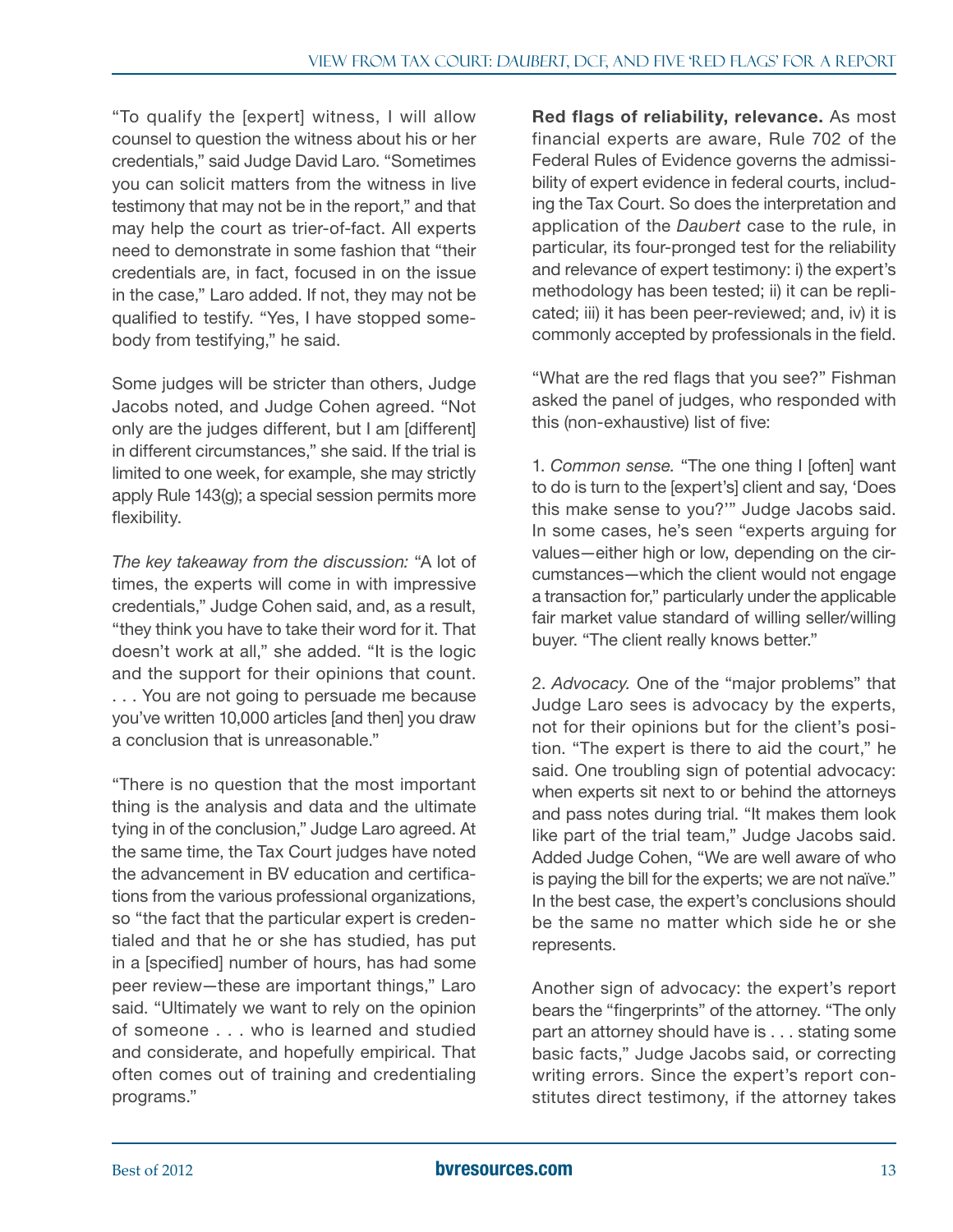any substantive role in its drafting, it is as if the attorney is testifying.

"I admonish an expert at the beginning of his or her testimony by saying, 'Do you see that door over there? The minute you walked into this federal courtroom ... you [began] working for this court," Judge Laro said. "You now must provide unbiased testimony."

3. *Unsupported assumptions.* One area in which experts can too easily stray into bias is in selecting the inputs, assumptions, comparables, and other support for their valuation conclusions. "They are trying to justify their compensation," Judge

Laro said. For instance, he has seen experts posit a discount for lack of marketability that is so high "it is a little bit absurd." As judges, "we want to see some empirical data; we want to see some analysis; we want to see some detail; we want to see how you arrived at this [conclusion]," he said. There are often millions of dollars at stake when an input or assumption shifts, so the "data has to be current and the analysis in-depth."

4. *Relying on 'filler.'* "I would like to see a complete report; that's obvious," said Judge Jacobs. "However, I'm not sure I want to see an overblown report. After a while, it can lose its effectiveness." Reports that obviously rely on substantial "filler" from prior cases can also lose their relevance. "You want to avoid that trap," Judge Cohen said. "Volume is not as important as directness, conciseness, and addressing the issues," Fishman added, by way of summary.

5. *Lack of transparency.* Judges should be able to take the valuation conclusion in a report and "draw it back to the data to see how one could replicate [it]," Judge Laro said. "You have to connect the conclusion to the data."

'Inherent in these discounts are elements of compensation, which may mean that the experts are overstating the marketability discount.'

In sum, the recent *Boltar* decision was extremely important, the judges agreed, in dealing with the threshold issue of admitting expert reports in Tax Court under the *Daubert* standard. "The problem I personally have is that ... most of the expert testimony offered in Tax Court on the subject of valuation does not meet *Daubert*," Laro concluded. His opinion might be "remarkable," but at

> the same time, he foresees more *Daubert* challenges to tax valuations, "and when that comes, I think there will be a serious examination as to whether or not these valuation experts really have a theory, a technique, or a methodology that will meet *Daubert*."

Current views on difficult issues. The recent *Estate of Gallagher* decision was rather "striking," Fishman commented, for "the specificity with which the court [analyzed] each variable," such as the inputs to the discounted cash flow (DCF) analysis, including the cap rate, discount rate, and risk premia, and the sufficiency of comparable companies in the guideline public company method (GPCM). (For the digest of *Gallagher*, its original opinion and supplemental opinion that corrected its own present value calculations, see the Oct. and Dec. 2011 *BVU*.)

None of the three judges on the panel were involved in deciding the *Gallagher* case (which Judge Halpern wrote). But all three agreed that the decision now holds experts to "a fairly specific standard in terms of proving the variables they select," as Fishman suggested. As to these technical areas, the judges had some interesting comments, particularly on the merits of the DCF versus the GPCM, the future of tax-affecting and how hard it is even for them to make sense of subsequent events:

1. *DCF vs. GPCM.* All the judges have substantial experience with the DCF as presented by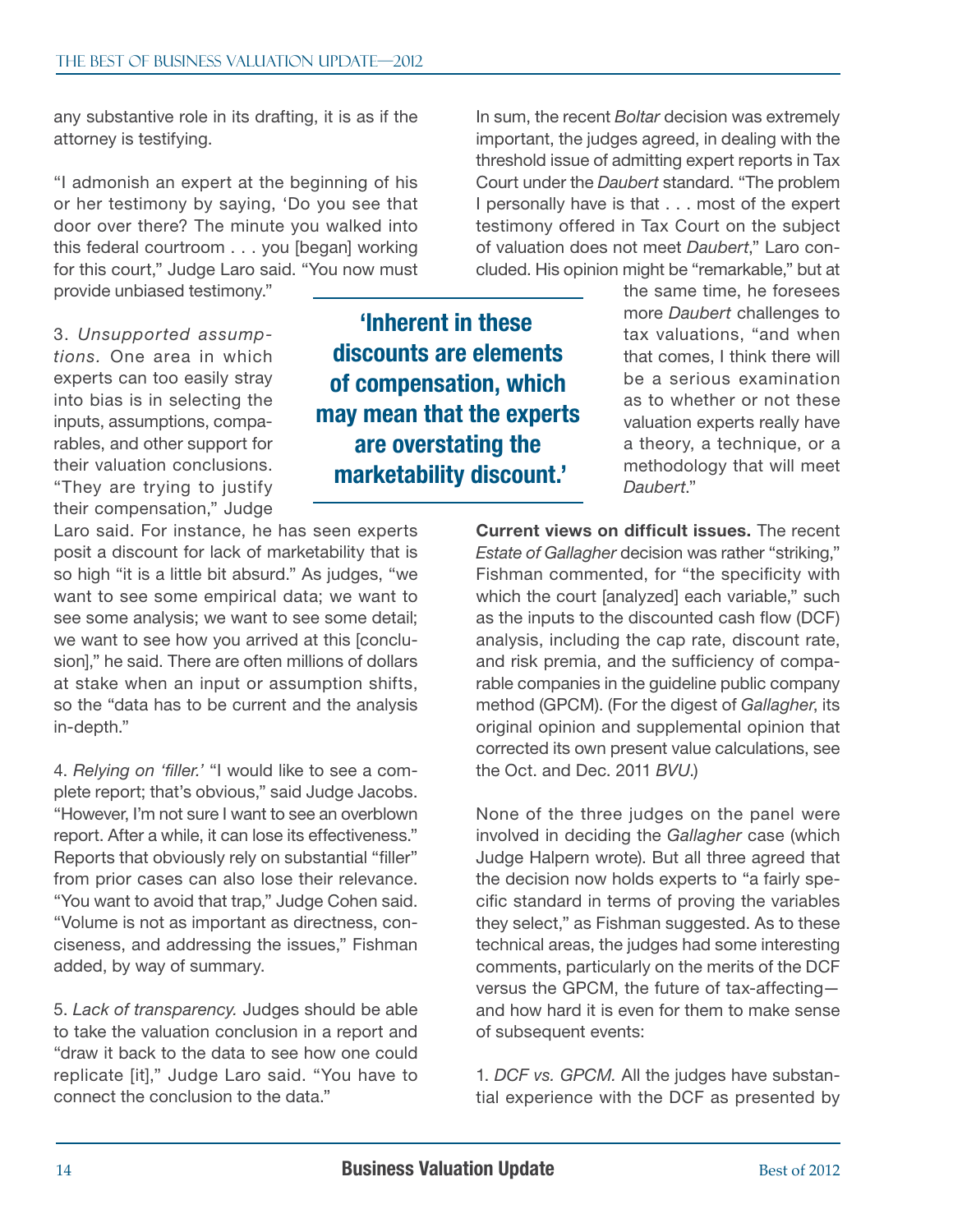financial experts. "It is obviously a prominent technique to determine value," Judge Laro said. "I believe it is among the most reliable, if not the most reliable, because essentially it is predicting the income benefit [available cash] that will come back from a particular investment." That's "real world stuff," Laro added. Are the variables capable of manipulation? "Of course," but the court can (and will) examine the variables for reasonableness and analytical "fit" to the case—and will modify the assumption, if need be, based on the record.

This last point is important. "One of the things you have to remember is that the judge goes on the [evidence in the] record," said Judge Jacobs. The judge doesn't challenge the variable; the opposing counsel does (or should). "The advocates have the primary responsibility to advocate as to what they think the value ought to be," added Judge Laro. The judge can ultimately decide which of the advocates' competing assumptions are reasonable.

Overall, Laro also believes that the income approach is generally preferable to the market approach, in particular the GPCM, because "you can always find some similarities" among comparable companies, "but you can also find an abundant amount of dissimilarity as well." And so can opposing counsel.

Judge Jacob agreed that the subjectivity with which experts sometimes select their comparables "certainly is a problem." So is an expert's reliance on a single comparable to justify a market value. "That does not work," he said. "You have to find a reasonable number of companies that are similar enough" to the subject company, such that "a hypothetical investor would be interested in buying one of these companies. Then the adjustments are the key," he added: "The devil is in the details." If there are too many adjustments to the comps, then it can render the comparisons meaningless.

Experts should still use the GPCM, the judges agreed, at least as a reasonableness check, because Rev. Ruling 59-60 requires the market approach. "But I wouldn't bet the whole farm on it," Laro said.

2. *Marketability discounts and the OPM*. DLOM is yet another area in which experts obviously differ—and which Judge Laro has maintained is ripe for a *Daubert* challenge. "Over the past several decades, the study of the lack of marketability discount has become more intense and more scrutinized," Laro said. "You now break it down, in a sense, into componentry."

One critical component: the contractual restrictions that affect the subject company stock compared to those in the restricted stock studies, the data that experts still use to derive DLOM. Most of the current cases that litigate DLOM concern stock with seemingly "artificial restrictions," Judge Cohen pointed out. "Should those restrictions be honored?" she asked. "When you get right down to it, some of the most controversial cases [are] on the matter of whether those restrictions [on the subject company stock] are real."

Another issue that affects the use of restricted stock data as well as pre-IPO data and option pricing models (OPMs): "If you look at all of these ... very intensely and empirically," said Judge Laro, "and you break them down, then you realize it may not be pure lack of marketability discounts" that you are analyzing. "Inherent in these discounts are elements of compensation," he said, which may mean that the experts are overstating the marketability discount.

"I do not think it is enough that somebody uses a restricted stock study based on [studies] from decades ago," Laro added, particularly when the world has changed so drastically—even in just the past several months. "The data has to be current; the analysis has to be in-depth; the data has to be empirical before ... we buy into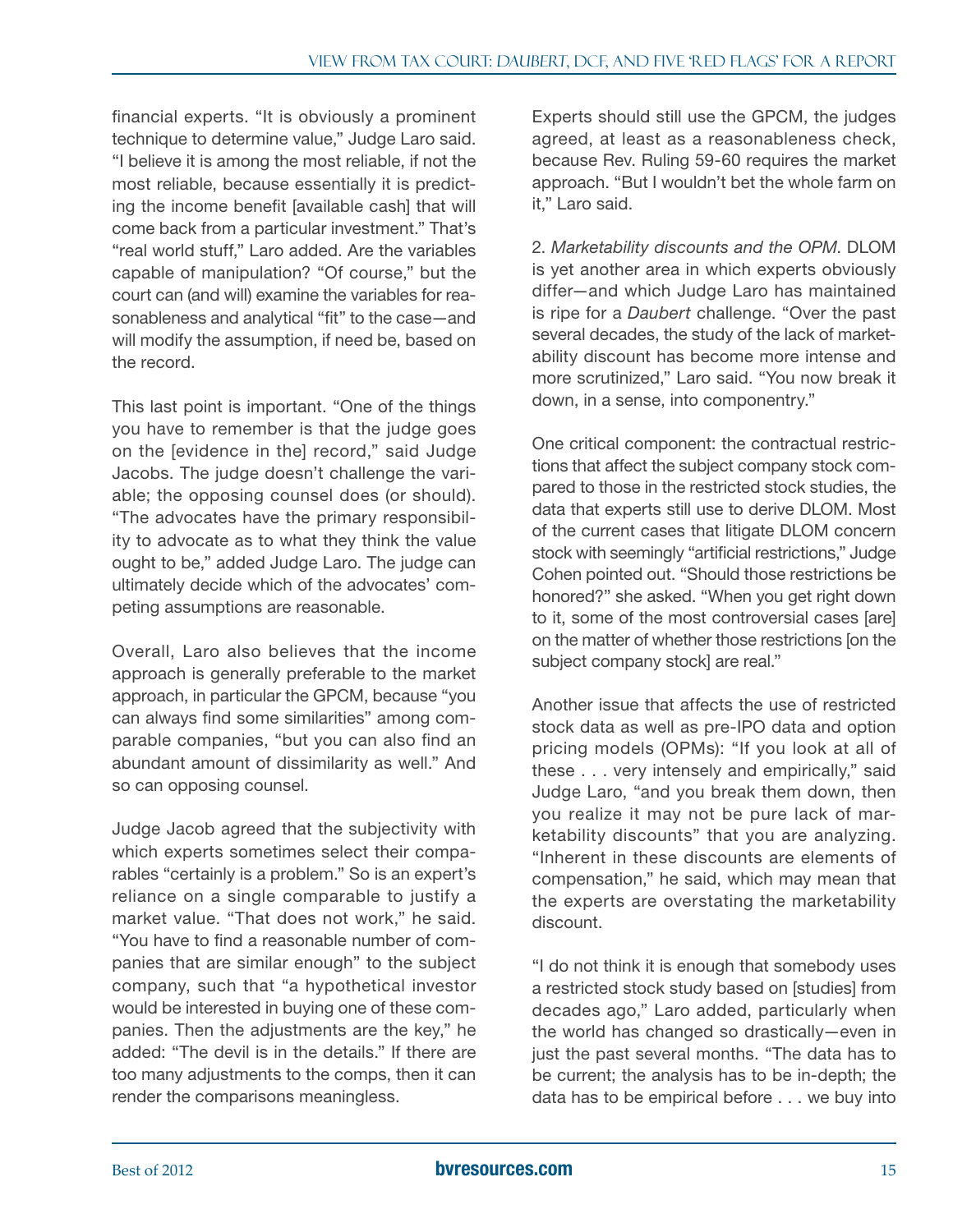somebody's opinion on lack of marketability," he said. "That may be asking a lot of the valuation industry, but I think it can be done."

3. *Tax-affecting*. None of the judges has yet

presided over a case that presented the issue of taxaffecting an S corporation's cash flows. But they all had watched the cases since *Gross v. Commissioner*, and noted the advent (and affirmation) of tax-affecting in the Delaware courts (see, e.g., *Delaware Open MRI Radiology Assoc. v. Kessler*,

2006 Del. Ch. LEXIS 84, available at *BVLaw*). The judges are also aware of the many writings and presentations by members of the BV profession, which may disagree on the appropriate model to use but uniformly support tax-affecting in certain circumstances.

Given this state of affairs: "Is the Tax Court saying, as an institution, that it will [never] taxaffect an S corporation?" Judge Laro asked. Given the valuation community's "intense" belief that its prior decisions were incorrect, "I think it bears further review," he said. All of the Tax Court cases that have considered tax-affecting were issued as T.C. Memos; the holdings are thus limited to their facts. In fact, the judges believe that, should the right case come along, it might merit a full court review and issuance as a T.C. Opinion (as outlined above). Remember what happened to the discount for embedded capital gains tax, Judge Cohen said. After a long evolution of the analysis and support, the cases sustained the discount.

"If I heard correctly," Fishman observed, "you've issued a challenge to us." When valuation experts next confront the issue of tax-affecting, "we should have our homework done and our logic ... backed up," so that if the case should get to the Tax Court, the issue will be ripe for an authoritative ruling. "The door is open," Judge Laro agreed.

4. *Subsequent events.* An estate tax valuation is based on the "moment of the decedent's death,"

> Judge Jacobs said (although some use the date of death). Anything that impacts valuation subsequent to the date of death generally "has no bearing for me," although he admitted this was an "oversimplification."

Indeed, federal courts have recognized four or five excep-

tions to the general rule, Judge Laro explained. Some will admit any evidence that is "relevant" under the Federal Rules of Evidence; others will admit only those events that were "known or knowable" as of the valuation date. In the *Estate of Jung v. Commissioner*, 101 T.C. 412 (1993), the Tax Court permitted a subsequent event, adjusted for intervening economic events such as unemployment rates, interest rates, etc.

Thus, it's critical to understand the facts of your case and know the applicable legal rule, usually from the circuit in which the case is tried. Even then, the opinions from the various circuits say that "it is hard to make sense of the opinions," Judge Jacobs conceded, so that the ultimate answer to the question of subsequent events may very well be, "it depends."

5. *Draft reports.* Unlike federal courts in general, the Tax Court permits only limited discovery. For instance, the court is likely to permit expert depositions only in very large cases. At the same time, the court has yet to modify its own rules following the recent amendments to Rule 26 of the Federal Rule of Civil Procedure, which now preclude experts' draft reports from discovery (with some exceptions for the facts or data that the expert received from the attorney). Thus, draft reports are still discoverable in Tax Court,

The experts asked each other questions, which resulted in a 'conversation'

about their respective

analyses, the strengths and weaknesses.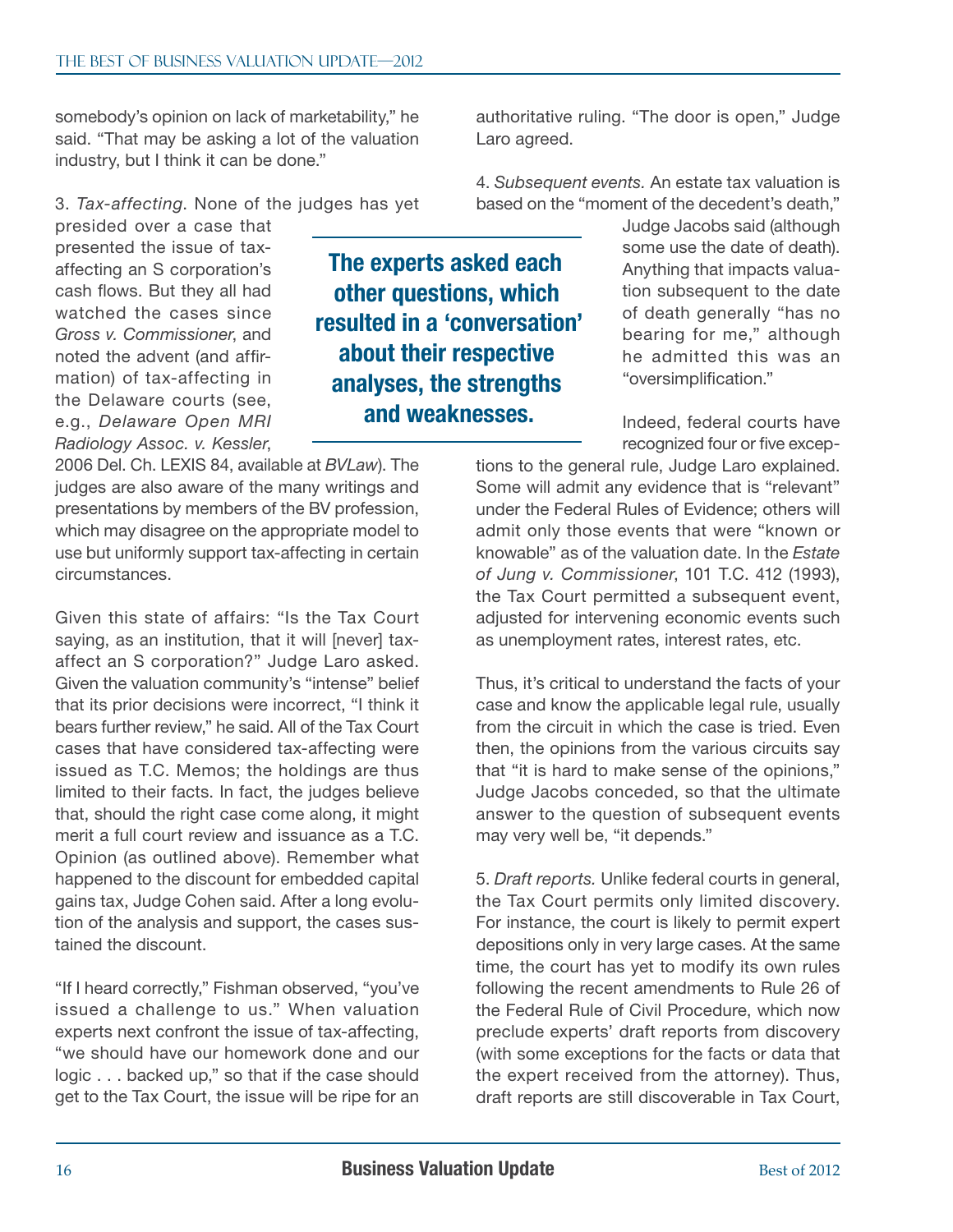<span id="page-16-0"></span>and, once made, experts should keep their drafts<br>or be vulnerable to charges of spoliation from<br>opposing parties. or be vulnerable to charges of spoliation from opposing parties.

Future of the court: concurrent expert testimony? Depending on the case, the judges may help to encourage settlement discussions. In some, Judge Jacobs will call in the parties after they have completed the case and say, "I have heard everything; I am going to decide one way or another, and I don't split the baby." However the parties may not like the court's decision, and they *can* split the differences between them. "Therefore, why don't you go back and rethink settlement again," Judge Jacobs will tell the parties, before summing his comments on the record.

"I do that frequently," Judge Cohen said, only she puts the entire discussion on the record.

Judge Laro recently experimented with "concurrent" expert testimony. After receiving the parties' consent, both experts appeared and were sworn in; both counsel also attended, in case they had any objections. The experts asked each other questions, which resulted in a "conversation" about their respective analyses, the strengths and weaknesses. The outcome was "efficient and economical," Laro said. "You could probably achieve the same on cross-examination, but ... the atmosphere was less acrimonious."

One thing the judges all agree on: Any time before a trial involving expert testimony, the parties' counsel can (and should) place a conference call to the presiding judge, to discuss how they want to proceed in terms of qualifying the experts and presenting their cases. For instance, if the parties don't believe they will have sufficient time to present their cases in the trial session, they can ask for a subsequent special session, so the case is not rushed. "We judges are pretty flexible," Judge Cohen said, particularly when it comes to "what the parties will agree to and how it can resolve [any] problems in dealing with expert testimony."

## How Regression Analysis Makes the Market Approach More Valuable

*April 2012 By C. Fred Hall III, MBA, CBA, AVA*

In the beginning of my business valuation career, the various market approach methods frustrated me. I found that the values calculated by the gross revenue multipliers were either considerably higher than the values calculated by the cash flow multipliers, or the gross revenue multiplier values were considerably lower. I had to reconcile two values that were often at opposite ends of the spectrum—and each was clearly wrong.

During the past decade, I found that using three regression analyses significantly improved the market approach. Regression analysis helps identify outliers within an initial sample of comparables, which, in turn, produces a smaller sample that has been "sanitized" and is more accurate. Regression analysis calculates a formula from which a line can be graphed that best represents that specific market. Subsequently, when we plot our subject's actual variables on the chart, the regression market line enables us to determine the probable value of the subject company.

A good market approach should employ three different regression calculations. The first calculation, a multiple variable regression analysis, is a statistical tool that compares simultaneously four key variables of each comparable (gross revenues, cash flow, inventory, and fixtures) with its respective selling price. The regression produces a formula in which we can input our subject company's four actual variables and calculate its probable selling price. For demonstration purposes, a simplified regression analysis is graphed in Exhibit 1. We plotted the values for the selling prices and the gross revenues of 17 comparables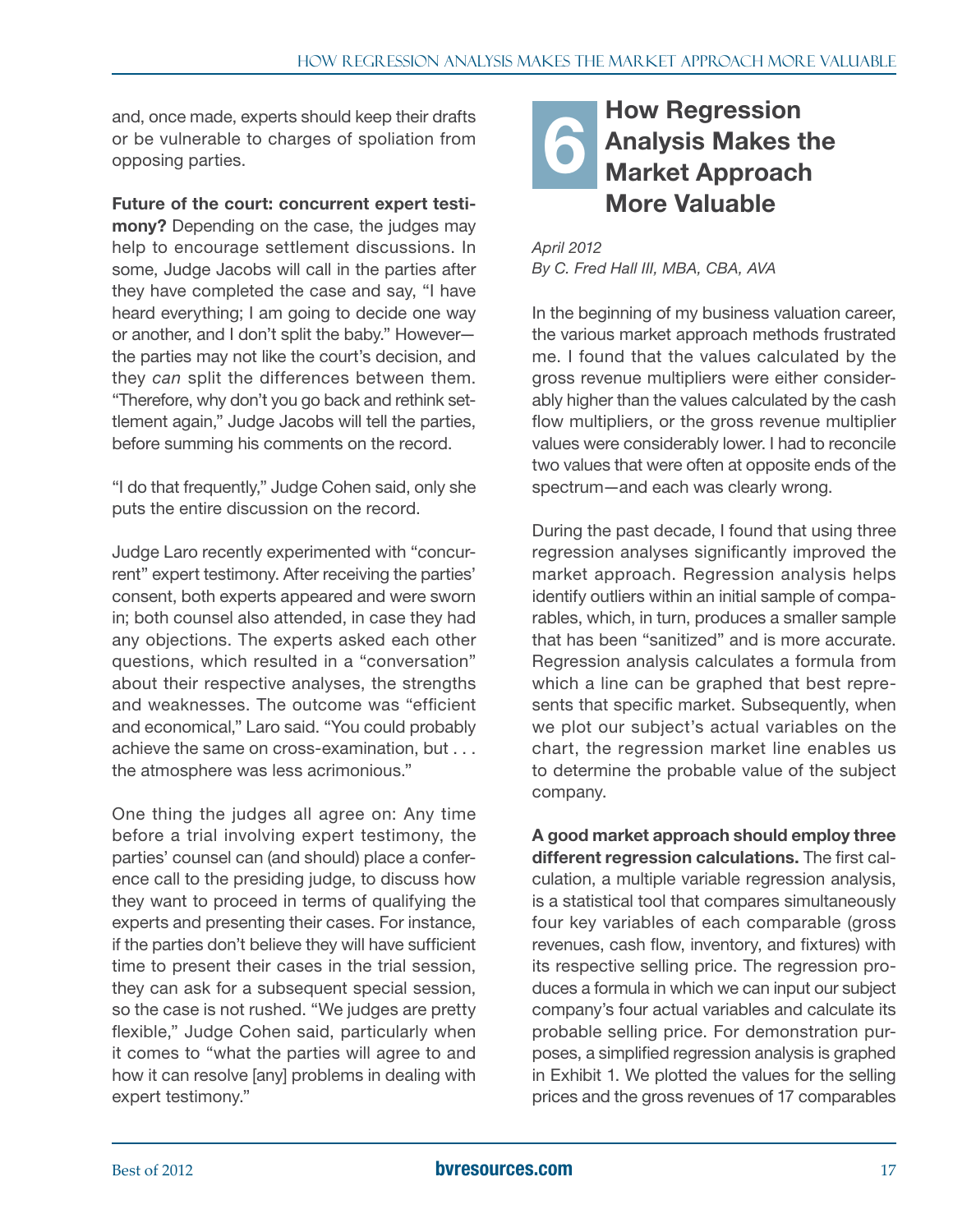on the chart and calculated a regression line. The subject company's gross revenues of \$700,000 is located on the horizontal X-axis. We can identify the probable selling price of \$300,000 from the vertical Y-axis on the left side of the chart (note the gray lines) by moving vertically from that point to the regression market line.

Exhibit 1 is a single variable regression analysis that regressed revenues against the selling price. A four variable multiple regression is four of the above charts layered one on top of the other with each layer representing one of the four variables; the calculated market line cuts through all four layers. The multiple regression formula is actually several pages long, but an Excel spreadsheet can perform a multiple regression analysis with a few clicks of a button.

The remaining two regression calculations that an appraiser should use in the market approach compare the cash flow profit margins (SDE%) of the comparables against their respective cash flow multipliers and revenue multipliers. The resulting regression equations predict the most probable cash flow multiplier and the most probable revenue multiplier for the subject.

At this stage, the three different regression equations produced three different probable selling prices for our subject company. Each of the equations produced an R-squared factor that measures how close all the comparables fit to their respective market lines. An R-squared of 0.0 means that the calculated market line had no predictive value whatsoever; an R-squared of 1.0 means that the market line exactly predicted the selling price for each of the comparables. Thus, R-squared gives us a means to compare how good each regression was at predicting the subject's value. In the final reconciliation of values, the appraiser can use the three R-squared factors to determine appropriate weights for each method. (Example, the revenue multiplier weight is  $0.80 \div 2.25 = 0.36$ .



| <b>Method</b>          | <b>Value</b> | $R -$<br><b>Squared</b> | Weight | Weighted<br><b>Value</b> |
|------------------------|--------------|-------------------------|--------|--------------------------|
| Revenue<br>Multiplier  | \$500,000    | 0.80                    | 0.36   | \$180,000                |
| <b>Cash Flow</b>       |              |                         |        |                          |
| Multiplier<br>Multiple | 600,000      | 0.55                    | 0.24   | \$144,000                |
| Regression             | 550,000      | 0.90                    | 0.40   | \$220,000                |
|                        |              | 2.25                    | 1.00   | \$544,000                |

Regression analysis significantly raises the bar on the market approach. Using R-squared as a weighting measure takes the appraiser out of the guessing game and makes the market approach as technically precise as the income approach.

*Editor's note:* The author invites the reader to consult his web site at [www.affordable](http://www.affordablebusinessvaluations.com/PricingServices.html) [businessvaluations.com/PricingServices.html](http://www.affordablebusinessvaluations.com/PricingServices.html) for more information on the use of regression analysis methodology and the market approach. Go to the pricing screen and click the "Article 2" button under the Articles Section at the top of the page.

*C. Fred Hall III, MBA, CBA, AVA, and CEO of Amador Appraisals and Acquisitions, can be reached at cfredhall@att.net and 209-256-1371.*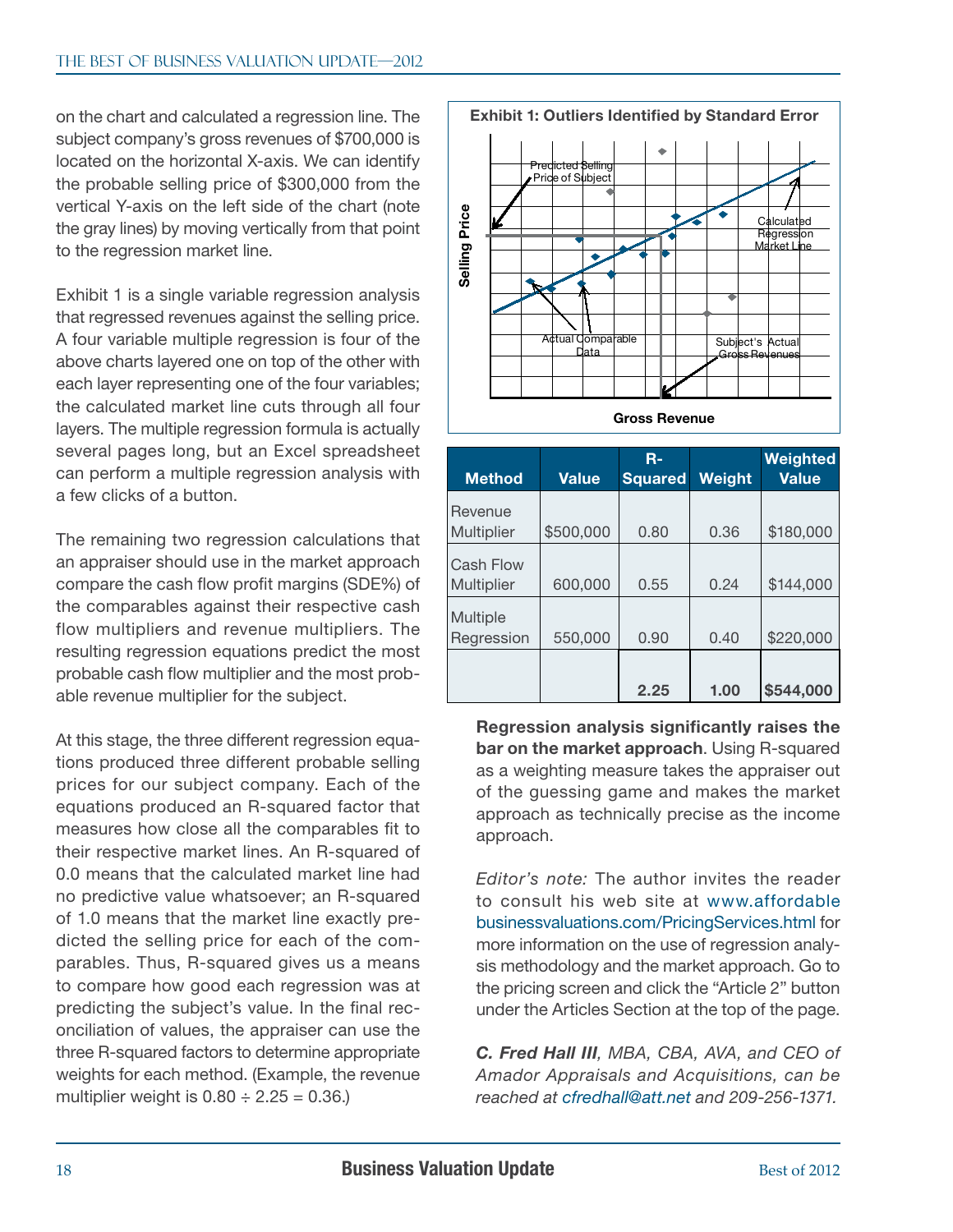#### <span id="page-18-0"></span>Valuing the 'Inside Basis' Shareholder Tax Liability 7

#### *July 2012*

*By Laura Markee, CFA, ASA, with significant contributions from Paul Heidt*

Business appraisers who work in estate planning or other situations where a low value conclusion is beneficial to their clients know to be on the lookout for a built-in gain (BIG) tax liability. But another, less well-known shareholderlevel tax liability can reduce the tax bill even further.

When a C corporation owns appreciated assets, it is common to reduce value by the amount of a BIG tax liability<sup>1</sup> that reflects the amount of the gain on the sale of the assets multiplied by the corporation's income tax rate.

In general, the business valuation community and the courts<sup>2</sup> are accepting of the application of a BIG tax liability. A company that made an S corporation election less than 10 years before the

At any given date, the potential BIG tax liability is calculated by multiplying the highest corporate tax rate by the total unrealized appreciation in the company's assets as of the date of the conversion to S corporation status that has not previously been recognized. Any asset appreciation occurring after the S corporation election is not subject to a corporate-level tax liability.

valuation date<sup>3</sup> may also in some cases be able to recognize the BIG tax liability in arriving at a value conclusion.

In my experience, another liability, a shareholderlevel tax on appreciated real estate inside an S corporation, will cause a hypothetical buyer to pay less for the S corporation shares than if it could buy the real estate outright. This tax liability on S corporation inside basis has received little attention in business valuation training and application.

Below is a case example of an actual valuation assignment where the shareholder-level tax was incorporated into the fair market value conclusion and ultimately accepted in full by the Internal Revenue Service (IRS).

Case background. Several years ago, our firm had the opportunity to prepare an appraisal for estate tax reporting purposes. ABC Company (not the real name) was a real estate holding company with \$3.2 million in assets, consisting of \$400,000 in cash, \$200,000 in notes receivable, and \$2.6 million in real estate. ABC's largest real estate parcel was a four-acre drive-up theater with a market value of approximately \$1.5 million. ABC also had five other properties that included two residences and several small retail establishments. All properties were in a small city on the outskirts of a metropolitan area.

ABC had been in business for many years, having purchased most of the real estate in the 1950s at a very low cost basis. We were able to piece together that the cost basis on all the real estate holdings was \$344,000. We considered that there

<sup>1</sup> Internal Revenue Code Section 1374 imposes a corporate-level tax on S corporations' income or gain recognition to the extent of unrealized appreciation that existed in the corporation's assets as of the date it switched from C corporation to S corporation status.

<sup>2</sup> *Eisenberg v. Commissioner*, 155 F. 3d 50 (1998); *Litchfield v. Commissioner*, TC Memo 2009-21; No. 15882-05 (2009); *Simplot v. Commissioner*, 112 T.C., No. 13 (1999); *Dunn v. Commissioner*, CA-5, 2002-2 USTC Para. 60,446, 301 Fsd 339 (2002); *Jameson v. Commissioner*, 267 F. 3d 366 (2001)

<sup>3</sup> Internal Revenue Code Section 1374(d)(7) stipulates a 10-year time horizon following the S corporation election. In February 2009, when the stimulus package was passed, the BIG time horizon was shortened to seven years and applied to sales that occurred in 2009 and 2010. The Small Business Act of 2010 then reduced the time horizon to five years for sales occurring in 2011. Effective Jan. 1, 2012, the BIG horizon moved back to the 10-year period and will be in effect for 2012 and subsequent years.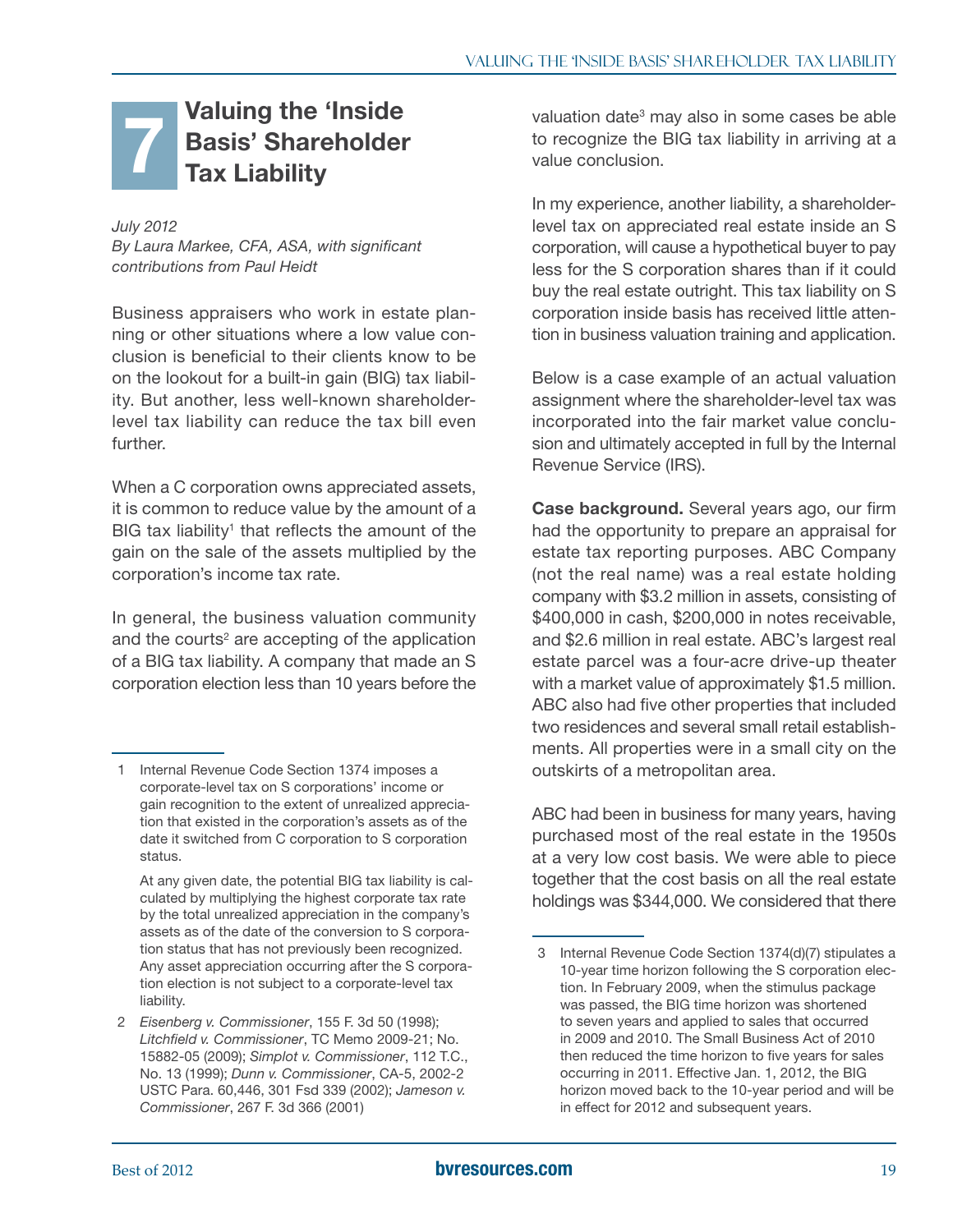was accumulated depreciation of \$280,000, which resulted in an adjusted basis of \$64,000, and real estate appreciation of over \$2.5 million.

ABC's founder and minority shareholder passed away in November 2008. ABC had been formed as a C corporation in the 1950s but had elected S corporation status on Jan. 1, 2004. We calculated the BIG tax liability at approximately \$780,000,

using federal and state corporate tax rates and adding the BIG tax liability to the balance sheet under the asset value approach.

We then expanded our analysis to capture the shareholder-level tax liability.

'Inside basis' background. In an S corporation, the "inside basis" is equal to the original investment in the company, plus profits and additional capital contributions, less losses and distributions. "Outside basis" includes the same elements, as well as any appreciation in the value of the stock reflected by the additional amount that a shareholder paid to acquire shares of stock above the inside basis. When an investor buys S corporation stock, the starting outside basis is equal to the purchase price of the stock, while the starting inside basis is carried over from the prior shareholder. If the S corporation sells any appreciated real estate, it will report a taxable gain that passes through to shareholders. The shareholders will then pay a tax on that gain. The outside basis of the S corporation stock will not come into play until the stock itself is sold.

Now consider a hypothetical buyer who wants to buy the S corporation's real estate. Would the hypothetical buyer rather buy the S corporation stock that has a low inside basis or buy the real estate directly and acquire a basis equal to the fair market value of the real estate? Common sense says that the buyer would rather buy the

If the S corporation sells any appreciated real estate, it will report a taxable gain that passes through to shareholders.

real estate directly to have a higher basis and avoid a built-in gain tax at the shareholder level. Thus, the value of S corporation shares should

> be discounted to reflect the value differential between buying the real estate directly and buying S corporation shares.

> A partnership or LLC taxed as a partnership is able to circumvent the shareholderlevel BIG tax by making a

Section 754 election—a significant reason why partnerships or LLCs are the entity of choice for real estate holdings. This election allows a buyer to receive an inside basis in its ownership interest equal to the price paid to acquire that interest. The Section 754 election, or "step-up" basis, is not available to S corporation shareholders.

Application to decedent's ownership. Based on the amount of appreciation in the real estate and considering state capital gain tax rates at the valuation date, we determined that the shareholder-level tax for ABC was equal to \$515,000. We combined this with the BIG tax liability of \$780,000 to reduce the net asset value of ABC by approximately \$1.2 million.

IRS acceptance. We completed the appraisal in December 2009, and the IRS reviewed the appraisal in early 2011. The shareholder-level tax and the BIG tax liabilities were accepted without question.

Conclusion. Given our experience with IRS acceptance on this issue, we recommend that appraisers become familiar with the facts and circumstances that might allow the application of the shareholder-level tax liability for S corporations that hold appreciated assets.

Laura Markee, CFA, ASA, *is co-founder of Morones Markee LLC in Portland, Ore. She can be reached at* [laura@moronesmarkee.com](mailto:laura@moronesmarkee.com) *or (503) 223-5168.*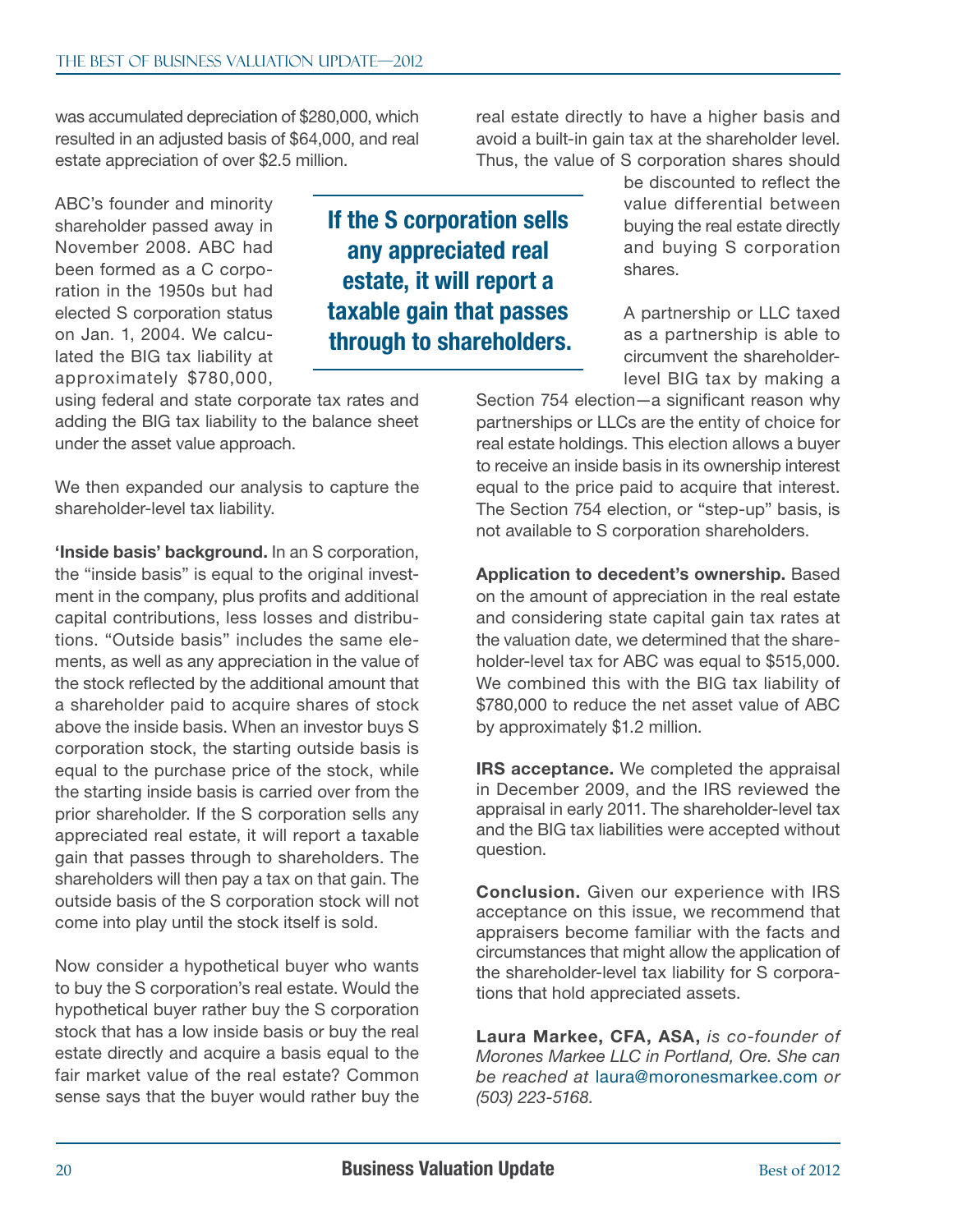### <span id="page-20-0"></span>Analyzing the History of *Bernier* After the Most Recent Massachusetts Appeals Court Decision, *Bernier II* **8 Analyzing the History**<br>**8 Of** *Bernier* **After the Most** foundational concept set forth from the courts<br>**Recent Massachusetts** has been consistent with regard to the following:

*November 2012 By Marc Bello, CPA/ABV, CVA, CFFA, MST*

In January 2012, the Massachusetts Appeals Court was the third court<sup>1</sup> to hear arguments in the matter of *Bernier v. Bernier*. The latest hearing on appeal involved the issue of tax affecting the income from two S corporations owned 50% each by the husband and wife. This article focuses on the interpretations and opinions set forth by business valuation experts, attorneys, and the courts over the span of 10 years specific to tax affecting. The cases referred to are available on *BVLaw*.

The tax affecting valuation conundrum stems from income taxes being imposed directly on C corporations, whereas income taxes on S corps are assessed indirectly, through their shareholders. Further complicating this issue is that different tax rates are imposed on C corps and individuals. When applying an income approach for the valuation of privately owned S corps, the cost of capital is largely based on historical returns of publicly traded C corps where market data and rates of investor returns are available.

The valuation challenge, then, is to arrive at the apples-to-oranges adjustment to an S corp's income that makes it comparable to the after-tax returns of C corps.

foundational concept set forth from the courts has been consistent with regard to the following:

- The income from an S corp is passed through to its shareholders; the shareholders then face the burden of paying the income taxes on behalf of the corporation; and
- An S corp can be distinguished from a C corp based on the avoidance of a dividend (double) tax.

Conceptually, applying an imputed tax for a pass-through entity should result in a cash flow that can be used in the calculation of an equitable value for the company. As far back as the initial decision in 2003, the Probate Court, when faced with such disparity in opinions from the experts, incorporated insightful reasoning and displayed an understanding of valuation theory that, in part, was subsequently overlooked. In its initial decision, the Probate Court recognized "that a deduction for taxes that will be owed must be made to either the earnings or cash flow before an appropriate valuation can be made"<sup>2</sup> and, in part, "rejected the wife's expert valuation recognizing that it was improper to combine pre-tax and post-tax data in establishing a capitalization rate."3 Both of these concepts are taught in fundamental business valuation courses.

Throughout the history of testimony in *Bernier v. Bernier*, there have been differences of opinion from all the business appraisers relating to the tax affecting of an S corp. The wife retained two different business valuation experts during these proceedings: one during the initial hearing and one after the Supreme Judicial Court ordered the case to remand. Both business valuation experts on behalf of the wife imputed a tax rate

<sup>1</sup> The case was first heard in the Probate Court in 2002 and then, after remand, in 2009. The appellate court opinions were rendered by the Massachusetts Supreme Judicial Court in 2007 and the Massachusetts Appeals Court in 2012.

<sup>2</sup> *Bernier v. Bernier*, 449 Mass. 774.

<sup>3</sup> Ibid.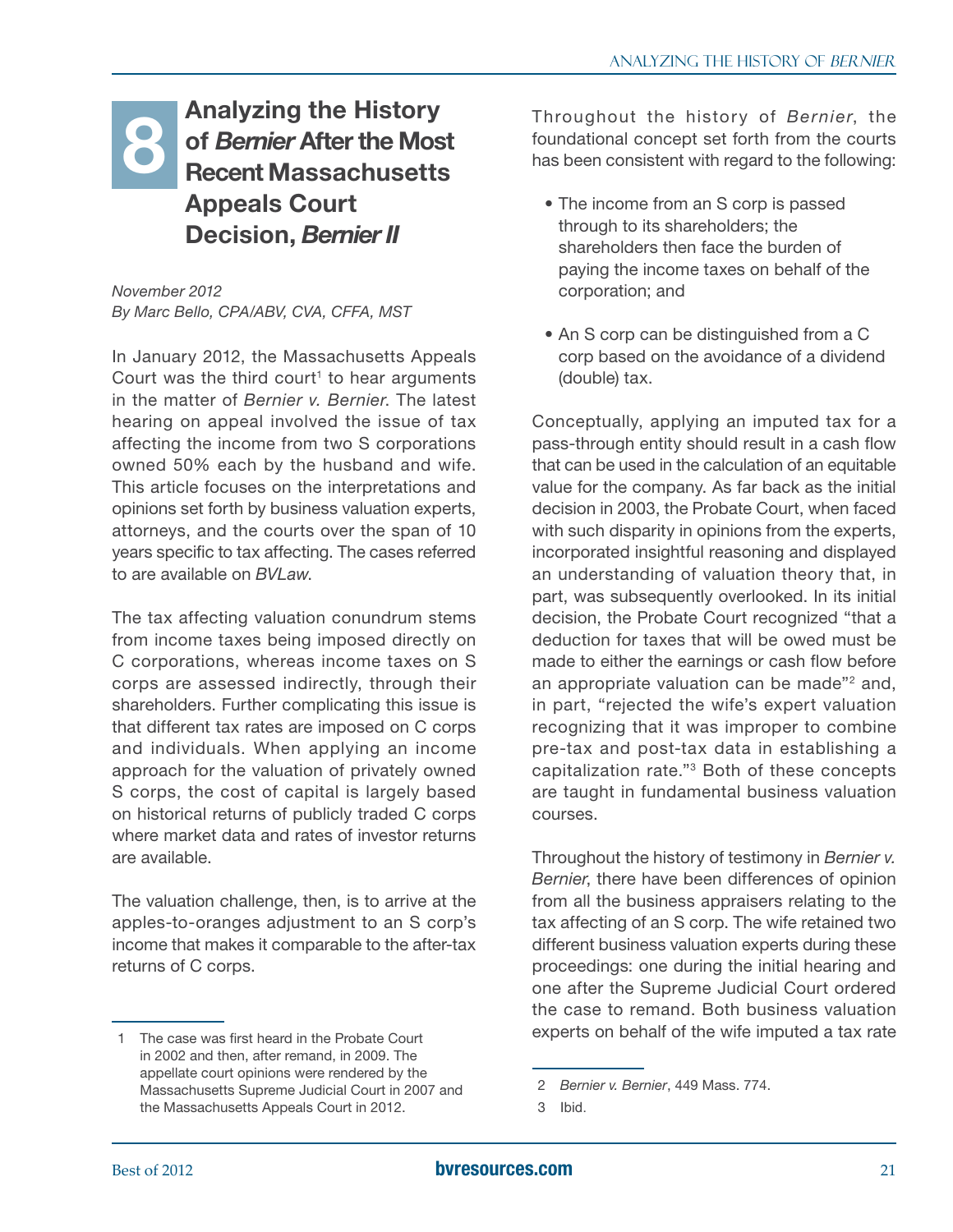of zero. The husband also retained two experts. The husband's first business valuation expert imputed a 35% tax rate. On remand, the other expert (a CPA and tax specialist) imputed a tax rate of 46%.

With such disparity in valuation conclusions at each trial, the court was left to resolve the tax affecting of a pass-through entity for divorce. Exhibit 1 is an overview covering 10 years of the tax-affecting controversy surrounding this matter prior to the most recent appellate decision.

Most recently, the Massachusetts Appeals Court weighed in on the ongoing question on how and what is an appropriate imputed income tax rate to apply to the valuation of a pass-through entity for purposes of equitable division of a marital asset.

In *Bernier II*, the court said: "The proceedings on remand were marked by some uncertainty and disagreement between the parties as to what the Supreme Judicial Court intended when it directed that the *Kessler* metric or the *Kessler* approach be applied."4

• If the application of the tax-affecting metric in *Kessler* should be interpreted as a binding formula—the position taken by the wife's expert on remand—the result is zero tax affecting. This is based on a change in the tax laws consistent with the valuation date, where the dividend tax rate is equivalent to the ordinary income tax rate. When

<sup>4</sup> *Judith E. Bernier vs. Stephen A. Bernier*, No. 11-P-394, 2012 Mass. App.

| <b>Exhibit 1. 10-Year Overview of Tax-Affecting Controversy</b>                                          |                                  |                                   |                                                                                                                                                                                                                                                                                                                                                                                                                                                                                                                                         |  |  |  |  |
|----------------------------------------------------------------------------------------------------------|----------------------------------|-----------------------------------|-----------------------------------------------------------------------------------------------------------------------------------------------------------------------------------------------------------------------------------------------------------------------------------------------------------------------------------------------------------------------------------------------------------------------------------------------------------------------------------------------------------------------------------------|--|--|--|--|
| <b>Date</b>                                                                                              | Wife's<br><b>Expert</b>          | <b>Husband's</b><br><b>Expert</b> | <b>Court Interpretation</b>                                                                                                                                                                                                                                                                                                                                                                                                                                                                                                             |  |  |  |  |
| <b>August 18, 2003</b><br><b>Probate Court</b><br>Decision<br>3rd Supplemental<br>Judgment               | Imputed<br><b>Tax Rate</b><br>0% | Imputed<br><b>Tax Rate</b><br>35% | • Accepted tax affecting imputed by husband of 35%.<br>• The case used to assist the Probate Court at the time of trial<br>was Gross v. Commissioner.*<br>• The court recognized a deduction for taxes must be made to<br>the earnings or cash before an appropriate valuation can be<br>made.<br>• Found wife's expert improperly combined pretax and post-<br>tax data in establishing a capitalization rate.                                                                                                                         |  |  |  |  |
| September 14, 2007<br>Supreme Judicial<br><b>Court Decision</b>                                          |                                  |                                   | • Tax affecting at average corporate tax rate of 35% is not<br>appropriate because applying C corp rate of taxation to an S<br>corp severely undervalues the fair market value of the S corp<br>by ignoring the tax benefits of the S corp structure.<br>• Failure entirely to tax affect an S corp artificially will inflate<br>the value of the S corp by overstating the rate of return that<br>the retaining shareholder could hope to achieve.<br>· Guidance on tax affecting: Delaware Open MRI Radiology<br>Assocs. v. Kessler** |  |  |  |  |
| September 1, 2009<br><b>Probate Court</b><br>Decision<br>4th Supplemental<br>Judgment                    | Imputed<br><b>Tax Rate</b><br>0% | Imputed<br>Tax rate<br>46%        | • Found both parties "took unreasonable positions in regards<br>to their interpretation of the [Supreme Judicial Court's]<br>ruling"<br>• Did not believe it was the Supreme Judicial Court's intention<br>to "literally plug in the formula utilized in Kessler"<br>• Rejected the opinions of both experts<br>• Imputed a tax rate of 29.4%                                                                                                                                                                                           |  |  |  |  |
| * 2001 U.S App. LEXIS 24803 (6th Cir., Nov. 19, 2001).<br>** 898 A.2d 290, 328-330 (Del. Ct. Ch., 2006). |                                  |                                   |                                                                                                                                                                                                                                                                                                                                                                                                                                                                                                                                         |  |  |  |  |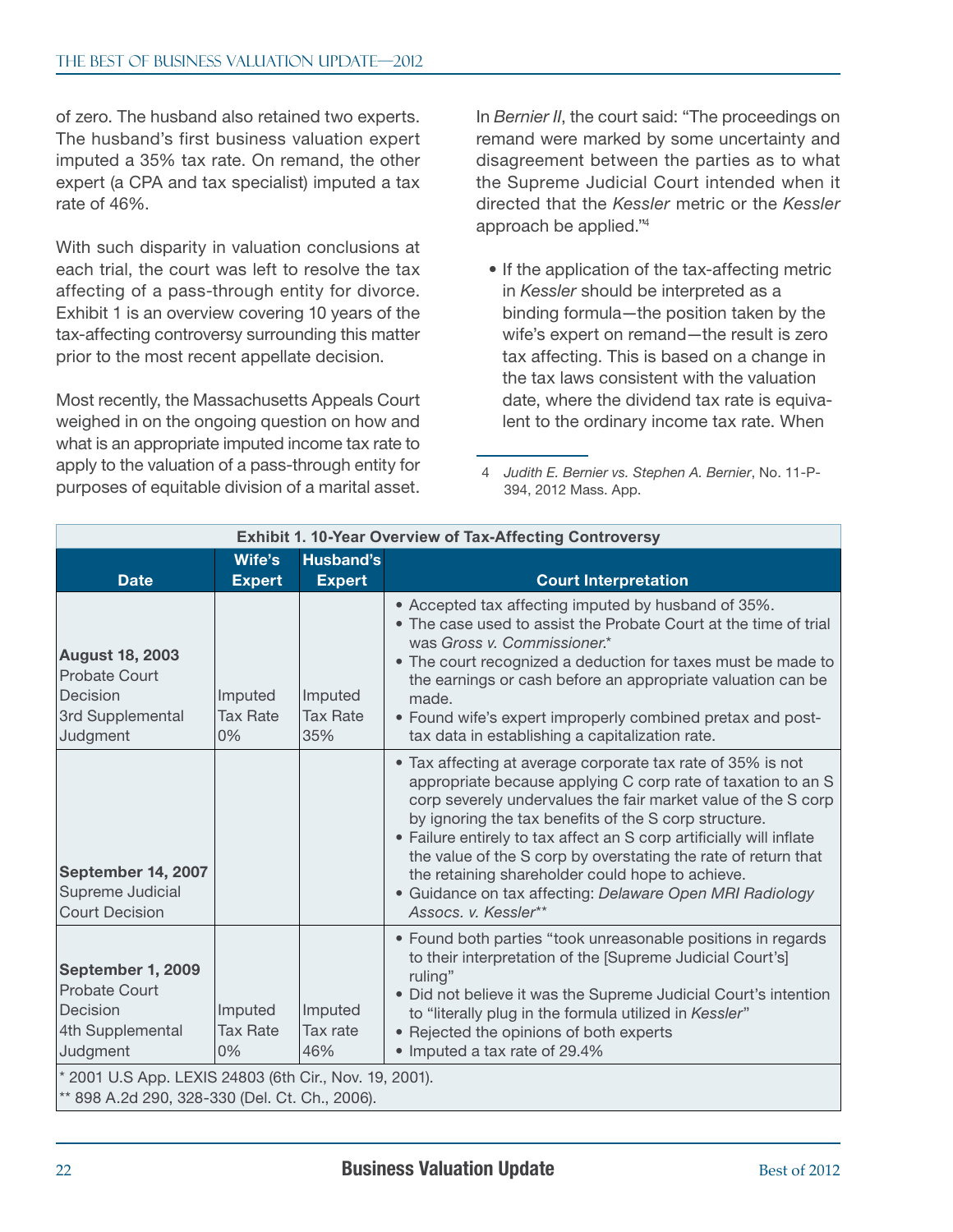these two rates are the same, the imputed tax rate is zero.

• If the interpretation of *Kessler* is based on a premise that the imputed

tax rate should mimic an applicable tax rate attributed to the individual owner—the position taken by the husband's expert—the result is an imputed tax rate of 46%. The husband argued that following the *Kessler*

metric based on pure mathematics would result in an inequitable value.

• If the imputed tax rate calculated by the metric in the *Kessler* case should be applied to the earning stream of a pass-through entity, the result would be an imputed tax rate of 29.4%, which was the Probate Court's conclusion on remand.

Although the Appeals Court acknowledges that the Massachusetts Supreme Judicial Court adopted generally the metric employed in *Kessler*, the appellate decision seems to lead the reader to believe that "adopted generally" means following the metric as a mathematical formula.

The Appellate decision appears to be swayed by the mathematical analysis applied in the *Kessler* matter. "While resolution of the issue is not a foregone conclusion, in interpreting *Bernier* 

The Appellate decision appears to be swayed by the mathematical analysis applied in the Kessler matter.

*I*, we think the wife presents the more cogent position. Consequently, we reject the approaches taken by the judge on remand and by the husband, both on remand and on the appeal."5 With the appellate decision in, Exhibit 2 provides a summary of values determined by the

various experts and the court.

After 10 years of deliberations, imputing income taxes to determine an equitable value of an S corp for divorce in Massachusetts remains unresolved. Although conceptual guidance, including the facts that income taxes need to be paid from S corp profits and S corps do not pay double taxation on dividends, arises throughout the *Bernier* hearings, the application of these concepts appears to get lost in translation.

*Marc Bello, CPA/ABV, CVA, CFFA, MST, is a partner at Edelstein & Co. LLP, certified public accountants in Boston. He may be reached at [mbello@edelseteincpa.com](mailto:mbello@edelseteincpa.com).*

5 Ibid.

| <b>Exhibit 2. Summary of Values by Various Experts and the Court</b>                                                                                                                                                                             |                                             |                                              |                                                      |  |  |  |  |  |
|--------------------------------------------------------------------------------------------------------------------------------------------------------------------------------------------------------------------------------------------------|---------------------------------------------|----------------------------------------------|------------------------------------------------------|--|--|--|--|--|
| <b>Date</b>                                                                                                                                                                                                                                      | <b>Wife's Expert</b>                        | <b>Husband's Expert</b>                      | <b>Court Interpretation</b>                          |  |  |  |  |  |
| <b>Probate Court</b><br>Decision<br><b>August 18, 2003</b>                                                                                                                                                                                       | Imputed Tax Rate: 0%<br>Value: \$16,400,000 | Imputed Tax Rate: 35%<br>Value: \$9,700,0003 | Accepted 35% Imputed Tax Rate<br>Value: \$9,700,0004 |  |  |  |  |  |
| Difference in value due to tax affecting, \$6,700,000                                                                                                                                                                                            |                                             |                                              |                                                      |  |  |  |  |  |
| <b>Probate Court</b><br>Decision<br>4th Supplemental<br>Accepted 29.4% Imputed Tax<br>Judgment<br>Rate<br>Imputed Tax Rate: 0%<br>Imputed Tax Rate: 46%<br>September 1, 2009<br>Value: \$14,000,000<br>Value: \$9,300,000<br>Value: \$11,400,000 |                                             |                                              |                                                      |  |  |  |  |  |
| Difference in value due to tax affecting @ 29.4%, \$2,600,000<br>Difference in value between 46% and 29.4%, \$2,100,000                                                                                                                          |                                             |                                              |                                                      |  |  |  |  |  |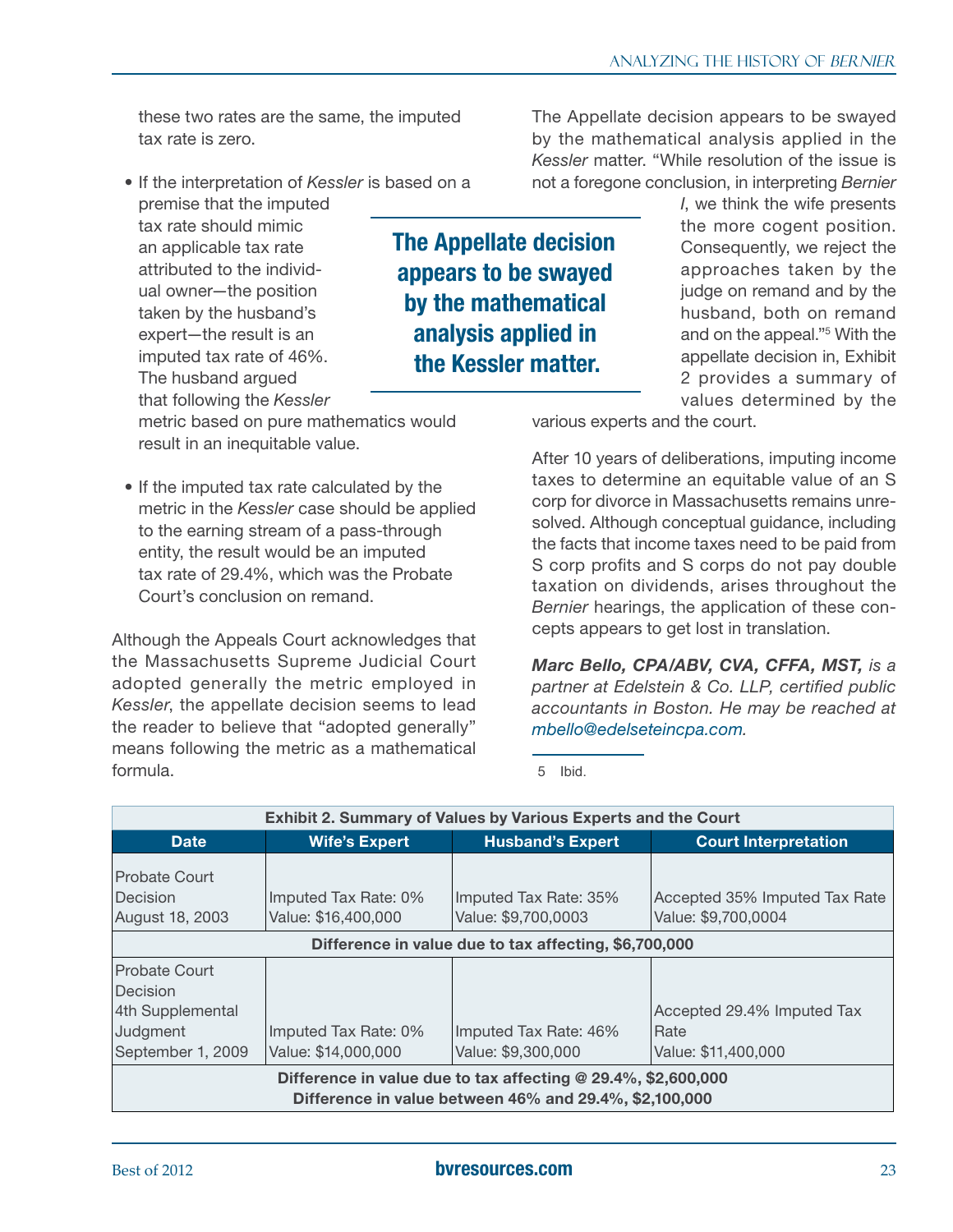#### <span id="page-23-0"></span>Are Limited Liability Companies Worth More Than S Corporations? **Example 19 Are Limited Liability**<br> **Companies Worth More**<br> **Than S Corporations?** There are statutory limit<br>
S corporations regard

*December 2012 By Eric J. Barr, CPA/ABV/CFF, CVA, CFE*

S corporations, limited liability companies, and partnerships do not pay income tax at the entity level. Taxable income from these entities "passes through" to their owners regardless of whether the earnings are actually distributed. Such passthrough entities (PTEs), therefore, are typically subject to only one level of taxation: at the owner level and not at the business-entity level. Owners of PTEs enjoy the benefit of reduced overall personal and corporate income taxes, avoid the potential for C corporation taxes associated with excess compensation and accumulated earnings, and avoid a second level of income taxes if the assets of a business are ultimately sold.

Approximately 80% of all businesses that file U.S. federal income tax returns are PTEs. However, not all PTEs are alike. An entity's status as an S corporation, LLC, or partnership may impact an owner's rights, tax consequences, after-tax cash flows, and ultimately impact the value of a business equity ownership interest. This article discusses the important factors that impact the value of an equity ownership interest in different PTEs.

S Corporation Limitations/LLC Benefits. S corporations have the following limitations that impact value: (1) limitations associated with ownership; (2) the inability of an owner to deduct, for income tax reporting purposes, the excess of cost over inside tax basis of the S corporation stock acquired; and (3) S corporations can only have one class of capital stock, which limits flexibility with respect to special allocations of income, distributions, equity, etc. A discussion of each of these limitations follows.

There are statutory limitations and restrictions on S corporations regarding the number of shareholders, entity form of the shareholder, and citizenship of the shareholder. Moreover, shareholders can terminate the S corporation election unless restricted from doing so by a company's articles of incorporation, by-laws or other agreements, or by operation of law. These limitations do not exist for LLCs.

For example, the purchase of S corporation stock by a C corporation automatically terminates the S corporation election. Accordingly, C corporations are unable to purchase an ownership interest in an S corporation and retain the PTE benefits noted above. Under the "investment value" or "fair market value" standard of value, depending on the actual/hypothetical buyer, such statutory limitations and restrictions on S corporation ownership can have a material negative impact on the ultimate valuation conclusion. When valuing an ownership interest on the "value to the holder" standard of value, the hypothetical buyer's inability to benefit from the PTE status of an S corporation would not impact value.

LLCs and partnerships are: (1) not restricted from having C corporation owners; and (2) have no restrictions as to classes of ownership and the number of owners. LLCs and partnerships are also not subject to a termination of the entity's status as a PTE by any one of its members. Purchasers of LLCs and partnerships, with few exceptions, can enjoy the same PTE attributes of the subject business that the seller enjoys.

#### *Tax Benefit of Goodwill on Acquisition*

When a PTE or C corporation purchases the equity interests of another entity, the purchase price (buyer's outside tax basis) may exceed the owner/member/partner's equity of the acquired entity (company's inside tax basis). There is a materially different tax result if the subject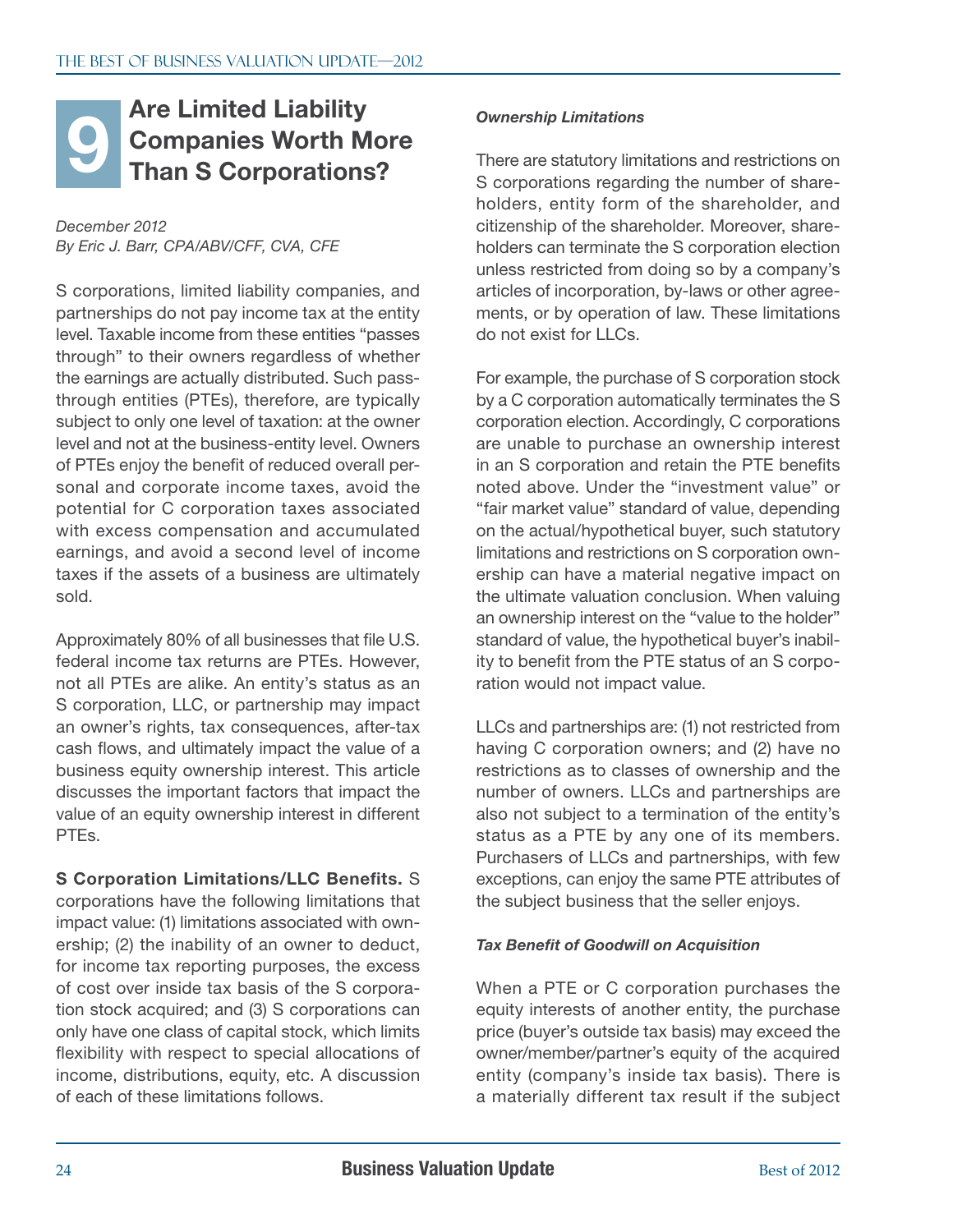interest is an equity interest in an LLC or partnership as compared to an S corporation or a C corporation. When the subject interest is an equity ownership interest in an LLC or partnership, the acquirer could make an election under IRC Section 754. This election would enable the acquirer to record an adjustment to the internal tax basis of the assets acquired based upon the purchase price. The purchaser would then be able to allocate the purchase price to each of the assets and liabilities acquired, including goodwill. This process is similar to the accounting for a purchase of assets under generally accepted accounting principles.

When the interest being sold is the capital stock of an S corporation or a C corporation, no such election is available without adverse tax consequences. Accordingly, the taxable basis of the assets of the acquired company (inside basis) remains unchanged, and the buyer does not

receive any immediate tax benefit from the goodwill acquired.<sup>1, 2</sup>

How material is the income tax benefit of the goodwill deduction when purchasing an ownership interest in an LLC or partnership? Exhibit 1 presents a calculation of the present value (assumed discount rate of 20%) of the income tax benefit (assumed combined federal and state effective tax rate of 40%) of goodwill (\$150,000)

<sup>2</sup> Buyers often buy assets of a selling S corporation (instead of equity) to recognize, among other benefits, a tax deduction associated with the amortization of goodwill.

| <b>Exhibit 1. Calculation of Tax Benefit of Deducting Goodwill Amortization</b> |                   |                         |                                                  |                                |               |                                                                                         |  |  |  |
|---------------------------------------------------------------------------------|-------------------|-------------------------|--------------------------------------------------|--------------------------------|---------------|-----------------------------------------------------------------------------------------|--|--|--|
|                                                                                 | <b>Annual Tax</b> | <b>Effective</b><br>Tax | <b>Annual</b><br><b>Benefit of</b><br><b>Tax</b> | 20%<br><b>Discount</b><br>Rate |               | <b>Present Value Benefit of</b><br><b>Goodwill Amortization</b><br><b>Tax Deduction</b> |  |  |  |
| Year                                                                            | <b>Deduction</b>  | Rate                    | <b>Deduction</b>                                 | <b>Factor</b>                  | <b>Annual</b> | <b>Cumulative</b>                                                                       |  |  |  |
| 1                                                                               | \$<br>10,000      | 40%                     | 4,000<br>\$                                      | 0.9129                         | \$3,651       | $\frac{1}{2}$<br>3,651                                                                  |  |  |  |
| $\overline{2}$                                                                  | 10,000            | 40%                     | 4,000                                            | 0.7607                         | 3,043         | 6,694                                                                                   |  |  |  |
| 3                                                                               | 10,000            | 40%                     | 4,000                                            | 0.6339                         | 2,536         | 9,230                                                                                   |  |  |  |
| $\overline{4}$                                                                  | 10,000            | 40%                     | 4,000                                            | 0.5283                         | 2,113         | 11,343                                                                                  |  |  |  |
| 5                                                                               | 10,000            | 40%                     | 4,000                                            | 0.4402                         | 1,761         | 13,104                                                                                  |  |  |  |
| $6\phantom{1}$                                                                  | 10,000            | 40%                     | 4,000                                            | 0.3669                         | 1,467         | 14,572                                                                                  |  |  |  |
| $\overline{7}$                                                                  | 10,000            | 40%                     | 4,000                                            | 0.3057                         | 1,223         | 15,795                                                                                  |  |  |  |
| $\,8\,$                                                                         | 10,000            | 40%                     | 4,000                                            | 0.2548                         | 1,019         | 16,814                                                                                  |  |  |  |
| $\overline{9}$                                                                  | 10,000            | 40%                     | 4,000                                            | 0.2123                         | 849           | 17,663                                                                                  |  |  |  |
| 10                                                                              | 10,000            | 40%                     | 4,000                                            | 0.1769                         | 708           | 18,370                                                                                  |  |  |  |
| 11                                                                              | 10,000            | 40%                     | 4,000                                            | 0.1474                         | 590           | 18,960                                                                                  |  |  |  |
| 12                                                                              | 10,000            | 40%                     | 4,000                                            | 0.1229                         | 491           | 19,452                                                                                  |  |  |  |
| 13                                                                              | 10,000            | 40%                     | 4,000                                            | 0.1024                         | 410           | 19,861                                                                                  |  |  |  |
| 14                                                                              | 10,000            | 40%                     | 4,000                                            | 0.0853<br>341                  |               | 20,202                                                                                  |  |  |  |
| 15                                                                              | 10,000            | 40%                     | 4,000                                            | 0.0711                         | 284           | 20,487                                                                                  |  |  |  |
|                                                                                 |                   |                         |                                                  |                                |               |                                                                                         |  |  |  |
|                                                                                 | 150,000<br>\$     |                         | \$60,000                                         |                                | \$<br>20,487  |                                                                                         |  |  |  |
|                                                                                 | 100.0%            |                         | 40.0%                                            |                                | 13.7%         |                                                                                         |  |  |  |

<sup>1</sup> The buyer of an S corporation or a C corporation will have an outside basis that is greater than the inside basis of the company. Ultimately such excess basis will provide a tax benefit in the form of a lower capital gain (or an increased capital loss) on disposal of the business.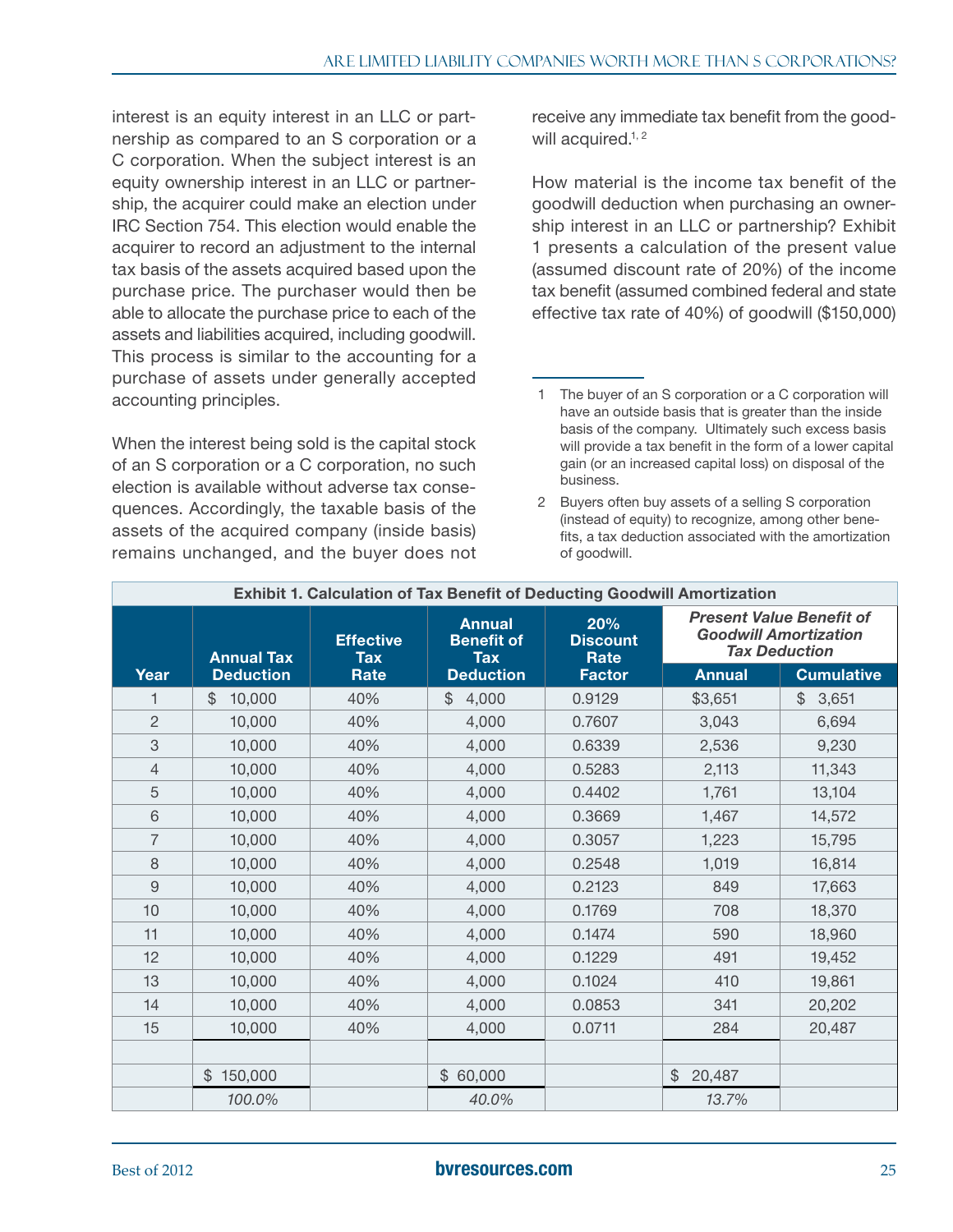| $111001110$ Tax Hatco and Discount Hatco       |       |       |       |       |       |       |  |  |
|------------------------------------------------|-------|-------|-------|-------|-------|-------|--|--|
| <b>Combined</b>                                |       |       |       |       |       |       |  |  |
| <b>Effective</b><br><b>Tax</b><br><b>Rates</b> | 10%   | 15%   | 20%   | 25%   | 30%   | 35%   |  |  |
| 20%                                            | 10.6% | 8.4%  | 6.8%  | 5.8%  | 5.0%  | 4.4%  |  |  |
| 25%                                            | 13.3% | 10.5% | 8.5%  | 7.2%  | 6.2%  | 5.5%  |  |  |
| 30%                                            | 16.0% | 12.5% | 10.2% | 8.6%  | 7.5%  | 6.6%  |  |  |
| 35%                                            | 18.6% | 14.6% | 12.0% | 10.1% | 8.7%  | 7.7%  |  |  |
| 40%                                            | 21.3% | 16.7% | 13.7% | 11.5% | 9.9%  | 8.8%  |  |  |
| 45%                                            | 23.9% | 18.8% | 15.4% | 12.9% | 11.2% | 9.8%  |  |  |
| 50%                                            | 26.6% | 20.9% | 17.1% | 14.4% | 12.4% | 10.9% |  |  |
| 55%                                            | 29.3% | 23.0% | 18.8% | 15.8% | 13.7% | 12.0% |  |  |
| 60%                                            | 31.9% | 25.1% | 20.5% | 17.3% | 14.9% | 13.1% |  |  |

Exhibit 2. Tax Benefit of Deducting Goodwill Amortization Assuming Different Combined Effective Income Tax Rates and Discount Rates

when the acquiring member/partner has made an election under IRC Section 754.

Exhibit 1 indicates that over 15 years, an investor recoups 13.7% of his or her investment in goodwill because of tax benefits (using a 40% effective combined federal and state income tax rate and a discount rate of 20%). Exhibit 2 indicates the investor's recoupment percentage assuming different (1) effective combined federal and state income tax rates; and (2) discount rates. As expected, the recoupment percentage increases when (1) the effective combined federal and state income tax rate increases; or (2) the discount rate decreases.

The formula to calculate the present value of the tax benefit associated with the goodwill amortization deduction is as follows:

| 15    |                              |
|-------|------------------------------|
| Σ     | GW $\times$ Tr $\times$ 1/15 |
| $i=1$ | $(1 + K)$ ^ i                |

Where:

GW = Goodwill amount Tr = Combined effective federal and state income tax rate  $K =$  Discount rate

Deriving a tax deduction benefit from amortizing goodwill decreases the after-tax purchase cost of an ownership interest in an LLC or partnership. Therefore, under the investment value or fair market value standard of value, the after-tax cost of acquiring an LLC or a partnership ownership interest is less than the after-tax purchase cost of the same ownership interest in an identical S corporation (assuming the same gross purchase cost). This would, in theory, increase the amount that an actual or hypothetical buyer of an ownership interest would be willing to pay for the subject LLC or partnership ownership interest relative to an ownership interest in an S corporation.

#### *Special Allocations*

C corporations can have different classes of capital stock (i.e., preferred stock, common stock) that provide preferences with respect to dividend distributions, receipt of proceeds on sale or liquidation, and other rights. LLCs and partnerships can also have special classes of ownership interests that provide similar types of preferences as C corporations. However, S corporations can only have one class of capital stock and cannot permit different shareholders to have special allocations of rights (other than voting). Failure to comply with federal regulations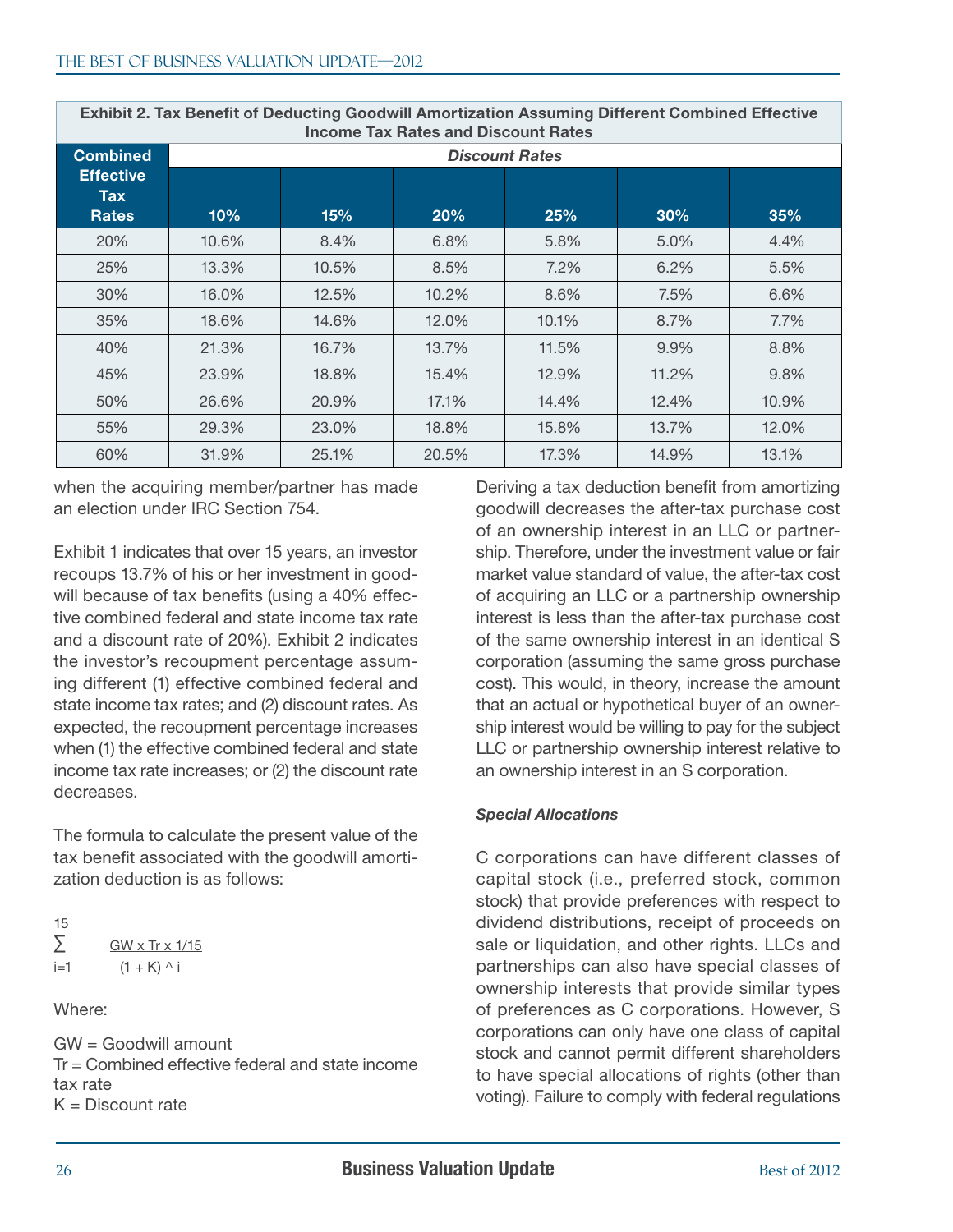restricting special allocations of S corporation ownership interests may terminate the S corporation election.

The ability to offer special allocations of ownership interests is often important to the owners of an LLC or partnership. For example, professional service companies (i.e., accounting firms) often have special allocations of annual revenues, expenses, and profits; proceeds on the sale of the business; voting rights; capital investments; etc. Another example is when a family limited partnership has ownership benefits and voting rights that are often subject to special allocations. The ability to achieve an owners'

special allocation goals, whether for expanding the ownership of a business, estate/gift planning, operational purposes, etc., are easier to achieve with LLCs and partnerships than with S corporations.

LLC Limitations/S Corporation Benefits. Given the significant benefits noted above, why would any owner choose to have its business operate in the form of an S corporation and not an LLC or partnership? The answer is because partners in partnerships (other than limited partners) have unlimited liability with respect to the obligations of the business entity; LLC members and S corporation shareholders have limited liability. Some

| Exhibit 3. Self-Employment Taxes, 1980-2012 |                                 |                                                               |           |                                                                      |                  |      |                                        |                       |           |                                                        |                  |
|---------------------------------------------|---------------------------------|---------------------------------------------------------------|-----------|----------------------------------------------------------------------|------------------|------|----------------------------------------|-----------------------|-----------|--------------------------------------------------------|------------------|
| Year                                        | Security Tax (%)<br>FICA/Social | Medicare<br>$\mathsf{Tax}\left(^{\circ}\!\!/\!\!\circ\right)$ | Total (%) | <b>Maximum Earnings</b><br><b>Employment Tax</b><br>Subject to Self- | <b>Total Tax</b> | Year | Security Tax (%)<br><b>FICA/Social</b> | Medicare<br>Tax $(%)$ | Total (%) | Maximum Earnings<br>Employment Tax<br>Subject to Self- | <b>Total Tax</b> |
| 1980                                        | 7.05                            | 1.05                                                          | 8.1       | \$25,900                                                             | \$2,097.90       | 1997 | 12.4                                   | 2.9                   | 15.3      | \$65,400                                               | \$10,006.20      |
| 1981                                        | 8                               | 1.3                                                           | 9.3       | \$29,700                                                             | \$2,762.10       | 1998 | 12.4                                   | 2.9                   | 15.3      | \$68,400                                               | \$10,465.20      |
| 1982                                        | 8.05                            | 1.3                                                           | 9.35      | \$32,400                                                             | \$3,029.40       | 1999 | 12.4                                   | 2.9                   | 15.3      | \$72,600                                               | \$11,107.80      |
| 1983                                        | 8.05                            | 1.3                                                           | 9.35      | \$35,700                                                             | \$3,337.95       | 2000 | 12.4                                   | 2.9                   | 15.3      | \$76,200                                               | \$11,658.60      |
| 1984                                        | 8.7                             | 2.6                                                           | 11.3      | \$37,800                                                             | \$4,271.40       | 2001 | 12.4                                   | 2.9                   | 15.3      | \$80,400                                               | \$12,301.20      |
| 1985                                        | 9.1                             | 2.7                                                           | 11.8      | \$39,600                                                             | \$4,672.80       | 2002 | 12.4                                   | 2.9                   | 15.3      | \$84,900                                               | \$12,989.70      |
| 1986                                        | 9.4                             | 2.9                                                           | 12.3      | \$42,000                                                             | \$5,166.00       | 2003 | 12.4                                   | 2.9                   | 15.3      | \$87,000                                               | \$13,311.00      |
| 1987                                        | 9.4                             | 2.9                                                           | 12.3      | \$43,800                                                             | \$5,387.40       | 2004 | 12.4                                   | 2.9                   | 15.3      | \$87,900                                               | \$13,448.70      |
| 1988                                        | 10.12                           | 2.9                                                           | 13.02     | \$45,000                                                             | \$5,859.00       | 2005 | 12.4                                   | 2.9                   | 15.3      | \$90,000                                               | \$13,770.00      |
| 1989                                        | 10.12                           | 2.9                                                           | 13.02     | \$48,000                                                             | \$6,249.60       | 2006 | 12.4                                   | 2.9                   | 15.3      | \$94,200                                               | \$14,412.60      |
| 1990                                        | 12.4                            | 2.9                                                           | 15.3      | \$51,300                                                             | \$7,848.90       | 2007 | 12.4                                   | 2.9                   | 15.3      | \$97,500                                               | \$14,917.50      |
| 1991                                        | 12.4                            | 2.9                                                           | 15.3      | \$53,400                                                             | \$8,170.20       | 2008 | 12.4                                   | 2.9                   | 15.3      | \$102,000                                              | \$15,606.00      |
| 1992                                        | 12.4                            | 2.9                                                           | 15.3      | \$55,500                                                             | \$8,491.50       | 2009 | 12.4                                   | 2.9                   | 15.3      | \$106,800                                              | \$16,340.40      |
| 1993                                        | 12.4                            | 2.9                                                           | 15.3      | \$57,600                                                             | \$8,812.80       | 2010 | 12.4                                   | 2.9                   | 15.3      | \$106,800                                              | \$16,340.40      |
| 1994                                        | 12.4                            | 2.9                                                           | 15.3      | \$60,600                                                             | \$9,271.80       | 2011 | 10.4                                   | 2.9                   | 13.3      | \$106,800                                              | \$14,204.40      |
| 1995                                        | 12.4                            | 2.9                                                           | 15.3      | \$61,200                                                             | \$9,363.60       | 2012 | 10.4                                   | 2.9                   | 13.3      | \$110,100                                              | \$14,643.30      |
| 1996                                        | 12.4                            | 2.9                                                           | 15.3      | \$62,700                                                             | \$9,593.10       |      |                                        |                       |           |                                                        |                  |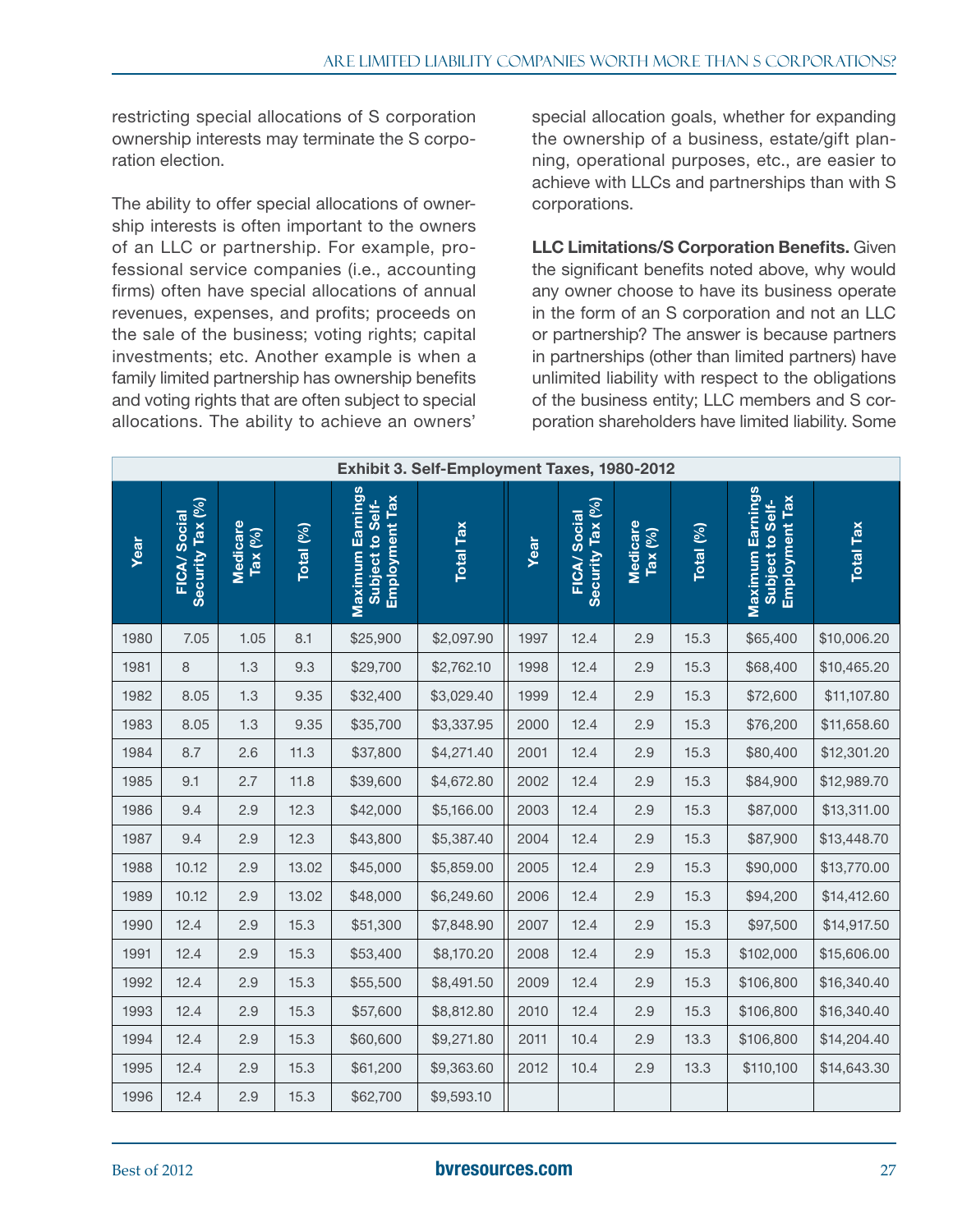| Seil-Employment Taxes and Pass-Through Income Taxes               |               |            |
|-------------------------------------------------------------------|---------------|------------|
|                                                                   | <b>S Corp</b> | <b>LLC</b> |
| Company normalized income before reasonable compensation of owner | \$500,000     | \$500,000  |
| Reasonable compensation (1)                                       | (100,000)     | (100,000)  |
| Employer share of FICA/MC tax                                     | (7,650)       |            |
| Company normalized net income                                     | \$392,350     | \$400,000  |
|                                                                   |               |            |
| Reasonable compensation                                           | \$100,000     | \$100,000  |
| Company normalized net income                                     | 392,350       | 400,000    |
| Total earned and pass-through earnings                            | \$492,350     | \$500,000  |
|                                                                   |               |            |
| Income and other taxes                                            |               |            |
| Individual income taxes (2)                                       | \$196,940     | \$200,000  |
| Employee FICA/Medicare taxes (3)                                  | 5,650         |            |
| Self-employment taxes (4)                                         |               | 13,300     |
| Employer FICA/Medicare taxes                                      | 7,650         |            |
| Tax benefit of self-employment taxes (5)                          |               | (3,054)    |
|                                                                   | \$210,240     | \$210,246  |

Exhibit 4. Comparison of the Cost of S Corp Payroll Taxes and Pass-Through Income Taxes to LLC Self-Employment Taxes and Pass-Through Income Taxes

Notes:

1 Reasonable compensation of \$100,000 is assumed to be paid as salary for S corp and as a guaranteed payment for LLC.

2 Combined effective 40% effective federal and state income tax rate is assumed. 3 Employee FICA/MC of 5.65% (2012 rate) is assumed.

4 The 2012 13.3% self-employment tax rate per Exhibit 2 is assumed.

5 A portion of the self-employment tax is assumed to be deductible in deriving adjusted gross income.

believe that individuals that are active members/ partners of LLCs/partnerships have an additional level of taxation in the form of self-employment taxes that shareholders of S corporations avoid; however, for the reasons noted below, that is not correct.

#### *Self-Employment Taxes*

Self-employment taxes consist of Social Security and Medicare taxes primarily for individuals who work for themselves or are actively involved in the operation of an LLC or partnership. It is similar to the Social Security and Medicare taxes withheld from the pay of most wage earners. Exhibit 3 summarizes the maximum annual selfemployment tax amounts for the period from 1980 through 2012, before Medicare surcharges

on amounts in excess of maximum earnings subject to self-employment taxes.<sup>3</sup>

Individual self-employment taxes are imposed annually on guaranteed payments and taxable income that passes through to members/partners of LLCs and partnerships. It reduces the after-tax cash flows received by an active holder of an ownership interest in an LLC/partnership.

Self-employment taxes are not imposed on taxable income that passes through to S corporation shareholders. 4 Wages earned by S corporation shareholders are subject to employee and

<sup>3</sup> Source: [bradfordtaxinstitute.com.](http://bradfordtaxinstitute.com)

<sup>4</sup> Federal tax reform proposals under consideration include the imposition of self-employment taxes on S corporation taxable income.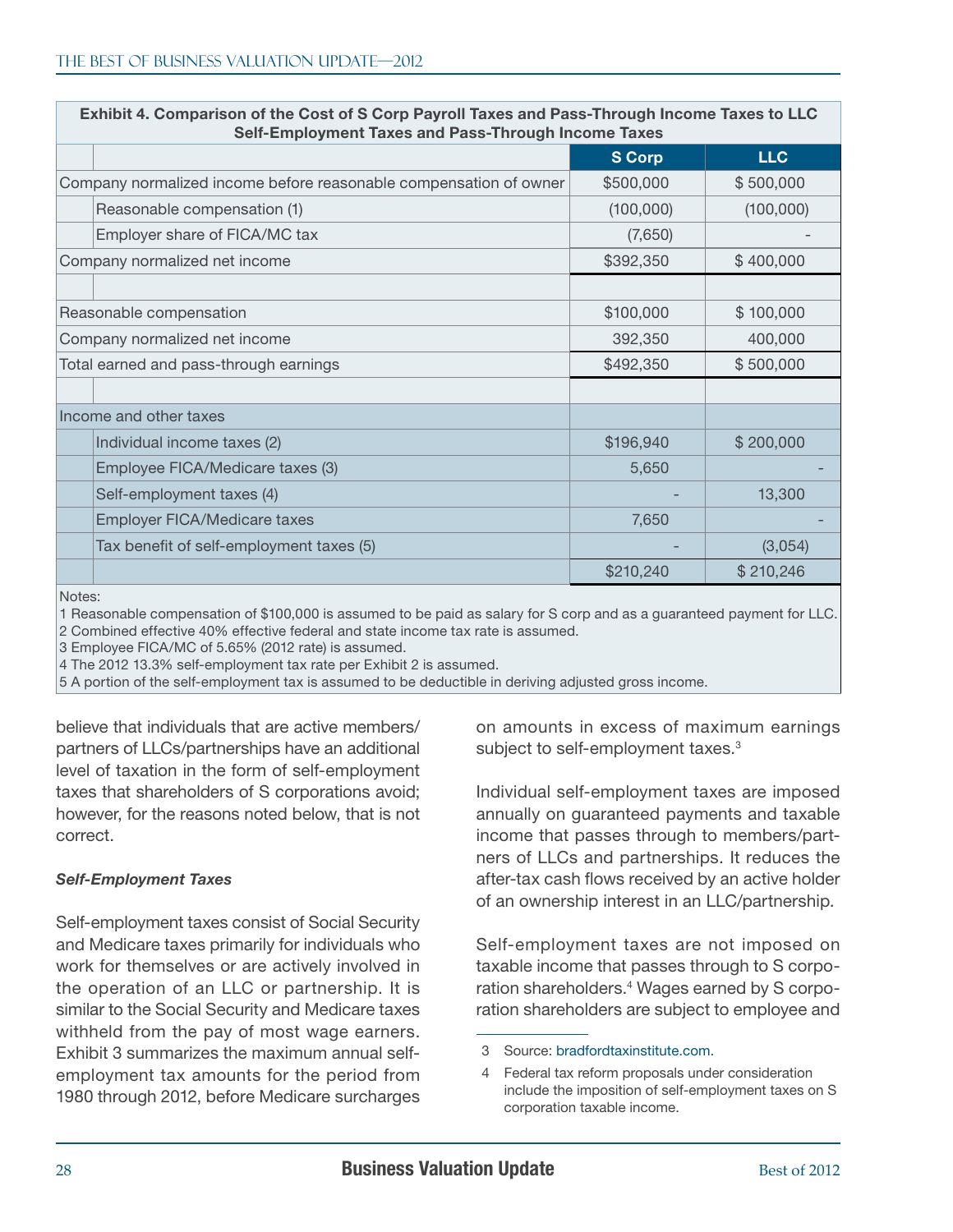<span id="page-28-0"></span>employer portions of FICA and Medicare taxes and thus, are not subject to self-employment taxes. So does it cost more to be paid as an employee in an S corporation or as a member in an LLC?

Exhibit 4 presents an example of total income, FICA, Medicare, and self-employment taxes an owner of an S corporation and a LLC incurs, assuming: (1) \$500,000 of normalized earnings before the owner's reasonable compensation; (2) reasonable compensation of \$100,000; (3) 2012 FICA, Medicare, and self-employment tax rates; and (4) a combined effective federal and state individual income tax rate of 40%. For purposes of this analysis, federal jobs tax credits, federal and state unemployment insurance, and other payroll taxes have been ignored. As noted in Exhibit 4, the net tax cost of an LLC is virtually identical to the net tax cost of an S corporation, notwithstanding the fact that an LLC's earnings are subject to self-employment taxes. 5

Conclusion. All PTEs are not alike. Depending on the facts and circumstances of a particular matter, the standard of value, tax laws anticipated and in place, and other factors, the operating form of an entity may add significant value to an ownership interest. An appraiser should carefully consider the matters noted herein to determine the impact of an entity's form on value.

*Eric J. Barr, CPA/ABV/CFF, CVA, CFE, is a partner and co-managing member of Fischer Barr & Wissinger LLC in Parsippany, N.J. and is the director of the firm's business valuation and litigation support department. He has more than 40 years of public accounting experience and is a frequent public speaker in connection with the valuation of pass-through entities. He may be reached at 973-267-1400 or at [ebarr@fbwcpas](mailto:ebarr@fbwcpas.com) [.com](mailto:ebarr@fbwcpas.com).*

# Proving Damages in Trademark Cases 10

*October 2012 By Stanley P. Stephenson, Ph.D., and Gauri Prakash-Canjels, Ph.D.*

Proving damages in trademark litigation—typically lost profits or disgorgement of the defendant's profits—generally involves citing the infringer's sales of the infringing product. This article considers some ways to measure trademark damages, including lost profits due to diverted sales and/or price reductions, unjust enrichment, reasonable royalty, and increased costs, especially for corrective advertising. 1

Trademark law is mainly set up to protect the public; the commercial interest of the trademark holder is only a secondary concern.<sup>2</sup> Therefore, damages may not be explicitly considered. In contrast to other types of intellectual property (IP) litigation, the main objective of trademark infringement litigation may not be to recover damages. Also, trademark litigation, like any IP litigation, is expensive and risky. The American Intellectual Property Law Association (AIPLA) 2007 survey of litigation costs puts the risk at \$1 million to \$25 million and the median cost of IP litigation, including trademark litigation, at a prohibitively high \$2.5 million. Discovery and

<sup>5</sup> A different conclusion may result when reasonable officer's compensation exceeds normalized income before reasonable compensation of owner.

<sup>1</sup> The discussion of lost profits in this article builds on the discussion in Stanley Stephenson, David A. Macpherson, and Gauri Prakash-Canjels' "Computing Lost Profits in Business Interruption Litigation: A General Model," *Journal of Business Valuation and Economic Loss Analysis*, May 2012.

<sup>2</sup> This point is made in Glenn Perdue's "Determining Trademark Infringement Liability and Damages," *Crowe: Expert Perspective*, Volume 3, 2005, [www](http://www.crowechizek.com) [.crowechizek.com;](http://www.crowechizek.com) Ethan Horwitz's "Cost of Action vs. Damages in Trademark Infringement Actions in the United States," Open Forum Papers Monte Carlo, Nov. 3-6, 1999; and explained in *Getty Petroleum Corp. v. Bartco Petroleum Corp. J Ane JJ*, 858 F.2d 103, Sept. 1988.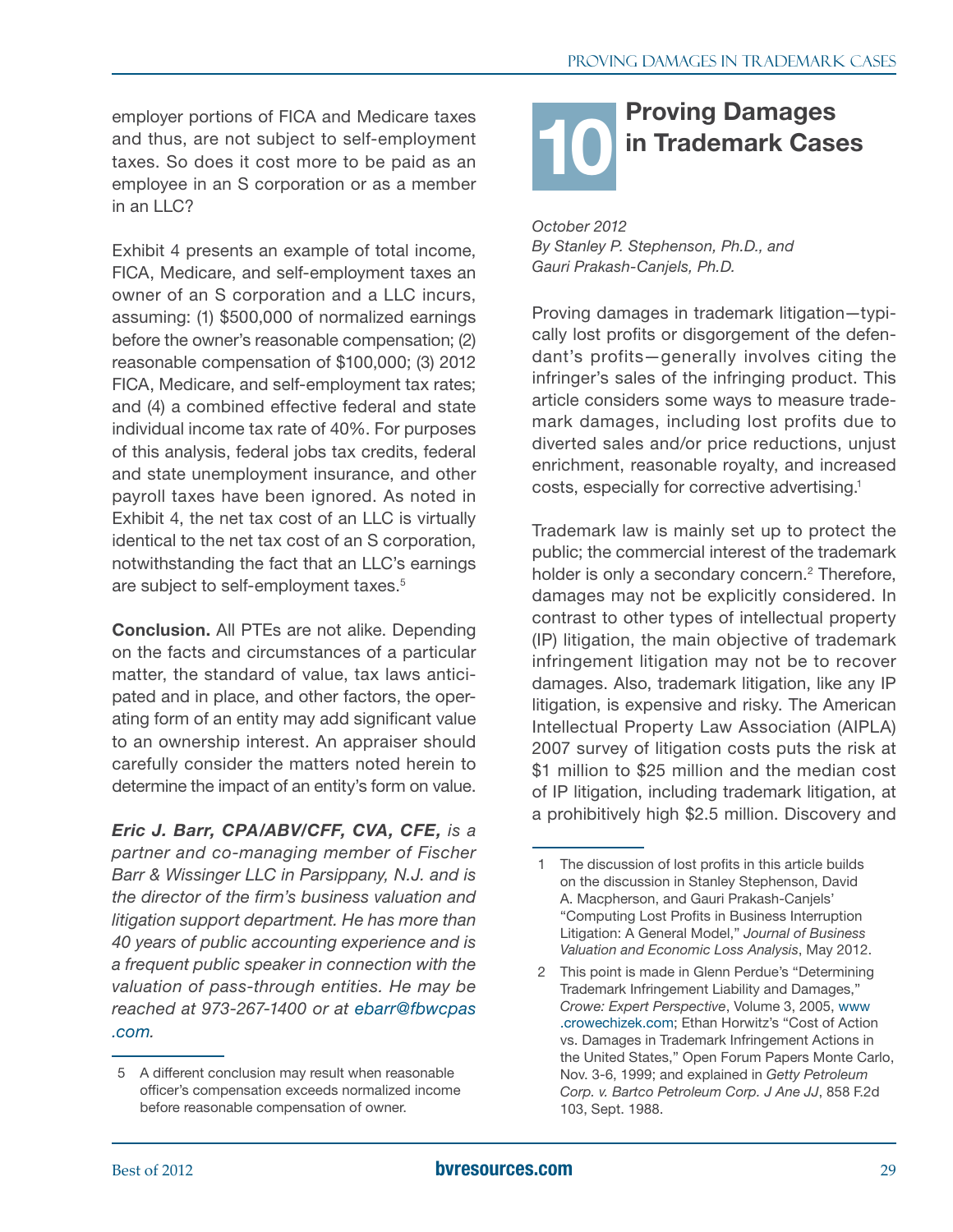attorney time are key cost drivers. To measure trademark damages, one needs to make sure detailed financial information is available on the parties involved and hire damages experts to conduct complex and credible damages assessments.

Requirements for monetary damages. Some courts require evidence of consumer confusion between the plaintiff's mark and the defendant's mark for recovery from infringement, including a monetary reward. Checklists are also often used to establish the likelihood of confusion, but these lists are not consistent among federal circuits. To be awarded damages, some courts may require more evidence than potential confusion, often including evidence of *bad faith or willfulness*. Bad faith can mean different things, including deliberate fraud, intent to cause confusion, counterfeit, and knowingly infringing on the mark holder's rights. If bad faith is established, the standard for measuring the amount of damages may not be as strict. The plaintiff still needs damages proof, but the basis is "reasonable inference."3 This means a plaintiff need not precisely measure damages, especially if the defendant fails to provide financial data, a tactic that does not preclude recovery. Also, courts may be more forgiving regarding the amount of damages if the plaintiff and defendant compete directly in the same market.

Measuring actual damages in trademark

cases. A lost profit of the plaintiff is a standard way to measure monetary recovery; however, calculating lost profits is not without challenges. Presumably, it should be simple to measure the lost sales the plaintiff would have made but for the infringement and then subtract incremental costs on those sales to determine lost incremental profits. Here are a few of those challenges:

- a. *Length of damages period.* Exhibit 1 shows a damages period in which expected profits (EP) and actual profits (AP) are well-defined. In practice, however, start and stop dates to the damages period may not be as clear.
- b. *Other factors.* The presumption in Exhibit 1 is that the decline of the actual profits is solely due to the actions of the defendant. However, the defendant will likely point to factors other than infringement, such as competition, product quality, overall economic conditions, and industry changes that could have accounted for at least a share of the decline in actual profits.
- c. *Lost profits due to fewer sales.* Profits are defined and measured as revenue (sales) less the costs and expenses incurred in generating those sales. This is a very general expression, and the damages expert needs to carefully consider the facts of the case to know which factors account for lost profits. To an economist, revenue (R) can be expressed as a product of price (P) and quantity (Q) sold. Costs (C) can be expressed as fixed costs (FC) and variable costs (VC). 4 Therefore, it is important to keep in mind that profits can vary as a result of the variation in price, quantity sold, variable costs, and/or perhaps changes in extraordinary costs or other fixed costs.

(1) Profits  $(\pi) = P^*Q - VC - FC$ 

However, often damages experts who assess lost profits damages tend to ignore price considerations, and focus only on lost

<sup>3</sup> George G Strong, "Damages Issues of Copyright, Trademark, Trade Secret, and False Advertising Cases." In *Litigation Services Handbook*, edited by Roman L. Weil, et al. John Wiley & Sons, 1995, Chapter 33.

<sup>4</sup> Variable costs vary directly with quantity, whereas practitioners often assume fixed costs are unaffected by small changes in quantity sold. In addition, some situations may involve the incurrence of extraordinary expenses (E), which are considered part of fixed costs, FC, because these expenses do not vary with quantity.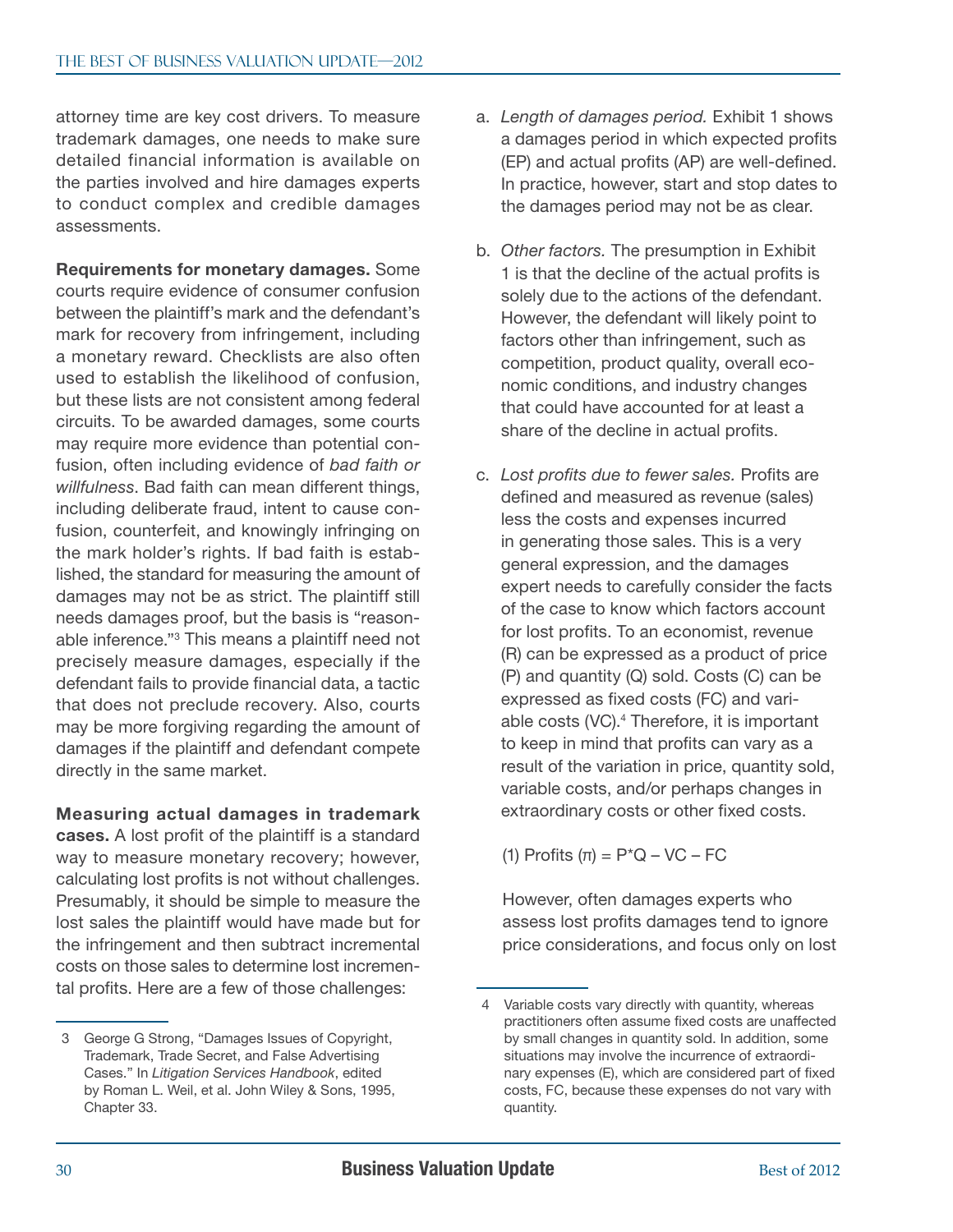

sales quantity (Q) and assume the "but-for" price equals the actual price. 5

Key factors may not stay the same, especially if the trademark infringement continues for some time. What if there are changes in fixed costs, prices, or marginal costs of production or the trademark infringement impacts factors such as economies of scale? It is also possible that the firm incurs extraordinary expenses (E), perhaps due to extra advertising or other extra spending that does not vary directly with production (V) but adds to overhead.

#### Exhibit 2

Lost profits as general model can be shown as follows.

Revenue but-for an "event" =  $R_B$ And  $R_B = P_B * Q_B$ , where  $P_B$  is the price and  $Q_B$  is the quantity sold but-for the event. Profits but-for the event =  $\Pi_B$  $\Pi_B$  = R<sub>B</sub> – F<sub>B</sub> – V<sub>B</sub>, where F<sub>B</sub> is the fixed cost and V<sub>B</sub> is the variable cost (in the but-for world). Actual revenue after the event  $= R_A$  $R_A$  =  $P_A$  \*  $Q_A$ , where  $P_A$  is the actual price and  $Q_A$  is the actual quantity. Actual profits after the event =  $\Pi_{\mathsf{A}}$  $\Pi_A = R_A - F_A - V_A$ , where  $F_A$  is the actual fixed cost and  $V_A$  is the actual variable cost. Lost profits is thus expressed as:  $\Pi_B - \Pi_A = (R_B - R_A) - (F_B - F_A) - (V_B - V_A)$ 

d. *General case.* To provide a formal description of the generalized model, we next provide an equation that describes profits before and after an infringement. The derivation of the more generalized equation for determining the lost profits is provided in Exhibit 2.

In the most general case, damages suffered because of the infringement are estimated as  $\Pi_B - \Pi_A$  Substituting the expressions for but-for and actual profits from the equations given in the Appendix, we have:

$$
(2) \ \Pi_B - \Pi_A = (R_B - R_A) - (F_B - F_A) - (V_B - V_A)
$$

The first term, " $(R_B - R_A)$ ," shows damages suffered because of changes in revenue that can be due to price and/or quantity changes (such as price erosion or lost sales). The second term, " $(F_B - F_A)$ ," refers to the change in fixed costs because of the event. These changes in fixed costs may include advertising and other expenses incurred due to the infringement. That is,  $F_A = F_B + E$ , where E is extraordinary expenses. The last term, " $(V_B - V_A)$ ," refers to change in variable costs due to the sales decline suffered due to the event.

<sup>5</sup> See Foster and Trout, *op cit*. p. 9. Lost profits = lost revenue – avoidable variable costs. "Courts have generally agreed with economists on this proposition, and fixed costs (or overhead expenses in accounting terms) are nearly always ignored in measuring lost profits." While relatively straightforward, a number of underlying assumptions are made when using this expression: if prices are assumed to have not changed, only quantity sold falls, overhead costs do not change, cost structures do not change, and no new costs are incurred because of the disruption or dispute. Damages assessments in trademark cases should not always make these simplifying assumptions, but should consider each factor as a potential source of lost profits.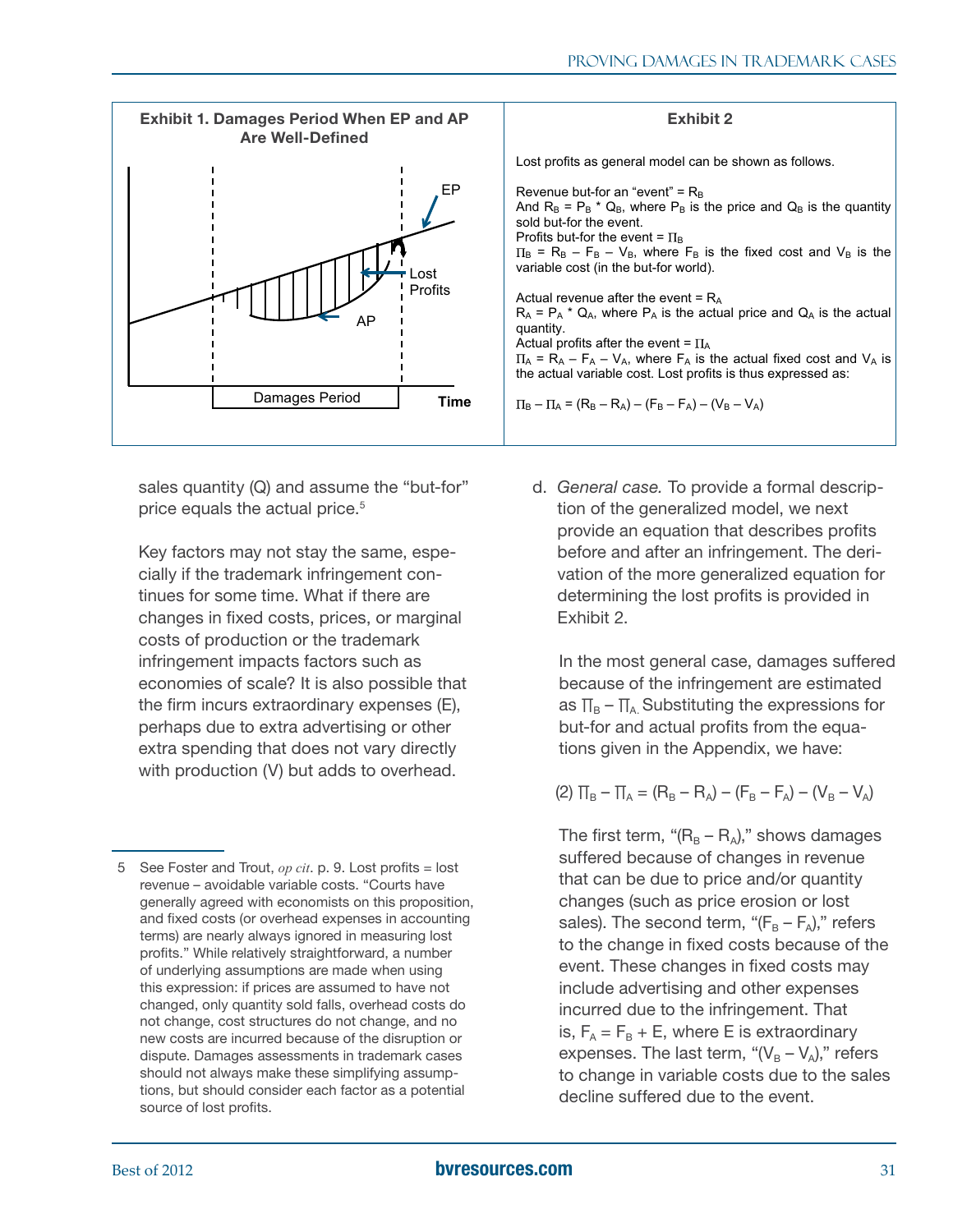Three methods to assess damages. Exhibit 1 compares the profits that the injured party expected to make with the profits that it actually made to determine the lost profits due to the trademark infringement. These models introduce the conceptual approach to damages. 6 Damages practitioners will likely measure these losses using one of two methods: the "before/ after" approach or the "yardstick" approach. The before/after approach, which economists refer to as a time series approach, considers the change in the profits before and after an event and calculates lost profits as the difference between the two. This approach presumes sufficient data are available for each period to conduct the analysis and that the event causing the interruption is time-bound.<sup>7</sup> The yardstick approach is a crosssection approach in which the analyst examines the profits of similarly situated companies during the damages period. It suggests that a computation of lost profits should be based on a comparison of actual profits of target companies with a measure of expected profits that reflect economic and market experiences of similarly situated companies.

Practitioners and the courts widely accept both the before/after and yardstick methods. However, a simple use of either approach is not recommended. Events other than the one leading to the lawsuit may have contributed to the decline in profits. Failure to consider such factors opens the expert to challenge from the opposing side's expert.

If the damaging event took place during a period of rapidly changing economic conditions for the industry, then steps should be taken to reflect these changes in the lost profits analysis. Similarly, in using a yardstick approach, the analyst should expect to be challenged on the grounds that the target company may not be sufficiently comparable to other business(es), used as a yardstick or benchmark, in the same competitive market.

Standard approaches to estimating damages in trademark infringement cases. A plaintiff who successfully establishes a violation of Section 43(a) of the Lanham Act may obtain injunctive relief and is entitled to recover, subject to the principles of equity: (1) any damages sustained by the plaintiff; (2) the defendant's profits; and (3) the costs of the action. The court may treble any of these damages and, in exceptional cases, may award reasonable attorney fees to the prevailing party. 15 U.S.C. §§ 1116 and 1117(a).

*Plaintiff's Lost Profits Due to Fewer Sales.* While one can treat each of these and other situations as exceptions to the base lost profits model in Equation 2, we believe a more generalized model of lost profits is needed. Let us assume that in the "before" and "after" scenarios, the price did not change and fixed costs do not change, which may be reasonable assumptions for a shorter time frame. That is,  $P_B = P_A = P$  and  $F_B$  $=$   $F_A$ . Expanding out the expression for but-for revenue,  $R_B = P_B^* Q_B$ , and actual revenue,  $R_A =$  $P_A^*Q_A$ , in Equation 2, one obtains:

$$
(3) \ \Pi_B - \Pi_A = [P^*(Q_B - Q_A)] + E - [VC^*(Q_B - Q_A)]
$$

This expression assumes that changes in variable costs occur only because of a change in quantity. The per-unit variable costs (VC) don't change with a change in quantity, i.e., we are assuming there are no economies of scale.

<sup>6</sup> Nancy Fannon (2011) lists four methods: before/after, yardstick, sales projection, and market model. The approaches imply data-gathering tactics and provide different perspectives on how the expert analyzes the data.

<sup>7</sup> The before/after approach may require a sales projection to determine "but-for" sales during a damages period. Multiple regression or other techniques may be used to make these projections, including the ability to make adjustments for seasonality and trend in these regressions.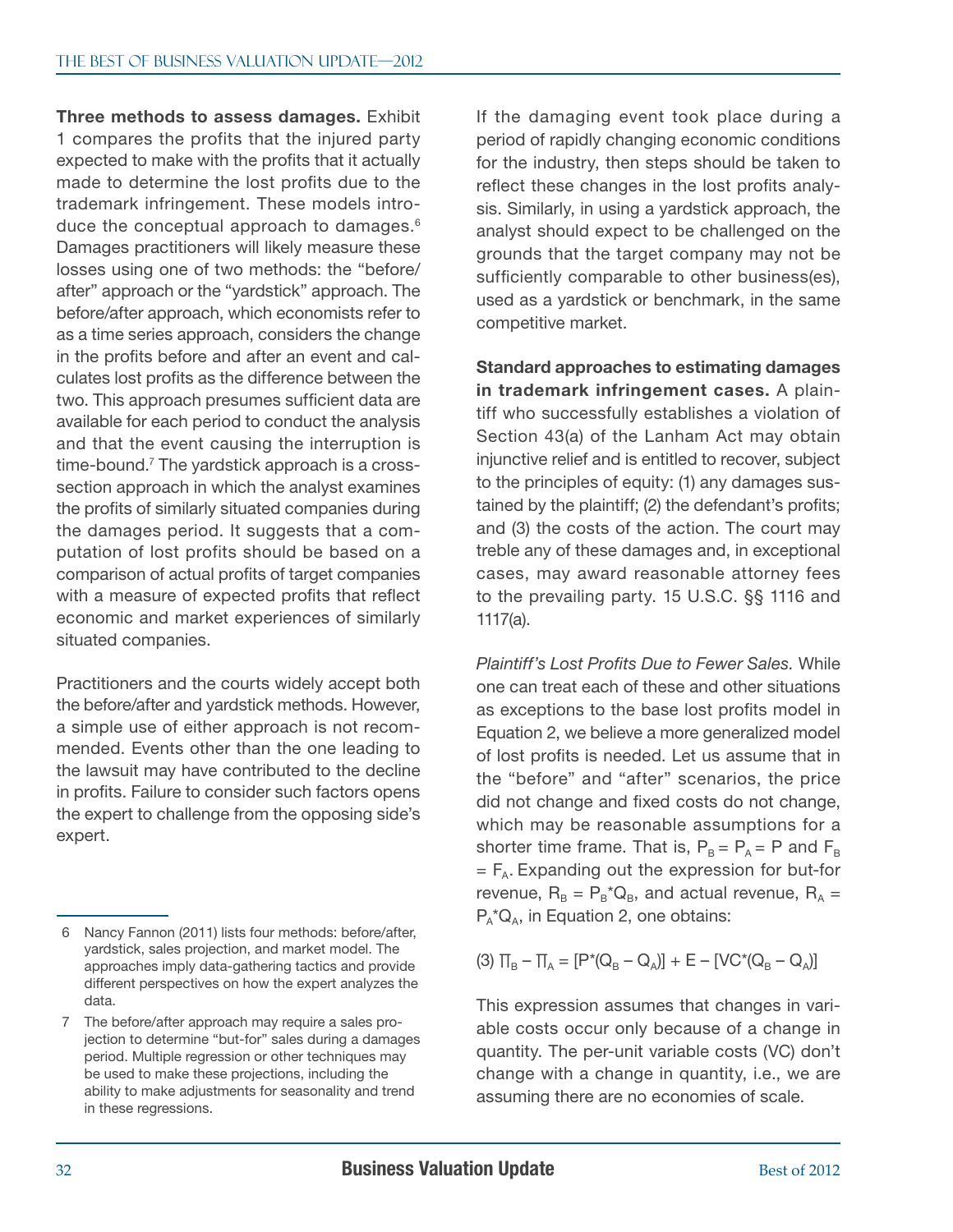In this situation, damages are driven only by the change in sales and extraordinary expenses, E, if there are any such expenses. Such a situation is likely to occur when the injured company operates in a highly competitive market and there are no economies of scale. This case is shown in Exhibit 3 (with no change in fixed expenses).<sup>8</sup>

*Disgorgement of Defendant's Profits.* Exhibit 3 can show the defendant's added profits from the trademark infringement assuming that the extra sales were due to the trademark infringement. In a situation where the defendant's profits are awarded as damages, they often assume a showing of bad faith. In some cases, disgorgement of the defendant's profits serves as a proxy for the plaintiff's lost profits due to the trademark infringement. Courts in these types of cases may use different approaches to allocate the defendant's expenses to infringing sales. If the remedy to trademark infringement is disgorgement of the defendant's profits, the plaintiff has the burden of showing lost sales, but the defendant needs to show what costs to consider in measuring unjust profits from these sales (not just deduction of incremental expenses of the defendant

8 This figure is derived from Strong (1995).



on ill-gotten sales). 9 Failure to show such costs means the plaintiff may be awarded all revenue on such sales.

*Costs of Corrective Advertising to Correct Public Confusion*. In certain circumstances, a plaintiff may be able to recover the actual or estimated cost of corrective advertising to remedy the false or misleading advertising.<sup>10</sup>

Where the plaintiff has already expended funds on a corrective advertising campaign, it is relatively simple for the court to evaluate the cost. For example, in *U-Haul International v. Jartran, Inc.*, the Ninth Circuit awarded the plaintiff 13.6 million dollars, which reflected the amount the plaintiff had spent in corrective advertising, even though it was over twice the cost of the original advertisement by the defendant. 793 F.2d 1034, 1037 (9th Cir. 1986). A more difficult task, however, arises when the award is for future corrective advertising. The seminal case awarding monies for prospective corrective advertising is *Big O Tire Dealers, Inc. v. Goodyear Tire and Rubber Co.*, 408 F.Supp. 1219 (D.Colo. 1976). The District Court, on post-trial motions, upheld a jury verdict of 2.8 million dollars based on the amount of advertising the plaintiff would need to engage in corrective advertising. 561 F.2d 1365 (10th Cir. 1977). The district court had instructed the jury to measure the amount of damages as the difference between the value of the plaintiff's trademark goodwill before and after the defendant's infringement. The purpose was to put the plaintiff back in the position it would have been, but for the infringement. The court

<sup>9</sup> It is important to research the case law on disgorgement damages in the appropriate circuit because some courts allow for deducting costs beyond incremental costs, such as overhead costs that are directly attributable to the production of the ill-gotten sales of the defendant.

<sup>10</sup> Lawrence B. Steinberg, "Remedies Available for False Advertising Under California Business & Professions Code §17500 and Section 43(A) of the Lanham Act," *Buchalter Nemer*, July 2005.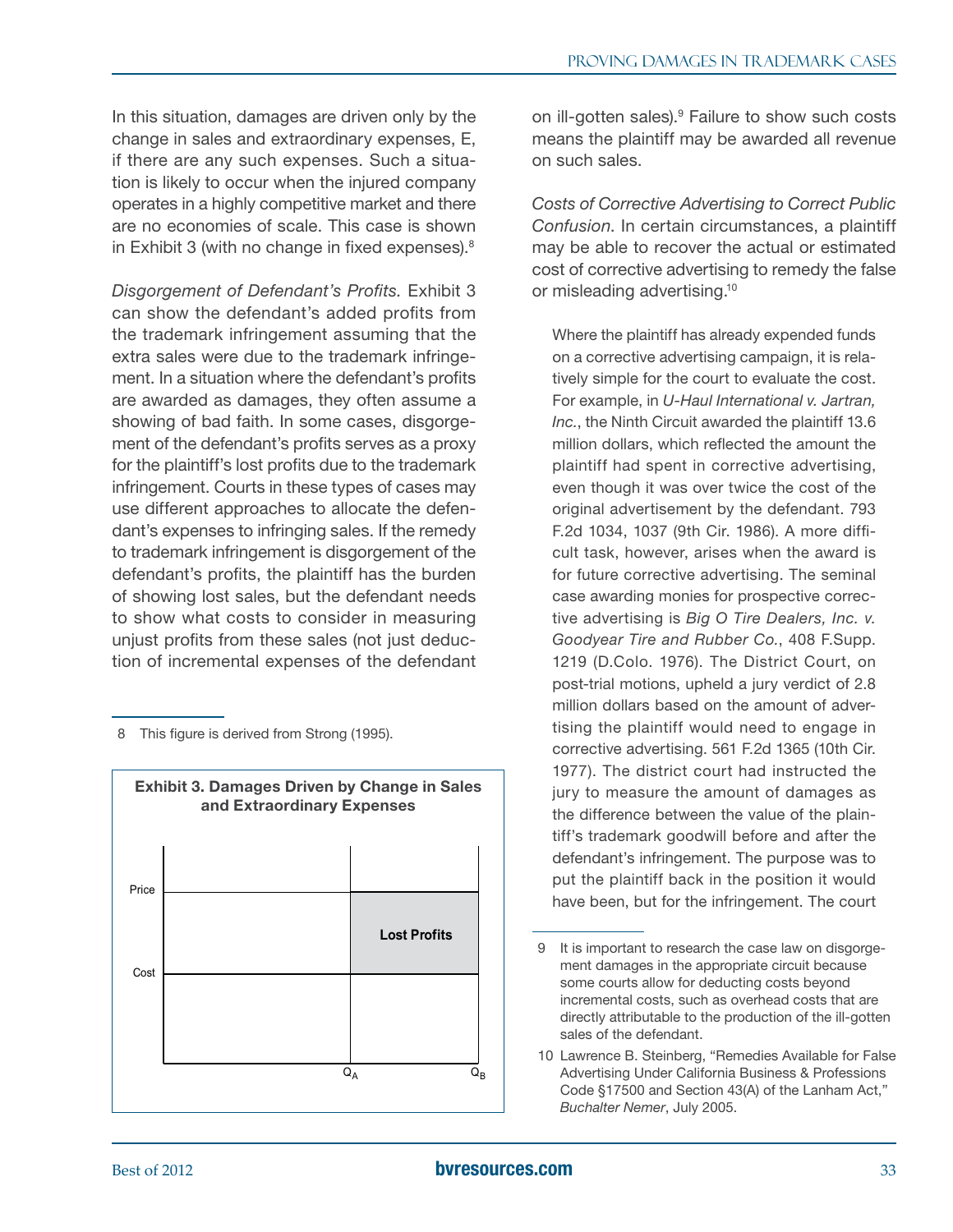then instructed the jury to consider the amount necessary for the plaintiff to spend on an advertising campaign to eliminate marketplace confusion and to educate consumers. The jury's award was based, in part, on the plaintiff's previous year's advertising expenditures. The Court of Appeals, however, determined that the 2.8 million dollar award was too much and adopted a 25 percent ratio, used by the Federal Trade Commission which is based on 25% of the past year's budget on corrective adverting. 561 F.2d at 1376.

#### **References**

Robert L. Dunn. *Recovery of Damages for Lost Profits*, 6th edition. Westport, Conn.: Lawpress, 2005.

Nancy J. Fannon. "Issues and Controversies in Lost Profits Damages." In *The Comprehensive Guide to Lost Profits Damages for Experts and Attorneys*, 2011 edition, edited by Nancy J. Fannon, Chapter 17. Portland, Ore.: Business Valuation Resources.

Carroll Foster and Robert Trout. "Computing Losses in Business Interruption Cases." *Journal of Forensic Economics* 3 (December 1989): 9-22.

Carroll Foster, Robert Trout, and Patrick A. Gaughan. "Losses in Commercial Litigation." *Journal of Forensic Economics* 6 (Fall 1993): 179-196.

Patrick A. Gaughan. *Measuring Business Interruption Losses and Other Commercial Losses*, 2nd edition. Hoboken, NJ: John Wiley & Sons Inc., 2009.

James R. Hitchner. *Financial Valuation: Application and Models*. Hoboken, NJ: John Wiley & Sons Inc., 2011.

Ethan Horwitz. "Cost of Action vs. Damages in Trademark Infringement Actions in the United States," Open Forum papers Monte Carlo, Nov. 3-6 1999.

Ethan Horwitz. "Cost of Action vs. Damages in Trademark Infringement Actions in the United States," Open Forum papers, Paper MC/3.6.

Victoria A. Lazear. "Estimating Lost Profits and Economic Losses." In *Litigation Services Handbook, The Role of the Financial Exper*t, 3rd edition, edited by Roman L. Weil, Michael J. Wagner, and Peter B. Frank, Chapter 5. New York, NY: John Wiley & Sons Inc. 2001.

James O'Brian and Robert P. Gray. "Lost Profits Calculations—Methods and Procedures." In *The Comprehensive Guide to Lost Profits Damages for Experts and Attorneys*, 2011 edition, edited by Nancy J. Fannon. Portland, Ore.: Business Valuation Resources, 2011.

Glenn Perdue. "Determining Trademark Infringement Liability and Damages, Volume 3, 2005, Crowe: Expert Perspective.

James Plummer and Gerald McGowin. "Key Issues in Measuring Lost Profits" *Journal of Forensic Economics* 6 (Fall 1993): 231-239.

Stanley Stephenson, David A. Macpherson, and Gauri Prakash-Canjels. "Computing Lost Profits in Business Interruption Litigation: A General Model," *Journal of Business Valuation and Economic Loss Analysis*, May 2012.

Lawrence B. Steinberg. "Remedies Available for False Advertising Under California Business & Professions Code §17500 and Section 43(A) of the Lanham Act." *Buchalter Nemer,* July 2005.

George G. Strong. "Damages Issues of Copyright, Trademark, Trade Secret, and False Advertising Cases." In *Litigation Services Handbook*, edited by Roman L. Weil, et al., Chapter 33. New York, NY: John Wiley & Sons Inc. 1995.

Gary R. Trugman. *Understanding Business Valuation*, 3rd edition. New York, NY: AICPA, 2008.